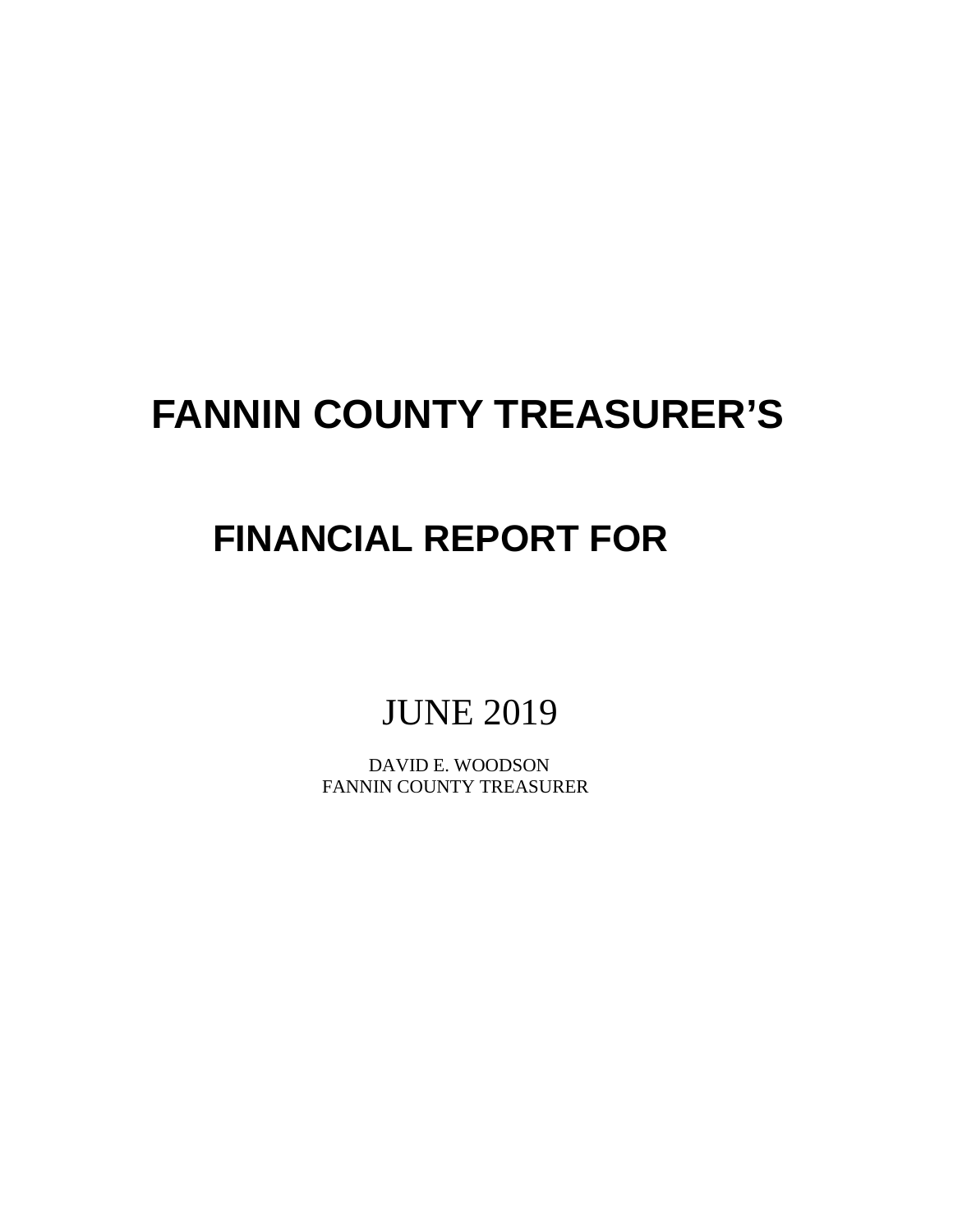or of the state of the state of the state of the state of the state of the state of the state of the state of the state of the state of the state of the state of the state of the state of the state of the state of the stat

| RECEIPT       | RECEIVED    | DATE     | DATE    | DESCRIPTION               | BANK | INCOME  | REPORT | AMOUNT          |
|---------------|-------------|----------|---------|---------------------------|------|---------|--------|-----------------|
| <b>NUMBER</b> | <b>FROM</b> | RECEIVED | DEPOSIT | OF MONEY RECEIVED ACCOUNT |      | ACCOUNT | CODES  | <b>RECEIVED</b> |
|               |             |          |         |                           |      |         |        |                 |

GENERAL FUND

|                             | ====================================                                           |                                  |                                                      |                  |                  |            |
|-----------------------------|--------------------------------------------------------------------------------|----------------------------------|------------------------------------------------------|------------------|------------------|------------|
| 0000190707-01 TEXPOOL       |                                                                                |                                  | 06-02-2019 06-02-2019 MAY 2019 INTEREST              | $10 - 103 - 175$ | $10 - 360 - 100$ | 6,861.42   |
|                             | 0000190708-01 DISTRICT ATTORNEY TRUST                                          |                                  | 06-03-2019 06-03-2019 ADMIN. FEES                    | $10 - 103 - 100$ | $10 - 340 - 475$ | 8.00       |
|                             | 0000190708-02 DISTRICT ATTORNEY TRUST                                          |                                  | 06-03-2019 06-03-2019 CERTIFIED MAIL                 | $10 - 103 - 100$ | $10 - 475 - 311$ | 13.60      |
|                             | 0000190710-01 BOND SUPERVISION                                                 |                                  | 06-03-2019 06-03-2019 WEEK OF 05/26/19 TH 10-103-100 |                  | $10 - 340 - 573$ | 1,640.00   |
| 0000190711-01 TAX A/C       |                                                                                |                                  | 06-03-2019 06-03-2019 WEEK OF 05/24/19               | $10 - 103 - 100$ | $10 - 321 - 200$ | 1,566.20   |
| 0000190712-01 TAX A/C       |                                                                                |                                  | 06-03-2019 06-03-2019 WEEK OF 05/10/19               | $10 - 103 - 100$ | $10 - 321 - 200$ | 2.30       |
| 0000190713-01 TAX A/C       |                                                                                |                                  | 06-03-2019 06-03-2019 WEEK OF 05/03/19               | $10 - 103 - 100$ | $10 - 321 - 200$ | 21.10      |
| 0000190714-01 TAX A/C       |                                                                                |                                  | 06-03-2019 06-03-2019 WEEK OF 05/24/19 12 10-103-100 |                  | $10 - 321 - 250$ | 645.00     |
| 0000190715-01 LONE STAR MGA |                                                                                | 06-03-2019 06-03-2019 R & M AUTO |                                                      | $10 - 103 - 100$ | $10 - 590 - 454$ | 120.00     |
| 0000190716-01 SECURUS       |                                                                                |                                  | 06-03-2019 06-03-2019 APRIL 2019 JAIL PAY 10-103-100 |                  | $10 - 319 - 420$ | 5,314.62   |
|                             | 0000190717-01 DISTRICT CLERK                                                   |                                  | 06-05-2019 06-05-2019 APRIL 1-30, 2019               | $10 - 103 - 100$ | $10 - 318 - 130$ | 7,040.05   |
|                             | 0000190717-02 DISTRICT CLERK                                                   |                                  | 06-05-2019 06-05-2019 APRIL 1-30, 2019               | $10 - 103 - 100$ | $10 - 318 - 132$ | 54.41      |
|                             | 0000190717-03 DISTRICT CLERK                                                   |                                  | 06-05-2019 06-05-2019 APRIL 1-30, 2019               | $10 - 103 - 100$ | $10 - 340 - 135$ | 300.79     |
|                             | 0000190717-04 DISTRICT CLERK                                                   |                                  | 06-05-2019 06-05-2019 APRIL 1-30, 2019               | $10 - 103 - 100$ | $10 - 340 - 450$ | 6,465.20   |
|                             | 0000190717-05 DISTRICT CLERK                                                   |                                  | 06-05-2019 06-05-2019 APRIL 1-30, 2019               | $10 - 103 - 100$ | $10 - 340 - 560$ | 879.60     |
|                             | 0000190717-06 DISTRICT CLERK                                                   |                                  | 06-05-2019 06-05-2019 APRIL 1-30, 2019               | $10 - 103 - 100$ | $10 - 340 - 600$ | 165.26     |
|                             | 0000190717-07 DISTRICT CLERK                                                   |                                  | 06-05-2019 06-05-2019 APRIL 1-30, 2019               | $10 - 103 - 100$ | $10 - 370 - 162$ | 495.79     |
|                             | 0000190717-08 DISTRICT CLERK                                                   |                                  | 06-05-2019 06-05-2019 APRIL 1-30, 2019               | $10 - 103 - 100$ | $10 - 370 - 163$ | 29.89      |
|                             | 0000190717-09 DISTRICT CLERK                                                   |                                  | 06-05-2019 06-05-2019 APRIL 1-30, 2019               | 10-103-100       | $10 - 370 - 164$ | 119.60     |
|                             | 0000190717-10 DISTRICT CLERK                                                   |                                  | 06-05-2019 06-05-2019 APRIL 1-30, 2019               | $10 - 103 - 100$ | $10 - 370 - 166$ | 7.00       |
|                             | 0000190717-11 DISTRICT CLERK                                                   |                                  | 06-05-2019 06-05-2019 APRIL 1-30, 2019               | $10 - 103 - 100$ | $10 - 370 - 167$ | 45.89      |
|                             | 0000190717-12 DISTRICT CLERK                                                   |                                  | 06-05-2019 06-05-2019 APRIL 1-30, 2019               | $10 - 103 - 100$ | $10 - 370 - 450$ | 250.00     |
| 0000190718-01 TAX A/C       |                                                                                |                                  | 06-05-2019 06-05-2019 WEEK OF 05/17/19               | $10 - 103 - 100$ | $10 - 321 - 200$ | 2.30       |
| 0000190719-01 TAX A/C       |                                                                                |                                  | 06-05-2019 06-05-2019 2019 TERP SURCHARGE 10-103-100 |                  | $10 - 321 - 251$ | 846.30     |
| 0000190720-01 TAX A/C       |                                                                                |                                  | 06-05-2019 06-05-2019 WEEK OF 05/24/19               | $10 - 103 - 100$ | $10 - 321 - 200$ | 11.50      |
| 0000190721-01 TAX A/C       |                                                                                |                                  | 06-05-2019 06-05-2019 WEEK OF 05/31/19               | $10 - 103 - 100$ | $10 - 321 - 200$ | 3,186.25   |
| 0000190722-01 TAX A/C       |                                                                                |                                  | 06-05-2019 06-05-2019 WEEK OF 05/31/19 19 10-103-100 |                  | $10 - 321 - 250$ | 965.00     |
|                             | 0000190723-01 FANNIN COUNTY HEALTH INSP 06-05-2019 06-05-2019 MAY 2019 PERMITS |                                  |                                                      | $10 - 103 - 100$ | $10 - 320 - 300$ | 8,020.24   |
|                             | 0000190724-01 FANNIN COUNTY HEALTH DEPT 06-05-2019 06-05-2019 MAY 2019 PERMITS |                                  |                                                      | $10 - 103 - 100$ | $10 - 320 - 545$ | 400.00     |
|                             | 0000190725-01 APPRAISAL DISTRICT                                               | 06-06-2019 06-06-2019 TAXES      |                                                      | $10 - 103 - 100$ | $10 - 310 - 110$ | 42,409.85  |
|                             | 0000190725-07 APPRAISAL DISTRICT                                               | 06-06-2019 06-06-2019 TAXES      |                                                      | $10 - 103 - 100$ | $10 - 310 - 120$ | 4, 111, 43 |
|                             | 0000190739-01 CONSTABLE PCT. # 2                                               |                                  | 06-13-2019 06-13-2019 SERVE PAPERS                   | $10 - 103 - 100$ | $10 - 340 - 552$ | 70.00      |
|                             | 0000190740-01 CONSTABLE PCT. # 2                                               |                                  | 06-13-2019 06-13-2019 SERVE PAPERS                   | $10 - 103 - 100$ | $10 - 340 - 552$ | 70.00      |
| 0000190741-01 ELISHA HOLLIS |                                                                                |                                  | 06-13-2019 06-13-2019 SERVE PAPERS                   | $10 - 103 - 100$ | $10 - 340 - 552$ | 70.00      |
|                             | 0000190747-01 VISION MEDIA GROUP, INC.                                         |                                  | 06-13-2019 06-13-2019 JUNE 2019 TOWER REN 10-103-100 |                  | $10 - 370 - 100$ | 200.00     |
| 0000190751-01 COMPTROLLER   |                                                                                |                                  | 06-13-2019 06-13-2019 REIMBURSEMENT FOR O 10-103-100 |                  | $10 - 370 - 562$ | 2,899.20   |
| 0000190752-01 TAC           |                                                                                |                                  | 06-13-2019 06-13-2019 TRAVEL REIMBURSEMEN 10-103-100 |                  | $10 - 400 - 427$ | 539.20     |
| 0000190753-01 TAC           |                                                                                |                                  | 06-13-2019 06-13-2019 TRAVEL REIMBURSEMEN 10-103-100 |                  | $10 - 495 - 427$ | 642.70     |
|                             | 0000190754-01 COMPTROLLER - JUDICIARY                                          |                                  | 06-13-2019 06-13-2019 CCL JUDGE SUPPLEMEN 10-103-100 |                  | $10 - 370 - 410$ | 21,000.00  |
|                             | 0000190758-01 BOND SUPERVISION                                                 |                                  | 06-13-2019 06-13-2019 WEEK OF 06/01/19 TH 10-103-100 |                  | $10 - 340 - 573$ | 2,370.00   |
|                             | 0000190760-01 APPRAISAL DISTRICT                                               | 06-14-2019 06-14-2019 TAXES      |                                                      | $10 - 103 - 100$ | $10 - 310 - 110$ | 20,082.54  |
|                             | 0000190760-02 APPRAISAL DISTRICT                                               | 06-14-2019 06-14-2019 TAXES      |                                                      | $10 - 103 - 100$ | $10 - 321 - 901$ | 473.17     |
|                             | 0000190760-08 APPRAISAL DISTRICT                                               | 06-14-2019 06-14-2019 TAXES      |                                                      | $10 - 103 - 100$ | $10 - 310 - 120$ | 2,994.70   |
| 0000190761-01 LEGEND BANK   |                                                                                |                                  | 06-14-2019 06-14-2019 MAY 2019 INTEREST              | 10-103-100       | $10 - 360 - 100$ | 924.77     |
| 0000190761-30 LEGEND BANK   |                                                                                |                                  | 06-14-2019 06-14-2019 MAY 2019 INTEREST              | 10-100-100       | $10 - 360 - 100$ | 24.62      |
| 0000190761-32 LEGEND BANK   |                                                                                |                                  | 06-14-2019 06-14-2019 MAY 2019 INTEREST              | 10-103-110       | $10 - 360 - 110$ | 3,667.13   |
| 0000190762-01 COMPTROLLER   |                                                                                |                                  | 06-14-2019 06-14-2019 APRIL 2019 LOCAL SA 10-103-100 |                  | $10 - 318 - 160$ | 81,236.43  |
|                             | 0000190763-01 JORDAN HOLLAND, PLLC                                             |                                  | 06-14-2019 06-14-2019 ATTORNEY FEES                  | $10 - 103 - 100$ | $10 - 435 - 436$ | 760.00     |
|                             | 0000190766-01 COMPTROLLER - JUDICIARY                                          |                                  | 06-17-2019 06-17-2019 CTY SUPPLEMENT FOR 10-103-100  |                  | $10 - 370 - 152$ | 359.81     |
|                             | 0000190767-01 HEALTH & HUMAN SERVICES                                          |                                  | 06-17-2019 06-17-2019 UTILITY REIMBURSEME 10-103-100 |                  | $10 - 370 - 147$ | 1,017.12   |
| 0000190773-01 CABLE ONE     |                                                                                | 06-18-2019 06-18-2019 REFUND     |                                                      | $10 - 103 - 100$ | $10 - 590 - 420$ | 28.90      |
| 0000190773-02 CABLE ONE     |                                                                                | 06-18-2019 06-18-2019 REFUND     |                                                      | 10-103-100       | $10 - 591 - 420$ | 28.89      |
| 0000190776-01 TAX A/C       |                                                                                |                                  | 06-18-2019 06-18-2019 WEEK OF 06/07/19               | $10 - 103 - 100$ | $10 - 321 - 200$ | 2,657.35   |
| 0000190777-01 TAX A/C       |                                                                                |                                  | 06-18-2019 06-18-2019 WEEK OF 06/07/19 23 10-103-100 |                  | $10 - 321 - 250$ | 1,180.00   |
|                             |                                                                                |                                  |                                                      |                  |                  |            |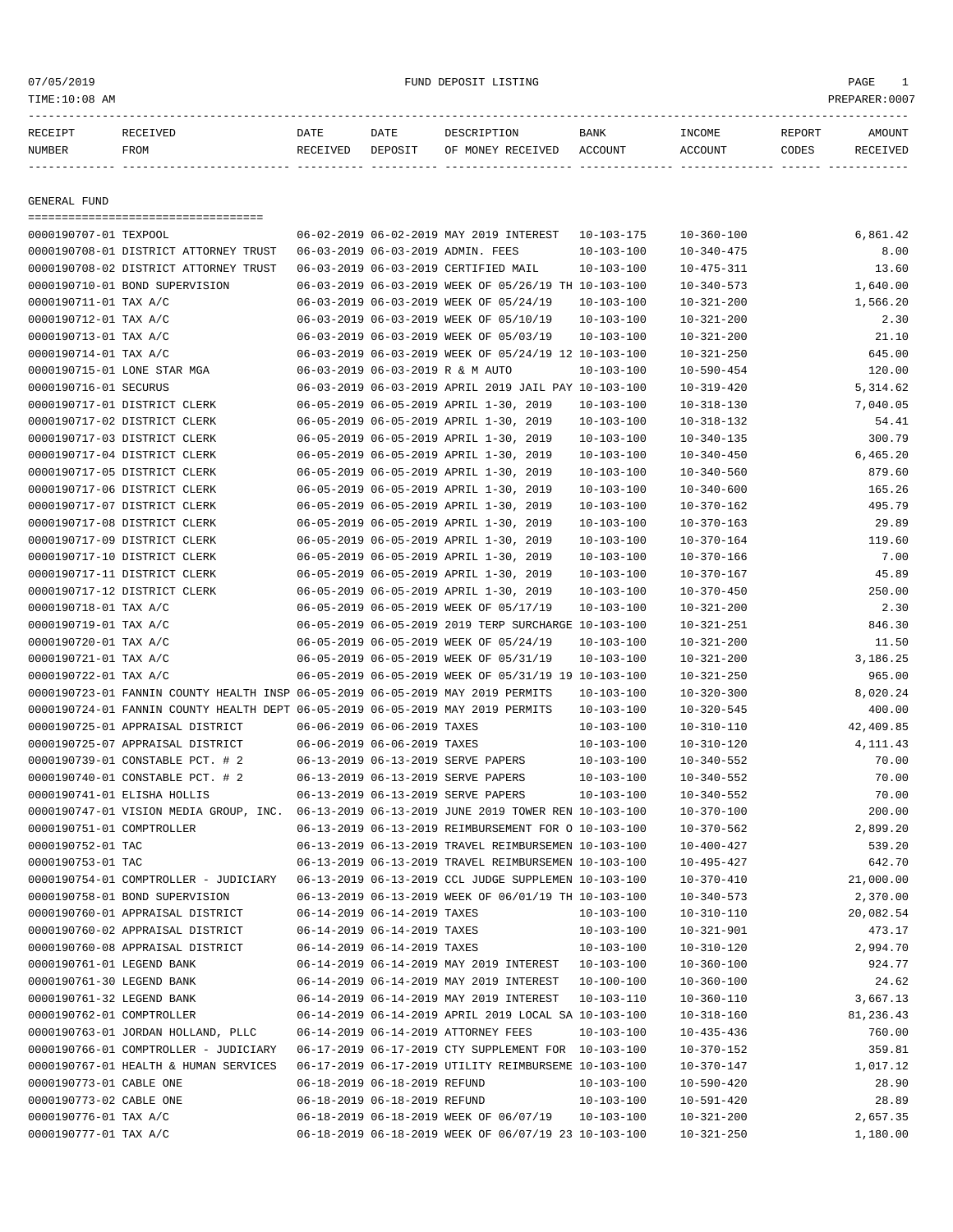# or of the state of the state of the state of the state of the state of the state of the state of the state of the state of the state of the state of the state of the state of the state of the state of the state of the stat

| RECEIPT | <b>RECEIVED</b> | DATE            | DATE    | DESCRIPTION       | <b>BANK</b> | INCOME  | REPORT | AMOUNT          |
|---------|-----------------|-----------------|---------|-------------------|-------------|---------|--------|-----------------|
| NUMBER  | FROM            | <b>RECEIVED</b> | DEPOSIT | OF MONEY RECEIVED | ACCOUNT     | ACCOUNT | CODES  | <b>RECEIVED</b> |
|         |                 |                 |         |                   |             |         |        |                 |

GENERAL FUND

| ====================================                   |                                  |                                                      |                                      |                                      |           |
|--------------------------------------------------------|----------------------------------|------------------------------------------------------|--------------------------------------|--------------------------------------|-----------|
| 0000190780-01 APPRAISAL DISTRICT                       | 06-20-2019 06-20-2019 TAXES      |                                                      | $10 - 103 - 100$                     | $10 - 310 - 110$                     | 12,137.96 |
| 0000190780-02 APPRAISAL DISTRICT                       | 06-20-2019 06-20-2019 TAXES      |                                                      | $10 - 103 - 100$                     | $10 - 321 - 901$                     | 133.30    |
| 0000190780-08 APPRAISAL DISTRICT                       | 06-20-2019 06-20-2019 TAXES      |                                                      | $10 - 103 - 100$                     | $10 - 310 - 120$                     | 4,241.64  |
| 0000190783-01 TAX A/C                                  |                                  | 06-20-2019 06-20-2019 WEEK OF 06/14/19               | 10-103-100                           | $10 - 321 - 200$                     | 1,806.05  |
| 0000190784-01 TAX A/C                                  |                                  | 06-20-2019 06-20-2019 WEEK OF 06/07/19               | $10 - 103 - 100$                     | $10 - 321 - 200$                     | 9.20      |
| 0000190785-01 TAX A/C                                  |                                  | 06-20-2019 06-20-2019 WEEK OF 06/14/19 14 10-103-100 |                                      | $10 - 321 - 250$                     | 720.00    |
| 0000190786-01 BOND SUPERVISION                         |                                  | 06-21-2019 06-21-2019 WEEK OF 06/16/19 TH 10-103-100 |                                      | $10 - 340 - 573$                     | 1,860.00  |
| 0000190787-01 DEPT. OF INTERIOR                        |                                  | 06-21-2019 06-21-2019 PAYMENT IN LIEU OF 10-103-100  |                                      | $10 - 318 - 120$                     | 42,454.26 |
| 0000190788-01 BOND SUPERVISION                         |                                  | 06-24-2019 06-24-2019 WEEK OF 06/09/19 TH 10-103-100 |                                      | $10 - 340 - 573$                     | 1,240.00  |
| 0000190794-01 AMERICAN TOWERS                          |                                  | 06-26-2019 06-26-2019 JULY 2019 TOWER REN 10-103-100 |                                      | $10 - 370 - 115$                     | 1,064.61  |
| 0000190795-01 TEXAS STATE UNIVERSITY                   |                                  | 06-26-2019 06-26-2019 TRAVEL REIMBURSEMEN 10-103-100 |                                      | $10 - 457 - 427$                     | 150.00    |
| 0000190798-01 APPRAISAL DISTRICT                       | 06-28-2019 06-28-2019 TAXES      |                                                      | $10 - 103 - 100$                     | $10 - 310 - 110$                     | 6,943.65  |
| 0000190798-02 APPRAISAL DISTRICT                       | 06-28-2019 06-28-2019 TAXES      |                                                      | $10 - 103 - 100$                     | $10 - 321 - 901$                     | 108.31    |
| 0000190798-08 APPRAISAL DISTRICT                       | 06-28-2019 06-28-2019 TAXES      |                                                      | $10 - 103 - 100$                     | $10 - 310 - 120$                     | 1,223.68  |
| 0000190799-01 JP PCT. 3                                | 06-28-2019 06-28-2019 DEC. 2018  |                                                      | $10 - 103 - 100$                     | $10 - 318 - 130$                     | 1,249.37  |
| 0000190799-02 JP PCT. 3                                | 06-28-2019 06-28-2019 DEC. 2018  |                                                      | $10 - 103 - 100$                     | $10 - 340 - 560$                     | 50.00     |
| 0000190799-03 JP PCT. 3                                | 06-28-2019 06-28-2019 DEC. 2018  |                                                      | $10 - 103 - 100$                     | $10 - 350 - 457$                     | 118.45    |
| 0000190799-04 JP PCT. 3                                | 06-28-2019 06-28-2019 DEC. 2018  |                                                      | $10 - 103 - 100$                     | $10 - 370 - 163$                     | 0.19      |
| 0000190799-05 JP PCT. 3                                | 06-28-2019 06-28-2019 DEC. 2018  |                                                      | $10 - 103 - 100$                     | $10 - 370 - 164$                     | 0.77      |
| 0000190799-06 JP PCT. 3                                | 06-28-2019 06-28-2019 DEC. 2018  |                                                      | $10 - 103 - 100$                     | $10 - 370 - 166$                     | 9.19      |
| 0000190799-07 JP PCT. 3                                | 06-28-2019 06-28-2019 DEC. 2018  |                                                      | $10 - 103 - 100$                     | $10 - 370 - 167$                     | 61.26     |
| 0000190799-08 JP PCT. 3                                | 06-28-2019 06-28-2019 DEC. 2018  |                                                      | $10 - 103 - 100$                     | $10 - 340 - 457$                     | 1,056.12  |
| 0000190799-09 JP PCT. 3                                | 06-28-2019 06-28-2019 DEC. 2018  |                                                      | $10 - 103 - 100$                     | $10 - 340 - 553$                     | 75.00     |
| 0000190800-01 JP PCT. # 3                              | 06-28-2019 06-28-2019 JAN. 2019  |                                                      | $10 - 103 - 100$                     | $10 - 318 - 130$                     | 2,420.03  |
| 0000190800-02 JP PCT. # 3                              | 06-28-2019 06-28-2019 JAN. 2019  |                                                      | $10 - 103 - 100$                     | $10 - 340 - 560$                     | 45.16     |
| 0000190800-03 JP PCT. # 3                              | 06-28-2019 06-28-2019 JAN. 2019  |                                                      | $10 - 103 - 100$                     | $10 - 370 - 163$                     | 1.40      |
| 0000190800-04 JP PCT. # 3                              | 06-28-2019 06-28-2019 JAN. 2019  |                                                      | $10 - 103 - 100$                     | $10 - 370 - 164$                     | 5.60      |
| 0000190800-05 JP PCT. # 3                              | 06-28-2019 06-28-2019 JAN. 2019  |                                                      | $10 - 103 - 100$                     | $10 - 370 - 166$                     | 15.97     |
| 0000190800-06 JP PCT. # 3                              | 06-28-2019 06-28-2019 JAN. 2019  |                                                      | $10 - 103 - 100$                     | $10 - 370 - 167$                     | 106.45    |
| 0000190800-07 JP PCT. # 3                              | 06-28-2019 06-28-2019 JAN. 2019  |                                                      | $10 - 103 - 100$                     | $10 - 340 - 457$                     | 498.90    |
| 0000190800-08 JP PCT. # 3                              | 06-28-2019 06-28-2019 JAN. 2019  |                                                      | $10 - 103 - 100$                     | $10 - 340 - 553$                     | 70.00     |
| 0000190801-01 JP PCT. # 3                              | 06-28-2019 06-28-2019 FEB. 2019  |                                                      | $10 - 103 - 100$                     | $10 - 318 - 130$                     | 1,893.43  |
| 0000190801-02 JP PCT. # 3                              | 06-28-2019 06-28-2019 FEB. 2019  |                                                      | $10 - 103 - 100$                     | $10 - 340 - 560$                     | 58.75     |
| 0000190801-03 JP PCT. # 3                              | 06-28-2019 06-28-2019 FEB. 2019  |                                                      | $10 - 103 - 100$                     | $10 - 350 - 457$                     | 12.45     |
| 0000190801-04 JP PCT. # 3                              | 06-28-2019 06-28-2019 FEB. 2019  |                                                      | $10 - 103 - 100$                     | $10 - 370 - 163$                     | 5.00      |
| 0000190801-05 JP PCT. # 3                              | 06-28-2019 06-28-2019 FEB. 2019  |                                                      | $10 - 103 - 100$                     | $10 - 370 - 164$                     | 20.00     |
| 0000190801-06 JP PCT. # 3                              | 06-28-2019 06-28-2019 FEB. 2019  |                                                      | $10 - 103 - 100$                     | $10 - 370 - 166$                     | 10.48     |
| 0000190801-07 JP PCT. # 3                              | 06-28-2019 06-28-2019 FEB. 2019  |                                                      | $10 - 103 - 100$                     | $10 - 370 - 167$                     | 69.88     |
| 0000190801-08 JP PCT. # 3                              | 06-28-2019 06-28-2019 FEB. 2019  |                                                      | $10 - 103 - 100$                     | $10 - 340 - 457$                     | 755.30    |
| 0000190801-09 JP PCT. # 3                              | 06-28-2019 06-28-2019 FEB. 2019  |                                                      | $10 - 103 - 100$                     | $10 - 340 - 553$                     | 140.00    |
| 0000190802-01 JP PCT. # 3                              | 06-28-2019 06-28-2019 MAR. 2019  |                                                      | $10 - 103 - 100$                     | 10-318-130                           | 2,735.87  |
| 0000190802-02 JP PCT. # 3                              | 06-28-2019 06-28-2019 MAR. 2019  |                                                      | $10 - 103 - 100$                     | $10 - 340 - 560$                     | 26.91     |
| 0000190802-03 JP PCT. # 3                              | 06-28-2019 06-28-2019 MAR. 2019  |                                                      | $10 - 103 - 100$                     | $10 - 350 - 457$                     | 12.00     |
| 0000190802-04 JP PCT. # 3                              | 06-28-2019 06-28-2019 MAR. 2019  |                                                      | $10 - 103 - 100$                     | $10 - 370 - 163$                     | 2.50      |
| 0000190802-05 JP PCT. # 3                              | 06-28-2019 06-28-2019 MAR. 2019  |                                                      |                                      | $10 - 370 - 164$                     | 10.00     |
|                                                        | 06-28-2019 06-28-2019 MAR. 2019  |                                                      | $10 - 103 - 100$                     |                                      |           |
| 0000190802-06 JP PCT. # 3                              | 06-28-2019 06-28-2019 MAR. 2019  |                                                      | $10 - 103 - 100$<br>$10 - 103 - 100$ | $10 - 370 - 166$<br>$10 - 370 - 167$ | 16.20     |
| 0000190802-07 JP PCT. # 3                              |                                  |                                                      |                                      |                                      | 108.09    |
| 0000190802-08 JP PCT. # 3<br>0000190802-09 JP PCT. # 3 | 06-28-2019 06-28-2019 MAR. 2019  |                                                      | $10 - 103 - 100$                     | $10 - 340 - 457$                     | 1,398.59  |
|                                                        | 06-28-2019 06-28-2019 MAR. 2019  |                                                      | $10 - 103 - 100$                     | $10 - 340 - 553$                     | 283.25    |
| 0000190803-01 JP PCT. # 3                              | 06-28-2019 06-28-2019 APRIL 2019 |                                                      | $10 - 103 - 100$                     | $10 - 318 - 130$                     | 1,792.12  |
| 0000190803-02 JP PCT. # 3                              | 06-28-2019 06-28-2019 APRIL 2019 |                                                      | $10 - 103 - 100$                     | $10 - 340 - 560$                     | 61.21     |
| 0000190803-03 JP PCT. # 3                              | 06-28-2019 06-28-2019 APRIL 2019 |                                                      | $10 - 103 - 100$                     | $10 - 370 - 163$                     | 2.50      |
| 0000190803-04 JP PCT. # 3                              | 06-28-2019 06-28-2019 APRIL 2019 |                                                      | $10 - 103 - 100$                     | $10 - 370 - 164$                     | 10.00     |
| 0000190803-05 JP PCT. # 3                              | 06-28-2019 06-28-2019 APRIL 2019 |                                                      | $10 - 103 - 100$                     | $10 - 370 - 166$                     | 10.96     |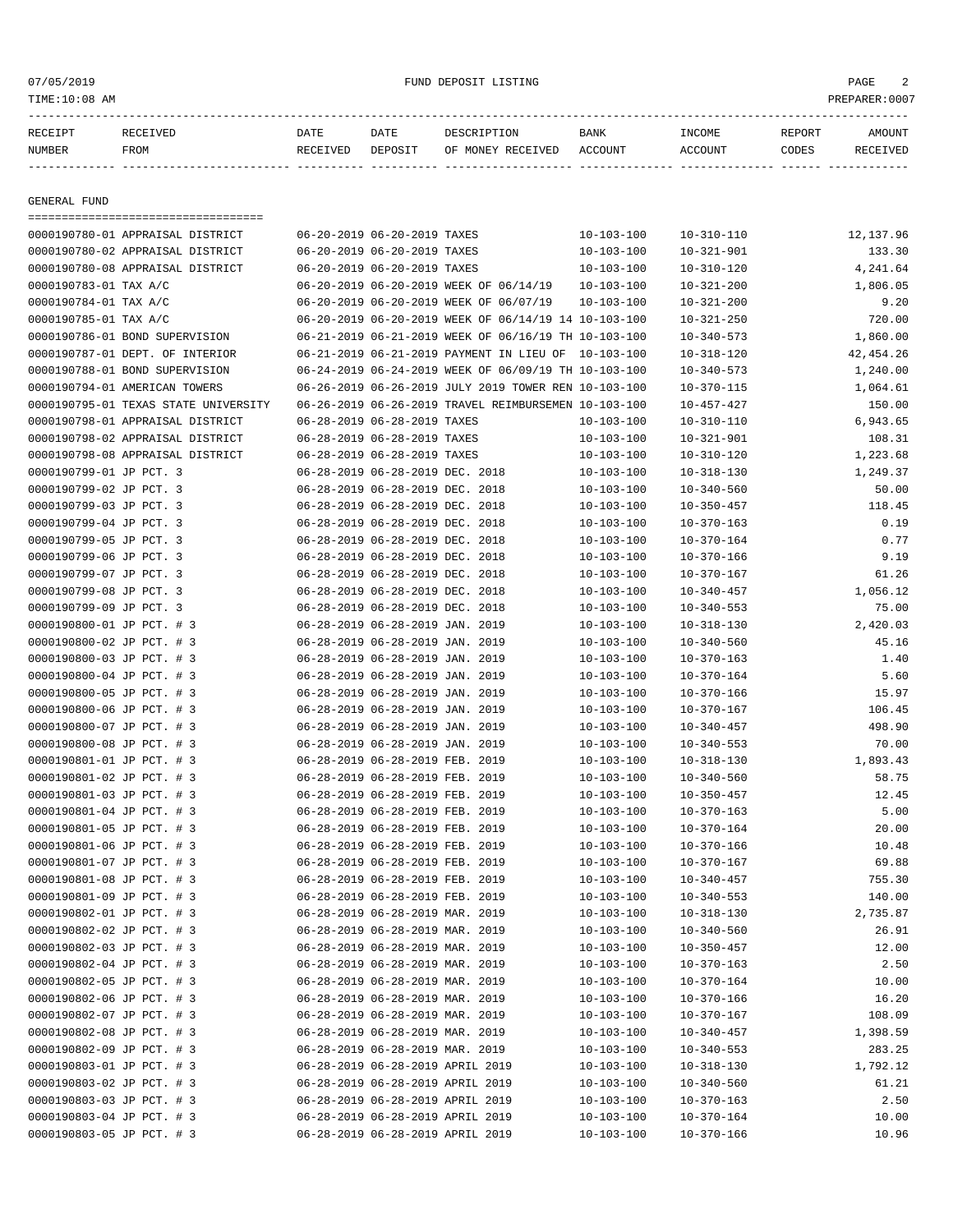or of the state of the state of the state of the state of the state of the state of the state of the state of the state of the state of the state of the state of the state of the state of the state of the state of the stat

| RECEIPT | RECEIVED | <b>DATE</b> | DATE    | DESCRIPTION               | <b>BANK</b> | INCOME  | REPORT | <b>AMOUNT</b> |
|---------|----------|-------------|---------|---------------------------|-------------|---------|--------|---------------|
| NUMBER  | FROM     | RECEIVED    | DEPOSIT | OF MONEY RECEIVED ACCOUNT |             | ACCOUNT | CODES  | RECEIVED      |
|         |          |             |         |                           |             |         |        |               |

## GENERAL FUND

===================================

| 0000190803-06 JP PCT. # 3      | 06-28-2019 06-28-2019 APRIL 2019 |                                                      | $10 - 103 - 100$ | $10 - 370 - 167$ | 73.07    |
|--------------------------------|----------------------------------|------------------------------------------------------|------------------|------------------|----------|
| 0000190803-07 JP PCT. # 3      | 06-28-2019 06-28-2019 APRIL 2019 |                                                      | $10 - 103 - 100$ | $10 - 340 - 457$ | 890.20   |
| 0000190803-08 JP PCT. # 3      | 06-28-2019 06-28-2019 APRIL 2019 |                                                      | $10 - 103 - 100$ | $10 - 340 - 553$ | 210.00   |
| 0000190804-01 JP PCT. # 3      | 06-28-2019 06-28-2019 MAY 2019   |                                                      | $10 - 103 - 100$ | $10 - 318 - 130$ | 3,773.79 |
| 0000190804-02 JP PCT. # 3      | 06-28-2019 06-28-2019 MAY 2019   |                                                      | $10 - 103 - 100$ | $10 - 340 - 560$ | 243.63   |
| 0000190804-03 JP PCT. # 3      | 06-28-2019 06-28-2019 MAY 2019   |                                                      | $10 - 103 - 100$ | $10 - 370 - 163$ | 2.50     |
| 0000190804-04 JP PCT. # 3      | 06-28-2019 06-28-2019 MAY 2019   |                                                      | $10 - 103 - 100$ | $10 - 370 - 164$ | 10.00    |
| 0000190804-05 JP PCT. # 3      | 06-28-2019 06-28-2019 MAY 2019   |                                                      | 10-103-100       | $10 - 370 - 166$ | 25.78    |
| 0000190804-06 JP PCT. # 3      | 06-28-2019 06-28-2019 MAY 2019   |                                                      | $10 - 103 - 100$ | $10 - 370 - 167$ | 171.77   |
| 0000190804-07 JP PCT. # 3      | 06-28-2019 06-28-2019 MAY 2019   |                                                      | $10 - 103 - 100$ | $10 - 340 - 457$ | 1,192.21 |
| 0000190804-08 JP PCT. # 3      | 06-28-2019 06-28-2019 MAY 2019   |                                                      | $10 - 103 - 100$ | $10 - 340 - 553$ | 220.00   |
| 0000190805-01 PATRICIA KREIDER |                                  | 06-28-2019 06-28-2019 TRAVEL REIMBURSEMEN 10-103-100 |                  | $10 - 475 - 427$ | 3.20     |

FUND TOTAL 331,423.28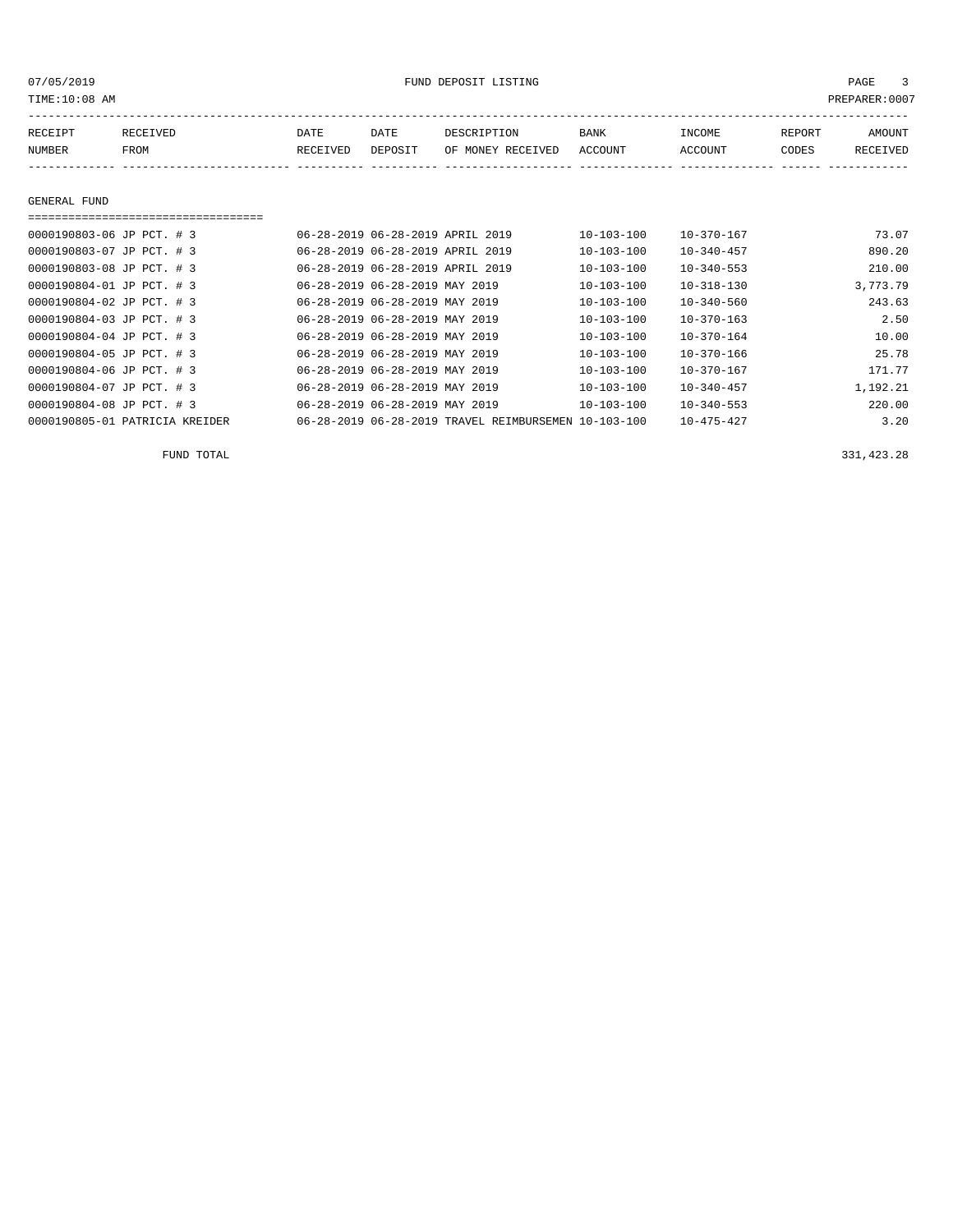| TIME:10:08 AM       |                              |          |         |                                        |                  |                  |        | PREPARER:0007 |
|---------------------|------------------------------|----------|---------|----------------------------------------|------------------|------------------|--------|---------------|
|                     |                              |          |         |                                        |                  |                  |        |               |
| RECEIPT             | RECEIVED                     | DATE     | DATE    | DESCRIPTION                            | <b>BANK</b>      | INCOME           | REPORT | AMOUNT        |
| NUMBER              | FROM                         | RECEIVED | DEPOSIT | OF MONEY RECEIVED                      | ACCOUNT          | ACCOUNT          | CODES  | RECEIVED      |
|                     |                              |          |         |                                        |                  |                  |        |               |
|                     |                              |          |         |                                        |                  |                  |        |               |
| COURTHOUSE SECURITY |                              |          |         |                                        |                  |                  |        |               |
|                     |                              |          |         |                                        |                  |                  |        |               |
|                     | 0000190717-13 DISTRICT CLERK |          |         | 06-05-2019 06-05-2019 APRIL 1-30, 2019 | $11 - 103 - 100$ | $11 - 340 - 650$ |        | 240.37        |
|                     |                              |          |         |                                        |                  |                  |        |               |

| 0000190761-02 LEGEND BANK | 06-14-2019 06-14-2019 MAY 2019 INTEREST | $11 - 103 - 100$ | 11-360-100       | 26.68  |
|---------------------------|-----------------------------------------|------------------|------------------|--------|
| 0000190799-10 JP PCT. 3   | 06-28-2019 06-28-2019 DEC. 2018         | $11 - 103 - 100$ | $11 - 340 - 651$ | 45.93  |
| 0000190800-09 JP PCT. # 3 | 06-28-2019 06-28-2019 JAN. 2019         | $11 - 103 - 100$ | $11 - 340 - 651$ | 79.83  |
| 0000190801-10 JP PCT. # 3 | 06-28-2019 06-28-2019 FEB. 2019         | $11 - 103 - 100$ | $11 - 340 - 651$ | 52.41  |
| 0000190802-10 JP PCT. # 3 | 06-28-2019 06-28-2019 MAR. 2019         | $11 - 103 - 100$ | $11 - 340 - 651$ | 81.07  |
| 0000190803-09 JP PCT. # 3 | 06-28-2019 06-28-2019 APRIL 2019        | $11 - 103 - 100$ | $11 - 340 - 651$ | 54.80  |
| 0000190804-09 JP PCT. # 3 | 06-28-2019 06-28-2019 MAY 2019          | $11 - 103 - 100$ | $11 - 340 - 651$ | 128.83 |
|                           |                                         |                  |                  |        |

FUND TOTAL 709.92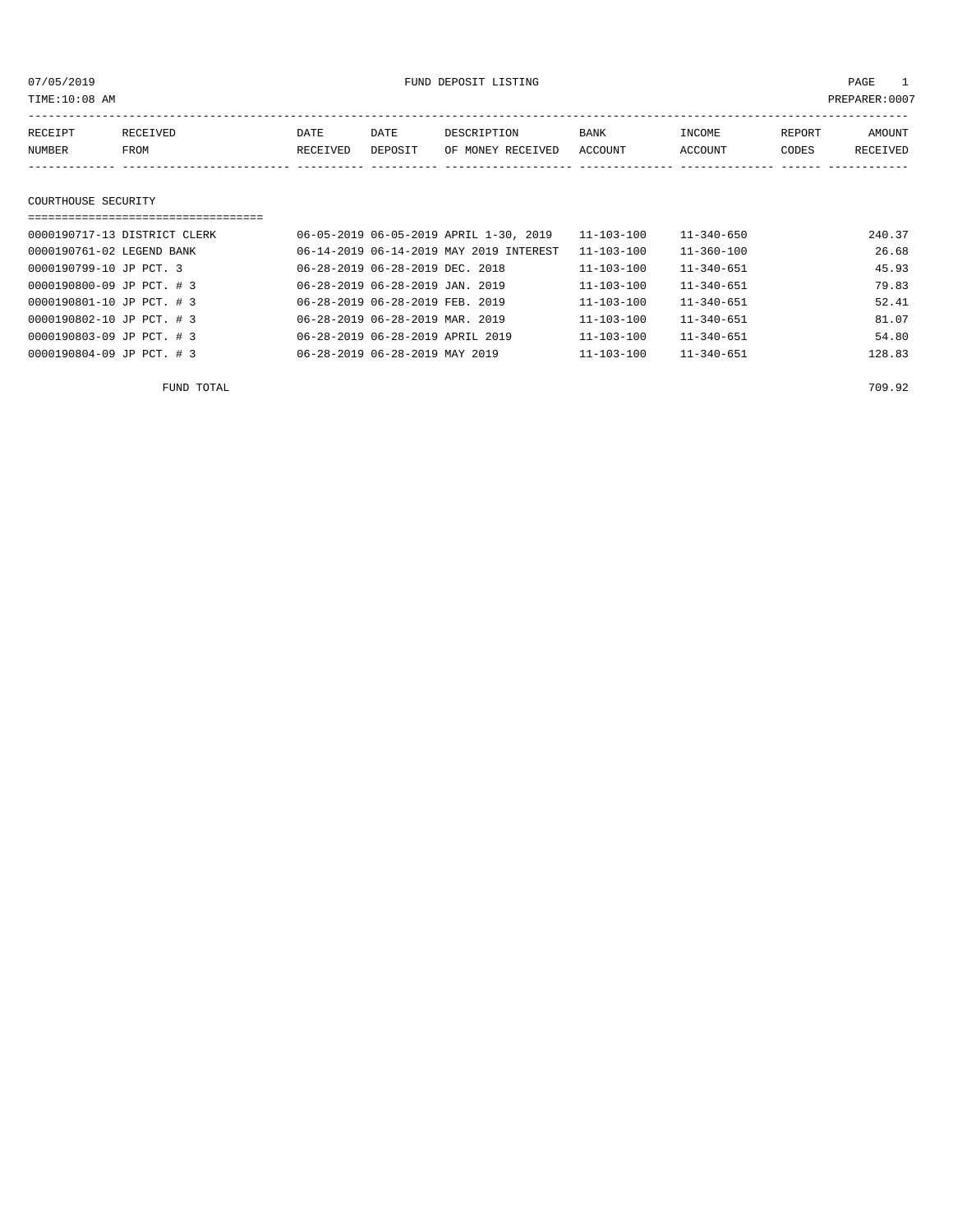TIME:10:08 AM PREPARER:0007

| RECEIPT | <b>RECEIVED</b> | DATE     | DATE    | DESCRIPTION       | <b>BANK</b> | INCOME  | REPORT | AMOUNT   |
|---------|-----------------|----------|---------|-------------------|-------------|---------|--------|----------|
| NUMBER  | FROM            | RECEIVED | DEPOSIT | OF MONEY RECEIVED | ACCOUNT     | ACCOUNT | CODES  | RECEIVED |
|         |                 |          |         |                   |             |         |        |          |

CO.CLK.VITAL STAT.FEE

===================================

| 0000190761-03 LEGEND BANK | 06-14-2019 06-14-2019 MAY 2019 INTEREST 12-103-100 |  | $12 - 360 - 100$ |  |
|---------------------------|----------------------------------------------------|--|------------------|--|
|                           |                                                    |  |                  |  |

FUND TOTAL  $1.10$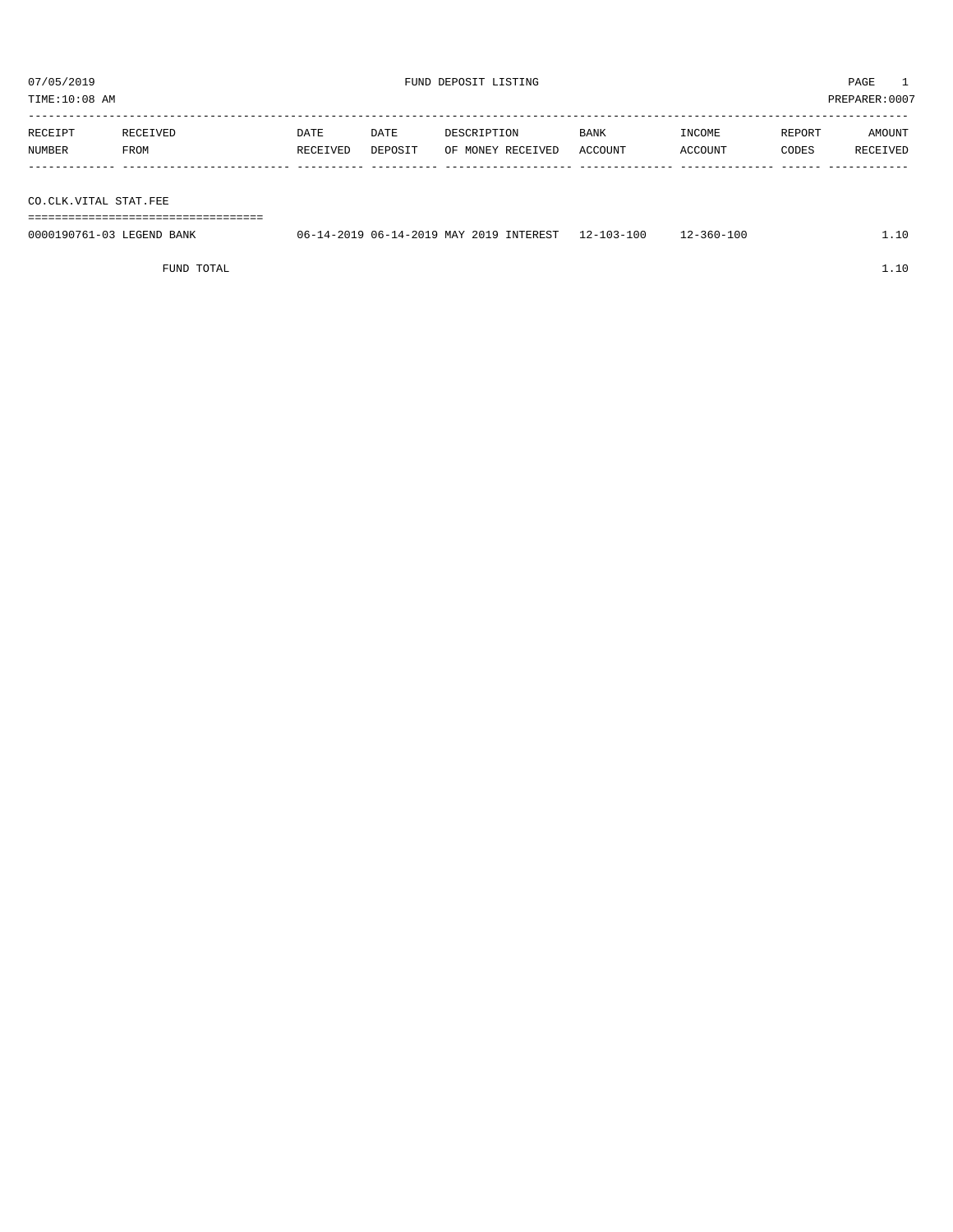or of the state of the state of the state of the state of the state of the state of the state of the state of the state of the state of the state of the state of the state of the state of the state of the state of the stat

| RECEIPT               | RECEIVED | DATE     | DATE    | DESCRIPTION       | BANK    | INCOME  | REPORT | AMOUNT   |
|-----------------------|----------|----------|---------|-------------------|---------|---------|--------|----------|
| NUMBER                | FROM     | RECEIVED | DEPOSIT | OF MONEY RECEIVED | ACCOUNT | ACCOUNT | CODES  | RECEIVED |
|                       |          |          |         |                   |         |         |        |          |
|                       |          |          |         |                   |         |         |        |          |
| BAIL BONDS TRUST FUND |          |          |         |                   |         |         |        |          |

| =====================================  |                                 |  |                  |                  |        |
|----------------------------------------|---------------------------------|--|------------------|------------------|--------|
| 0000190755-01 FANNIN COUNTY BAIL BONDS | 06-13-2019 06-13-2019 BOND FEES |  | $13 - 103 - 113$ | $13 - 345 - 113$ | 60.00  |
| 0000190756-01 CARPENTER'S BAIL BONDS   | 06-13-2019 06-13-2019 BOND FEES |  | $13 - 103 - 113$ | $13 - 345 - 113$ | 150.00 |
| 0000190757-01 DOC'S BAIL BONDS         | 06-13-2019 06-13-2019 BOND FEES |  | $13 - 103 - 113$ | $13 - 345 - 113$ | 90.00  |
| 0000190790-01 CARPENTER'S BAIL BONDS   | 06-24-2019 06-24-2019 BOND FEES |  | $13 - 103 - 113$ | $13 - 345 - 113$ | 135.00 |
| 0000190791-01 DOC'S BAIL BONDS         | 06-24-2019 06-24-2019 BOND FEES |  | $13 - 103 - 113$ | $13 - 345 - 113$ | 120.00 |
| 0000190792-01 FANNIN COUNTY BAIL BONDS | 06-24-2019 06-24-2019 BOND FEES |  | $13 - 103 - 113$ | $13 - 345 - 113$ | 135.00 |
|                                        |                                 |  |                  |                  |        |

FUND TOTAL 690.00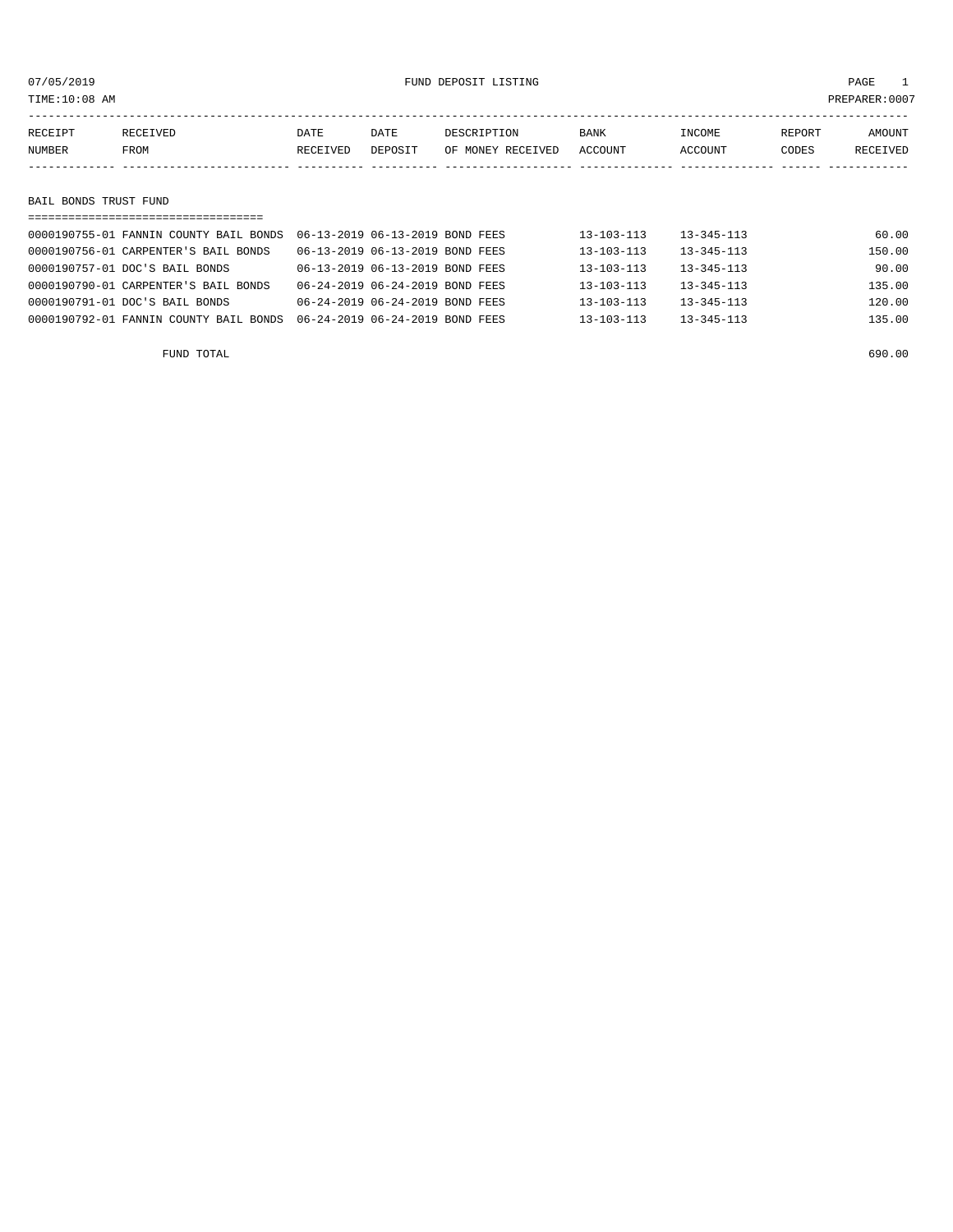| 07/05/2019<br>TIME:10:08 AM |          | FUND DEPOSIT LISTING<br>PREPARER:0007 |                                  |                   |                  |                  |        |          |
|-----------------------------|----------|---------------------------------------|----------------------------------|-------------------|------------------|------------------|--------|----------|
| RECEIPT                     | RECEIVED | DATE                                  | DATE                             | DESCRIPTION       | BANK             | INCOME           | REPORT | AMOUNT   |
| NUMBER                      | FROM     | RECEIVED                              | DEPOSIT                          | OF MONEY RECEIVED | ACCOUNT          | ACCOUNT          | CODES  | RECEIVED |
|                             |          |                                       |                                  |                   |                  |                  |        |          |
| JUSTICE CT.BLDG.SECURITY    |          |                                       |                                  |                   |                  |                  |        |          |
| 0000190799-11 JP PCT, 3     |          |                                       | 06-28-2019 06-28-2019 DEC. 2018  |                   | $14 - 103 - 100$ | $14 - 370 - 457$ |        | 15.31    |
| 0000190800-10 JP PCT. # 3   |          |                                       | 06-28-2019 06-28-2019 JAN. 2019  |                   | 14-103-100       | $14 - 370 - 457$ |        | 26.61    |
| 0000190801-11 JP PCT. # 3   |          |                                       | 06-28-2019 06-28-2019 FEB. 2019  |                   | $14 - 103 - 100$ | $14 - 370 - 457$ |        | 17.47    |
| 0000190802-11 JP PCT. # 3   |          |                                       | 06-28-2019 06-28-2019 MAR. 2019  |                   | $14 - 103 - 100$ | $14 - 370 - 457$ |        | 28.03    |
| 0000190803-10 JP PCT. # 3   |          |                                       | 06-28-2019 06-28-2019 APRIL 2019 |                   | 14-103-100       | $14 - 370 - 457$ |        | 18.27    |
| 0000190804-10 JP PCT. # 3   |          |                                       | 06-28-2019 06-28-2019 MAY 2019   |                   | $14 - 103 - 100$ | $14 - 370 - 457$ |        | 42.94    |

FUND TOTAL 148.63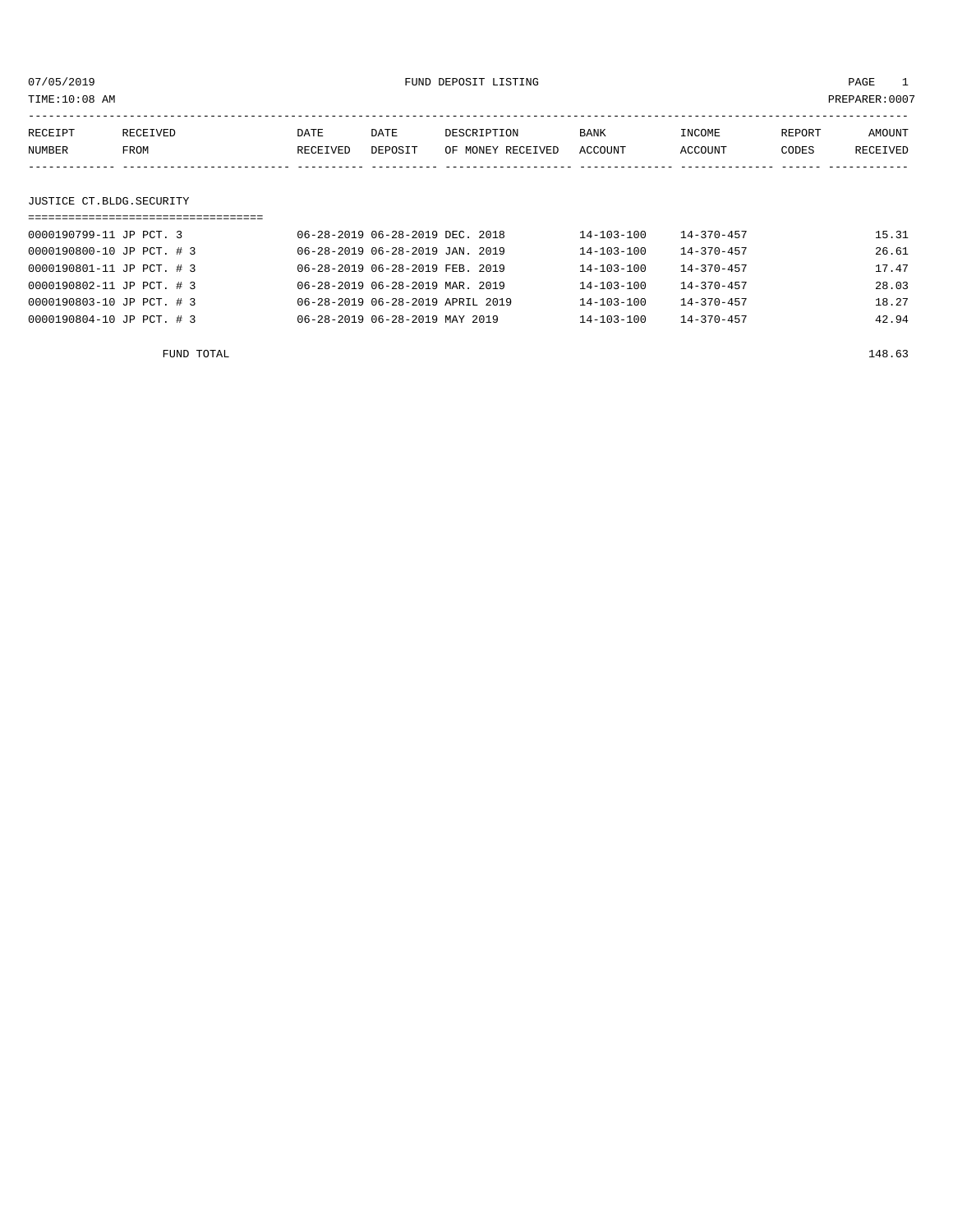TIME:10:08 AM PREPARER:0007

| RECEIPT | RECEIVED | DATE     | DATE    | DESCRIPTION       | <b>BANK</b> | INCOME  | REPORT | AMOUNT          |
|---------|----------|----------|---------|-------------------|-------------|---------|--------|-----------------|
| NUMBER  | FROM     | RECEIVED | DEPOSIT | OF MONEY RECEIVED | ACCOUNT     | ACCOUNT | CODES  | <b>RECEIVED</b> |
|         |          |          |         |                   |             |         |        |                 |
|         |          |          |         |                   |             |         |        |                 |

CO.CLERK RECORD MNGMT.

===================================

| 0000190761-04 LEGEND BANK | 06-14-2019 06-14-2019 MAY 2019 INTEREST 18-103-100 | $18 - 360 - 100$ | 14.58 |
|---------------------------|----------------------------------------------------|------------------|-------|
|                           |                                                    |                  |       |

FUND TOTAL 14.58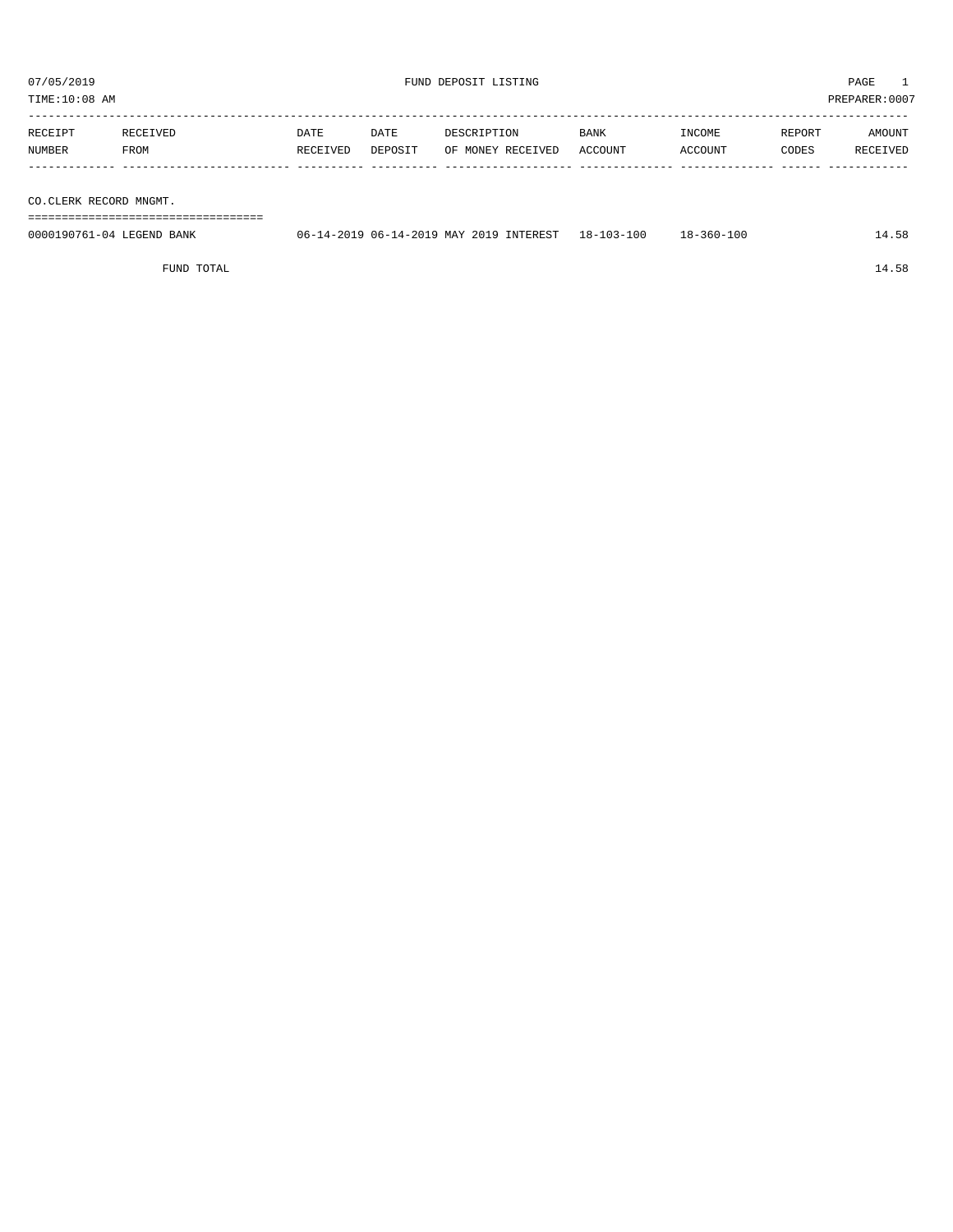TIME:10:08 AM PREPARER:0007

| RECEIPT | RECEIVED                | <b>DATE</b> | DATE    | DESCRIPTION       | <b>BANK</b> | INCOME  | REPORT | AMOUNT   |  |  |  |
|---------|-------------------------|-------------|---------|-------------------|-------------|---------|--------|----------|--|--|--|
| NUMBER  | FROM                    | RECEIVED    | DEPOSIT | OF MONEY RECEIVED | ACCOUNT     | ACCOUNT | CODES  | RECEIVED |  |  |  |
|         |                         |             |         |                   |             |         |        |          |  |  |  |
|         |                         |             |         |                   |             |         |        |          |  |  |  |
|         | DIST.CLK.RECORDS MNGMT. |             |         |                   |             |         |        |          |  |  |  |
|         |                         |             |         |                   |             |         |        |          |  |  |  |

| 0000190717-14 DISTRICT CLERK | 06-05-2019 06-05-2019 APRIL 1-30, 2019  | $19 - 103 - 100$ | 19-370-136 | 24 F |
|------------------------------|-----------------------------------------|------------------|------------|------|
| 0000190761-05 LEGEND BANK    | 06-14-2019 06-14-2019 MAY 2019 INTEREST | 19-103-100       | 19-360-100 |      |

FUND TOTAL 248.54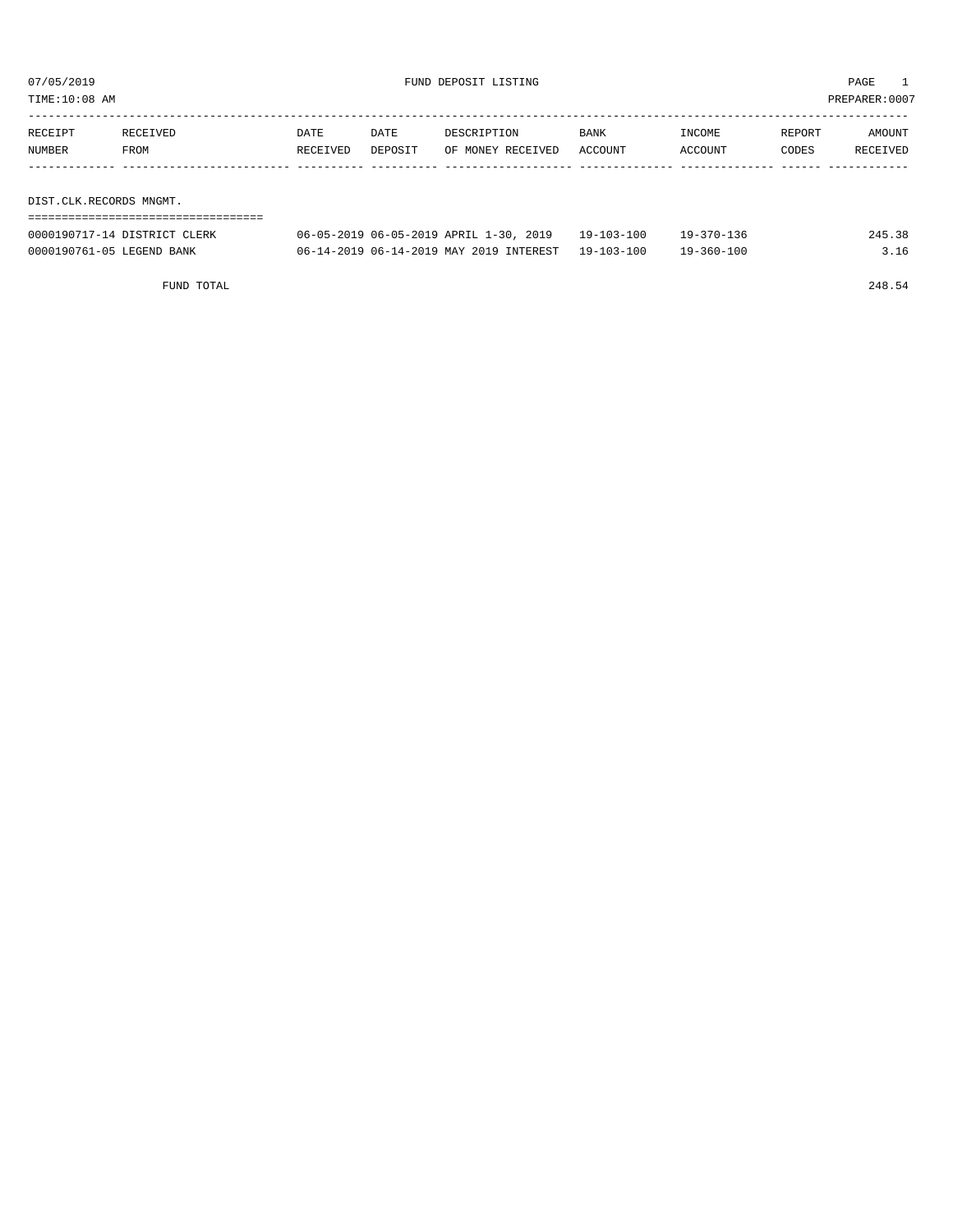07/05/2019 FUND DEPOSIT LISTING PAGE 1

| TIME:10:08 AM<br>PREPARER: 0007 |                              |          |         |                                        |                  |                  |        |          |  |
|---------------------------------|------------------------------|----------|---------|----------------------------------------|------------------|------------------|--------|----------|--|
| RECEIPT                         | RECEIVED                     | DATE     | DATE    | DESCRIPTION                            | <b>BANK</b>      | INCOME           | REPORT | AMOUNT   |  |
| NUMBER                          | FROM                         | RECEIVED | DEPOSIT | OF MONEY RECEIVED                      | ACCOUNT          | ACCOUNT          | CODES  | RECEIVED |  |
|                                 |                              |          |         |                                        |                  |                  |        |          |  |
|                                 |                              |          |         |                                        |                  |                  |        |          |  |
| COUNTY OFFICES REC.MNGMT.       |                              |          |         |                                        |                  |                  |        |          |  |
|                                 |                              |          |         |                                        |                  |                  |        |          |  |
|                                 | 0000190717-15 DISTRICT CLERK |          |         | 06-05-2019 06-05-2019 APRIL 1-30, 2019 | $20 - 103 - 100$ | $20 - 370 - 135$ |        | 472.06   |  |

0000190761-06 LEGEND BANK 06-14-2019 06-14-2019 MAY 2019 INTEREST 20-103-100 20-360-100 11.96

FUND TOTAL 484.02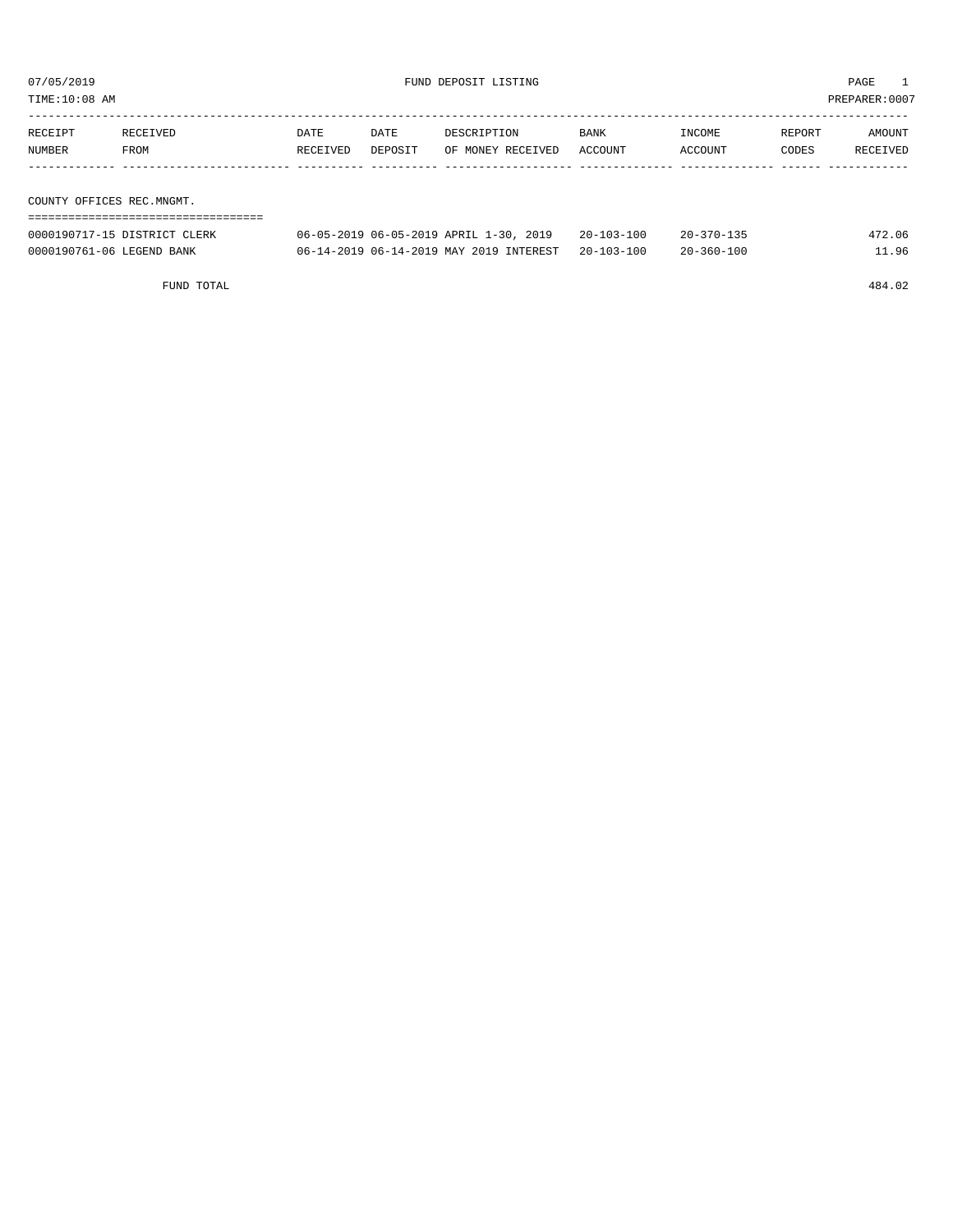or of the state of the state of the state of the state of the state of the state of the state of the state of the state of the state of the state of the state of the state of the state of the state of the state of the stat

| RECEIPT | <b>RECEIVED</b> | DATE            | DATE    | DESCRIPTION       | <b>BANK</b> | INCOME  | REPORT | AMOUNT          |
|---------|-----------------|-----------------|---------|-------------------|-------------|---------|--------|-----------------|
| NUMBER  | FROM            | <b>RECEIVED</b> | DEPOSIT | OF MONEY RECEIVED | ACCOUNT     | ACCOUNT | CODES  | <b>RECEIVED</b> |
|         |                 |                 |         |                   |             |         |        |                 |

FANNIN CO. R & B #1 FUND

| =====================================                                        |                                  |                                 |                                                      |                  |                  |          |
|------------------------------------------------------------------------------|----------------------------------|---------------------------------|------------------------------------------------------|------------------|------------------|----------|
| 0000190707-02 TEXPOOL                                                        |                                  |                                 | 06-02-2019 06-02-2019 MAY 2019 INTEREST              | $21 - 103 - 175$ | $21 - 360 - 100$ | 36.65    |
| 0000190711-02 TAX A/C                                                        |                                  |                                 | 06-03-2019 06-03-2019 WEEK OF 05/24/19               | $21 - 103 - 100$ | $21 - 321 - 300$ | 957.86   |
| 0000190712-02 TAX A/C                                                        |                                  |                                 | 06-03-2019 06-03-2019 WEEK OF 05/10/19               | $21 - 103 - 100$ | $21 - 321 - 300$ | 2.04     |
| 0000190713-02 TAX A/C                                                        |                                  |                                 | 06-03-2019 06-03-2019 WEEK OF 05/03/19               | $21 - 103 - 100$ | $21 - 321 - 300$ | 14.27    |
| 0000190717-18 DISTRICT CLERK                                                 |                                  |                                 | 06-05-2019 06-05-2019 APRIL 1-30, 2019               | $21 - 103 - 100$ | $21 - 350 - 450$ | 1,449.83 |
| 0000190718-02 TAX A/C                                                        |                                  |                                 | 06-05-2019 06-05-2019 WEEK OF 05/17/19               | $21 - 103 - 100$ | $21 - 321 - 300$ | 2.04     |
| 0000190720-02 TAX A/C                                                        |                                  |                                 | 06-05-2019 06-05-2019 WEEK OF 05/24/19               | $21 - 103 - 100$ | $21 - 321 - 300$ | 10.19    |
| 0000190721-02 TAX A/C                                                        |                                  |                                 | 06-05-2019 06-05-2019 WEEK OF 05/31/19               | $21 - 103 - 100$ | $21 - 321 - 300$ | 1,848.47 |
| 0000190725-03 APPRAISAL DISTRICT                                             | 06-06-2019 06-06-2019 TAXES      |                                 |                                                      | $21 - 103 - 100$ | $21 - 310 - 110$ | 2,567.81 |
| 0000190725-09 APPRAISAL DISTRICT                                             | 06-06-2019 06-06-2019 TAXES      |                                 |                                                      | $21 - 103 - 100$ | $21 - 310 - 120$ | 248.94   |
| 0000190736-01 JANET WAGGONER                                                 |                                  | 06-13-2019 06-13-2019 CULVERT   |                                                      | $21 - 103 - 100$ | $21 - 370 - 145$ | 179.28   |
| 0000190742-01 JIMMY JOE PAGE                                                 |                                  |                                 | 06-13-2019 06-13-2019 AUCTION PROCEEDS               | $21 - 103 - 100$ | $21 - 364 - 163$ | 3,375.00 |
| 0000190760-04 APPRAISAL DISTRICT                                             |                                  | 06-14-2019 06-14-2019 TAXES     |                                                      | $21 - 103 - 100$ | $21 - 310 - 110$ | 1,215.95 |
| 0000190760-10 APPRAISAL DISTRICT                                             | 06-14-2019 06-14-2019 TAXES      |                                 |                                                      | $21 - 103 - 100$ | $21 - 310 - 120$ | 181.32   |
| 0000190761-07 LEGEND BANK                                                    |                                  |                                 | 06-14-2019 06-14-2019 MAY 2019 INTEREST              | $21 - 103 - 100$ | $21 - 360 - 100$ | 46.22    |
| 0000190762-02 COMPTROLLER                                                    |                                  |                                 | 06-14-2019 06-14-2019 APRIL 2019 LOCAL SA 21-103-100 |                  | $21 - 318 - 160$ | 4,669.64 |
| 0000190765-01 J. R. RICE                                                     | 06-14-2019 06-14-2019 TIN HORN   |                                 |                                                      | $21 - 103 - 100$ | $21 - 370 - 145$ | 279.90   |
| 0000190776-02 TAX A/C                                                        |                                  |                                 | 06-18-2019 06-18-2019 WEEK OF 06/07/19               | $21 - 103 - 100$ | $21 - 321 - 300$ | 1,987.05 |
| 0000190780-04 APPRAISAL DISTRICT                                             | 06-20-2019 06-20-2019 TAXES      |                                 |                                                      | $21 - 103 - 100$ | $21 - 310 - 110$ | 734.93   |
| 0000190780-10 APPRAISAL DISTRICT                                             |                                  | 06-20-2019 06-20-2019 TAXES     |                                                      | $21 - 103 - 100$ | $21 - 310 - 120$ | 256.82   |
| 0000190781-01 FOREST SERVICE-GRASSLANDS 06-20-2019 06-20-2019 PAY N LIEU TAX |                                  |                                 |                                                      | $21 - 103 - 100$ | $21 - 318 - 120$ | 632.58   |
| 0000190783-02 TAX A/C                                                        |                                  |                                 | 06-20-2019 06-20-2019 WEEK OF 06/14/19               | $21 - 103 - 100$ | $21 - 321 - 300$ | 1,269.68 |
| 0000190784-02 TAX A/C                                                        |                                  |                                 | 06-20-2019 06-20-2019 WEEK OF 06/07/19               | $21 - 103 - 100$ | $21 - 321 - 300$ | 6.12     |
| 0000190787-02 DEPT. OF INTERIOR                                              |                                  |                                 | 06-21-2019 06-21-2019 PAYMENT IN LIEU OF             | 21-103-100       | $21 - 318 - 120$ | 1,093.95 |
| 0000190798-04 APPRAISAL DISTRICT                                             | 06-28-2019 06-28-2019 TAXES      |                                 |                                                      | $21 - 103 - 100$ | $21 - 310 - 110$ | 420.42   |
| 0000190798-10 APPRAISAL DISTRICT                                             | 06-28-2019 06-28-2019 TAXES      |                                 |                                                      | $21 - 103 - 100$ | $21 - 310 - 120$ | 74.09    |
| 0000190799-13 JP PCT. 3                                                      |                                  | 06-28-2019 06-28-2019 DEC. 2018 |                                                      | $21 - 103 - 100$ | $21 - 350 - 457$ | 122.94   |
| 0000190800-12 JP PCT. # 3                                                    | 06-28-2019 06-28-2019 JAN. 2019  |                                 |                                                      | $21 - 103 - 100$ | $21 - 350 - 457$ | 368.80   |
| 0000190801-13 JP PCT. # 3                                                    | 06-28-2019 06-28-2019 FEB. 2019  |                                 |                                                      | $21 - 103 - 100$ | $21 - 350 - 457$ | 238.32   |
| 0000190802-13 JP PCT. # 3                                                    | 06-28-2019 06-28-2019 MAR. 2019  |                                 |                                                      | 21-103-100       | $21 - 350 - 457$ | 357.02   |
| 0000190803-12 JP PCT. # 3                                                    | 06-28-2019 06-28-2019 APRIL 2019 |                                 |                                                      | $21 - 103 - 100$ | $21 - 350 - 457$ | 331.95   |
| 0000190804-12 JP PCT. # 3                                                    | 06-28-2019 06-28-2019 MAY 2019   |                                 |                                                      | $21 - 103 - 100$ | $21 - 350 - 457$ | 617.47   |

FUND TOTAL 25,597.55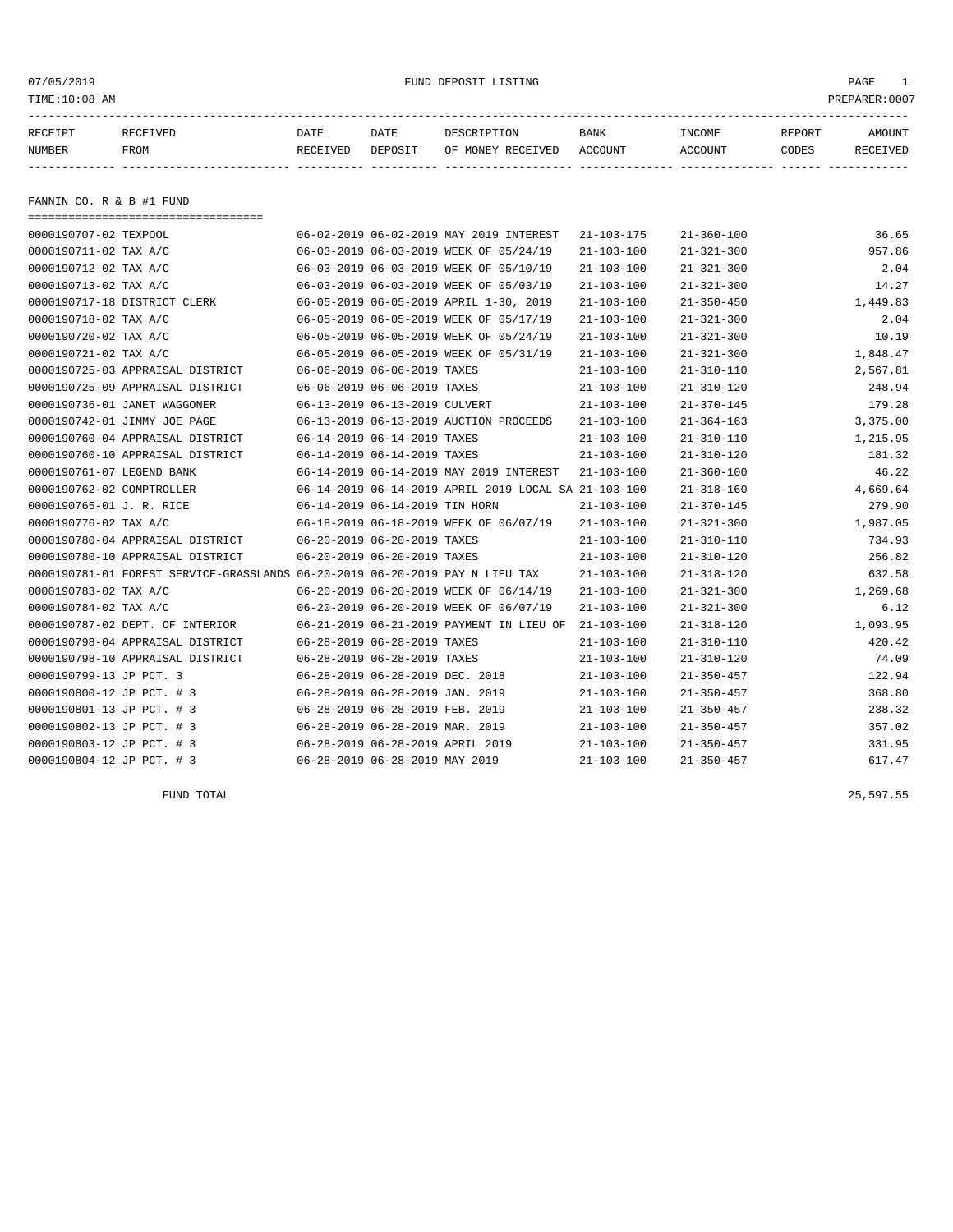or of the state of the state of the state of the state of the state of the state of the state of the state of the state of the state of the state of the state of the state of the state of the state of the state of the stat

| RECEIPT | <b>RECEIVED</b> | DATE            | DATE    | DESCRIPTION       | <b>BANK</b> | <b>TNCOME</b> | REPORT | AMOUNT          |
|---------|-----------------|-----------------|---------|-------------------|-------------|---------------|--------|-----------------|
| NUMBER  | FROM            | <b>RECEIVED</b> | DEPOSIT | OF MONEY RECEIVED | ACCOUNT     | ACCOUNT       | CODES  | <b>RECEIVED</b> |
|         |                 |                 |         |                   |             |               |        |                 |

FANNIN CO. R & B #2 FUND

| =====================================                                        |                                 |                                                      |                  |                  |           |
|------------------------------------------------------------------------------|---------------------------------|------------------------------------------------------|------------------|------------------|-----------|
| 0000190707-03 TEXPOOL                                                        |                                 | 06-02-2019 06-02-2019 MAY 2019 INTEREST              | $22 - 103 - 175$ | $22 - 360 - 100$ | 524.63    |
| 0000190711-03 TAX A/C                                                        |                                 | 06-03-2019 06-03-2019 WEEK OF 05/24/19               | $22 - 103 - 100$ | $22 - 321 - 300$ | 1,115.78  |
| 0000190712-03 TAX A/C                                                        |                                 | 06-03-2019 06-03-2019 WEEK OF 05/10/19               | $22 - 103 - 100$ | $22 - 321 - 300$ | 2.37      |
| 0000190713-03 TAX A/C                                                        |                                 | 06-03-2019 06-03-2019 WEEK OF 05/03/19               | $22 - 103 - 100$ | $22 - 321 - 300$ | 16.62     |
| 0000190717-19 DISTRICT CLERK                                                 |                                 | 06-05-2019 06-05-2019 APRIL 1-30, 2019               | $22 - 103 - 100$ | $22 - 350 - 450$ | 1,688.86  |
| 0000190718-03 TAX A/C                                                        |                                 | 06-05-2019 06-05-2019 WEEK OF 05/17/19               | $22 - 103 - 100$ | $22 - 321 - 300$ | 2.37      |
| 0000190720-03 TAX A/C                                                        |                                 | 06-05-2019 06-05-2019 WEEK OF 05/24/19               | $22 - 103 - 100$ | $22 - 321 - 300$ | 11.87     |
| 0000190721-03 TAX A/C                                                        |                                 | 06-05-2019 06-05-2019 WEEK OF 05/31/19               | $22 - 103 - 100$ | $22 - 321 - 300$ | 2,153.22  |
| 0000190725-04 APPRAISAL DISTRICT                                             | 06-06-2019 06-06-2019 TAXES     |                                                      | $22 - 103 - 100$ | $22 - 310 - 110$ | 2,991.16  |
| 0000190725-10 APPRAISAL DISTRICT                                             | 06-06-2019 06-06-2019 TAXES     |                                                      | $22 - 103 - 100$ | $22 - 310 - 120$ | 289.98    |
| 0000190738-01 RONI HAMM                                                      | 06-13-2019 06-13-2019 CULVERT   |                                                      | $22 - 103 - 100$ | $22 - 370 - 145$ | 334.80    |
| 0000190743-01 JIMMY JOE PAGE                                                 |                                 | 06-13-2019 06-13-2019 AUCTION PROCEEDS               | $22 - 103 - 100$ | $22 - 364 - 163$ | 17,572.50 |
| 0000190760-05 APPRAISAL DISTRICT                                             | 06-14-2019 06-14-2019 TAXES     |                                                      | $22 - 103 - 100$ | $22 - 310 - 110$ | 1,416.42  |
| 0000190760-11 APPRAISAL DISTRICT                                             | 06-14-2019 06-14-2019 TAXES     |                                                      | $22 - 103 - 100$ | $22 - 310 - 120$ | 211.22    |
| 0000190761-08 LEGEND BANK                                                    |                                 | 06-14-2019 06-14-2019 MAY 2019 INTEREST              | $22 - 103 - 100$ | $22 - 360 - 100$ | 96.70     |
| 0000190762-03 COMPTROLLER                                                    |                                 | 06-14-2019 06-14-2019 APRIL 2019 LOCAL SA 22-103-100 |                  | $22 - 318 - 160$ | 5,439.51  |
| 0000190769-01 DEBBIE LAHAIE                                                  |                                 | 06-17-2019 06-17-2019 TRENTON MEADOWS EST 22-103-100 |                  | $22 - 370 - 150$ | 1,400.00  |
| 0000190770-01 BLAIR DAVIS                                                    | 06-18-2019 06-18-2019 CULVERT   |                                                      | $22 - 103 - 100$ | $22 - 370 - 145$ | 279.90    |
| 0000190771-01 CHARLES SADLER                                                 | 06-18-2019 06-18-2019 CULVERTS  |                                                      | $22 - 103 - 100$ | $22 - 370 - 145$ | 448.20    |
| 0000190772-01 COMPTROLLER                                                    |                                 | 06-18-2019 06-18-2019 IFTA REFUNDS                   | $22 - 103 - 100$ | $22 - 622 - 457$ | 13.32     |
| 0000190776-03 TAX A/C                                                        |                                 | 06-18-2019 06-18-2019 WEEK OF 06/07/19               | $22 - 103 - 100$ | $22 - 321 - 300$ | 2,314.65  |
| 0000190780-05 APPRAISAL DISTRICT                                             | 06-20-2019 06-20-2019 TAXES     |                                                      | $22 - 103 - 100$ | $22 - 310 - 110$ | 856.09    |
| 0000190780-11 APPRAISAL DISTRICT                                             | 06-20-2019 06-20-2019 TAXES     |                                                      | $22 - 103 - 100$ | $22 - 310 - 120$ | 299.16    |
| 0000190781-02 FOREST SERVICE-GRASSLANDS 06-20-2019 06-20-2019 PAY N LIEU TAX |                                 |                                                      | $22 - 103 - 100$ | $22 - 318 - 120$ | 736.87    |
| 0000190783-03 TAX A/C                                                        |                                 | 06-20-2019 06-20-2019 WEEK OF 06/14/19               | $22 - 103 - 100$ | $22 - 321 - 300$ | 1,479.00  |
| 0000190784-03 TAX A/C                                                        |                                 | 06-20-2019 06-20-2019 WEEK OF 06/07/19               | $22 - 103 - 100$ | $22 - 321 - 300$ | 7.12      |
| 0000190787-03 DEPT. OF INTERIOR                                              |                                 | 06-21-2019 06-21-2019 PAYMENT IN LIEU TAX 22-103-100 |                  | $22 - 318 - 120$ | 1,274.31  |
| 0000190793-01 DANA GRIFFIS                                                   | 06-24-2019 06-24-2019 CULVERT   |                                                      | $22 - 103 - 100$ | $22 - 370 - 145$ | 279.90    |
| 0000190798-05 APPRAISAL DISTRICT                                             | 06-28-2019 06-28-2019 TAXES     |                                                      | $22 - 103 - 100$ | $22 - 310 - 110$ | 489.74    |
| 0000190798-11 APPRAISAL DISTRICT                                             | 06-28-2019 06-28-2019 TAXES     |                                                      | $22 - 103 - 100$ | $22 - 310 - 120$ | 86.31     |
| 0000190799-14 JP PCT. 3                                                      | 06-28-2019 06-28-2019 DEC. 2018 |                                                      | $22 - 103 - 100$ | $22 - 350 - 457$ | 143.21    |
| 0000190800-13 JP PCT. # 3                                                    | 06-28-2019 06-28-2019 JAN. 2019 |                                                      | $22 - 103 - 100$ | $22 - 350 - 457$ | 429.60    |
| 0000190801-14 JP PCT. # 3                                                    | 06-28-2019 06-28-2019 FEB. 2019 |                                                      | $22 - 103 - 100$ | $22 - 350 - 457$ | 277.62    |
| 0000190802-14 JP PCT. # 3                                                    | 06-28-2019 06-28-2019 MAR. 2019 |                                                      | $22 - 103 - 100$ | $22 - 350 - 457$ | 415.88    |
| 0000190803-13 JP PCT. # 3                                                    |                                 | 06-28-2019 06-28-2019 APRIL 2019                     | $22 - 103 - 100$ | $22 - 350 - 457$ | 386.68    |
| 0000190804-13 JP PCT. # 3                                                    | 06-28-2019 06-28-2019 MAY 2019  |                                                      | $22 - 103 - 100$ | $22 - 350 - 457$ | 719.27    |

FUND TOTAL 46,204.84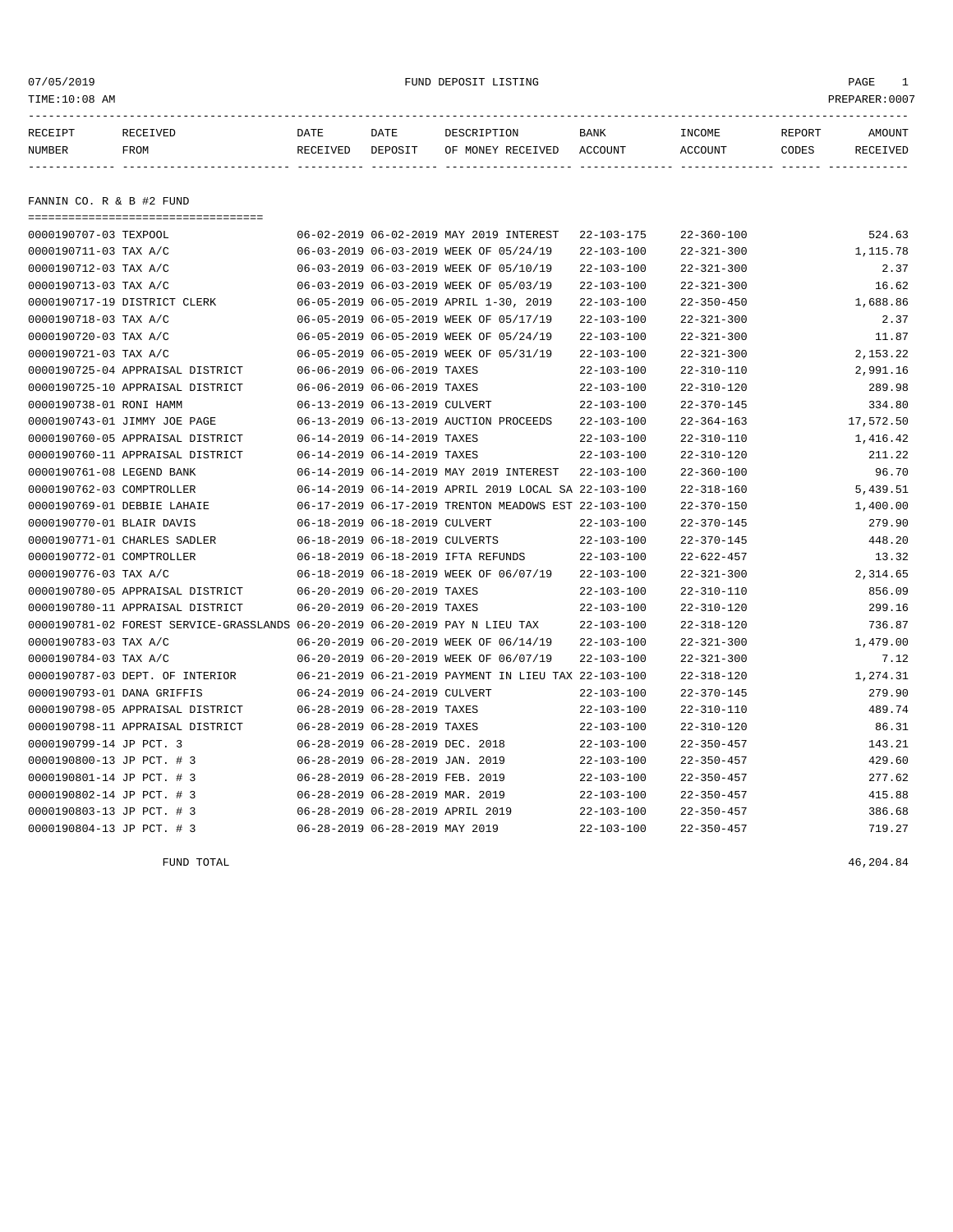or of the state of the state of the state of the state of the state of the state of the state of the state of the state of the state of the state of the state of the state of the state of the state of the state of the stat

| RECEIPT | <b>RECEIVED</b> | DATE            | DATE    | DESCRIPTION       | <b>BANK</b> | INCOME  | REPORT | AMOUNT          |
|---------|-----------------|-----------------|---------|-------------------|-------------|---------|--------|-----------------|
| NUMBER  | FROM            | <b>RECEIVED</b> | DEPOSIT | OF MONEY RECEIVED | ACCOUNT     | ACCOUNT | CODES  | <b>RECEIVED</b> |
|         |                 |                 |         |                   |             |         |        |                 |

FANNIN CO. R & B #3 FUND

| =====================================                                        |                                  |                                                      |                  |                  |          |
|------------------------------------------------------------------------------|----------------------------------|------------------------------------------------------|------------------|------------------|----------|
| 0000190707-04 TEXPOOL                                                        |                                  | 06-02-2019 06-02-2019 MAY 2019 INTEREST              | $23 - 103 - 175$ | $23 - 360 - 100$ | 440.08   |
| 0000190711-04 TAX A/C                                                        |                                  | 06-03-2019 06-03-2019 WEEK OF 05/24/19               | $23 - 103 - 100$ | $23 - 321 - 300$ | 1,673.67 |
| 0000190712-04 TAX A/C                                                        |                                  | 06-03-2019 06-03-2019 WEEK OF 05/10/19               | $23 - 103 - 100$ | $23 - 321 - 300$ | 3.56     |
| 0000190713-04 TAX A/C                                                        |                                  | 06-03-2019 06-03-2019 WEEK OF 05/03/19               | $23 - 103 - 100$ | $23 - 321 - 300$ | 24.93    |
| 0000190717-20 DISTRICT CLERK                                                 |                                  | 06-05-2019 06-05-2019 APRIL 1-30, 2019               | $23 - 103 - 100$ | $23 - 350 - 450$ | 2,533.30 |
| 0000190718-04 TAX A/C                                                        |                                  | 06-05-2019 06-05-2019 WEEK OF 05/17/19               | $23 - 103 - 100$ | $23 - 321 - 300$ | 3.56     |
| 0000190720-04 TAX A/C                                                        |                                  | 06-05-2019 06-05-2019 WEEK OF 05/24/19               | $23 - 103 - 100$ | $23 - 321 - 300$ | 17.81    |
| 0000190721-04 TAX A/C                                                        |                                  | 06-05-2019 06-05-2019 WEEK OF 05/31/19               | $23 - 103 - 100$ | $23 - 321 - 300$ | 3,229.82 |
| 0000190725-05 APPRAISAL DISTRICT                                             | 06-06-2019 06-06-2019 TAXES      |                                                      | $23 - 103 - 100$ | $23 - 310 - 110$ | 4,486.74 |
| 0000190725-11 APPRAISAL DISTRICT                                             | 06-06-2019 06-06-2019 TAXES      |                                                      | $23 - 103 - 100$ | $23 - 310 - 120$ | 434.97   |
| 0000190737-01 BRIAN RAYBURN                                                  |                                  | 06-13-2019 06-13-2019 TWO CULVERTS                   | $23 - 103 - 100$ | $23 - 370 - 145$ | 440.00   |
| 0000190744-01 JIMMY JOE PAGE                                                 |                                  | 06-13-2019 06-13-2019 AUCTION PROCEEDS               | $23 - 103 - 100$ | $23 - 364 - 163$ | 495.00   |
| 0000190746-01 KEITH PEARSON                                                  | 06-13-2019 06-13-2019 CULVERTS   |                                                      | $23 - 103 - 100$ | $23 - 370 - 145$ | 970.00   |
| 0000190759-01 CITY OF HONEY GROVE                                            | 06-13-2019 06-13-2019 FUEL       |                                                      | $23 - 103 - 100$ | $23 - 370 - 145$ | 38.88    |
| 0000190760-06 APPRAISAL DISTRICT                                             | 06-14-2019 06-14-2019 TAXES      |                                                      | $23 - 103 - 100$ | $23 - 310 - 110$ | 2,124.63 |
| 0000190760-12 APPRAISAL DISTRICT                                             | 06-14-2019 06-14-2019 TAXES      |                                                      | $23 - 103 - 100$ | $23 - 310 - 120$ | 316.83   |
| 0000190761-09 LEGEND BANK                                                    |                                  | 06-14-2019 06-14-2019 MAY 2019 INTEREST              | $23 - 103 - 100$ | $23 - 360 - 100$ | 137.28   |
| 0000190762-04 COMPTROLLER                                                    |                                  | 06-14-2019 06-14-2019 APRIL 2019 LOCAL SA 23-103-100 |                  | $23 - 318 - 160$ | 8,159.26 |
| 0000190764-01 JERRY TAYLOR                                                   | 06-14-2019 06-14-2019 CULVERT    |                                                      | $23 - 103 - 100$ | $23 - 370 - 145$ | 375.00   |
| 0000190772-02 COMPTROLLER                                                    |                                  | 06-18-2019 06-18-2019 IFTA REFUNDS                   | $23 - 103 - 100$ | $23 - 623 - 457$ | 12.80    |
| 0000190776-04 TAX A/C                                                        |                                  | 06-18-2019 06-18-2019 WEEK OF 06/07/19               | $23 - 103 - 100$ | $23 - 321 - 300$ | 3,471.98 |
| 0000190780-06 APPRAISAL DISTRICT                                             | 06-20-2019 06-20-2019 TAXES      |                                                      | $23 - 103 - 100$ | $23 - 310 - 110$ | 1,284.13 |
| 0000190780-12 APPRAISAL DISTRICT                                             | 06-20-2019 06-20-2019 TAXES      |                                                      | $23 - 103 - 100$ | $23 - 310 - 120$ | 448.75   |
| 0000190781-03 FOREST SERVICE-GRASSLANDS 06-20-2019 06-20-2019 PAY N LIEU TAX |                                  |                                                      | $23 - 103 - 100$ | $23 - 318 - 120$ | 1,105.31 |
| 0000190782-01 OAKWOOD CEMETERY                                               | 06-20-2019 06-20-2019 CULVERT    |                                                      | $23 - 103 - 100$ | $23 - 370 - 145$ | 149.40   |
| 0000190783-04 TAX A/C                                                        |                                  | 06-20-2019 06-20-2019 WEEK OF 06/14/19               | $23 - 103 - 100$ | $23 - 321 - 300$ | 2,218.50 |
| 0000190784-04 TAX A/C                                                        |                                  | 06-20-2019 06-20-2019 WEEK OF 06/07/19               | $23 - 103 - 100$ | $23 - 321 - 300$ | 10.68    |
| 0000190787-04 DEPT. OF INTERIOR                                              |                                  | 06-21-2019 06-21-2019 PAYMENT IN LIEU OF             | $23 - 103 - 100$ | $23 - 318 - 120$ | 1,911.47 |
| 0000190798-06 APPRAISAL DISTRICT                                             | 06-28-2019 06-28-2019 TAXES      |                                                      | $23 - 103 - 100$ | $23 - 310 - 110$ | 734.60   |
| 0000190798-12 APPRAISAL DISTRICT                                             | 06-28-2019 06-28-2019 TAXES      |                                                      | $23 - 103 - 100$ | $23 - 310 - 120$ | 129.46   |
| 0000190799-15 JP PCT. 3                                                      | 06-28-2019 06-28-2019 DEC. 2018  |                                                      | $23 - 103 - 100$ | $23 - 350 - 457$ | 214.81   |
| 0000190800-14 JP PCT. # 3                                                    | 06-28-2019 06-28-2019 JAN. 2019  |                                                      | $23 - 103 - 100$ | $23 - 350 - 457$ | 644.39   |
| 0000190801-15 JP PCT. # 3                                                    | 06-28-2019 06-28-2019 FEB. 2019  |                                                      | $23 - 103 - 100$ | $23 - 350 - 457$ | 416.42   |
| 0000190802-15 JP PCT. # 3                                                    | 06-28-2019 06-28-2019 MAR. 2019  |                                                      | $23 - 103 - 100$ | $23 - 350 - 457$ | 623.82   |
| 0000190803-14 JP PCT. # 3                                                    | 06-28-2019 06-28-2019 APRIL 2019 |                                                      | $23 - 103 - 100$ | $23 - 350 - 457$ | 580.01   |
| 0000190804-14 JP PCT. # 3                                                    | 06-28-2019 06-28-2019 MAY 2019   |                                                      | $23 - 103 - 100$ | $23 - 350 - 457$ | 1,078.90 |

FUND TOTAL  $40,940.75$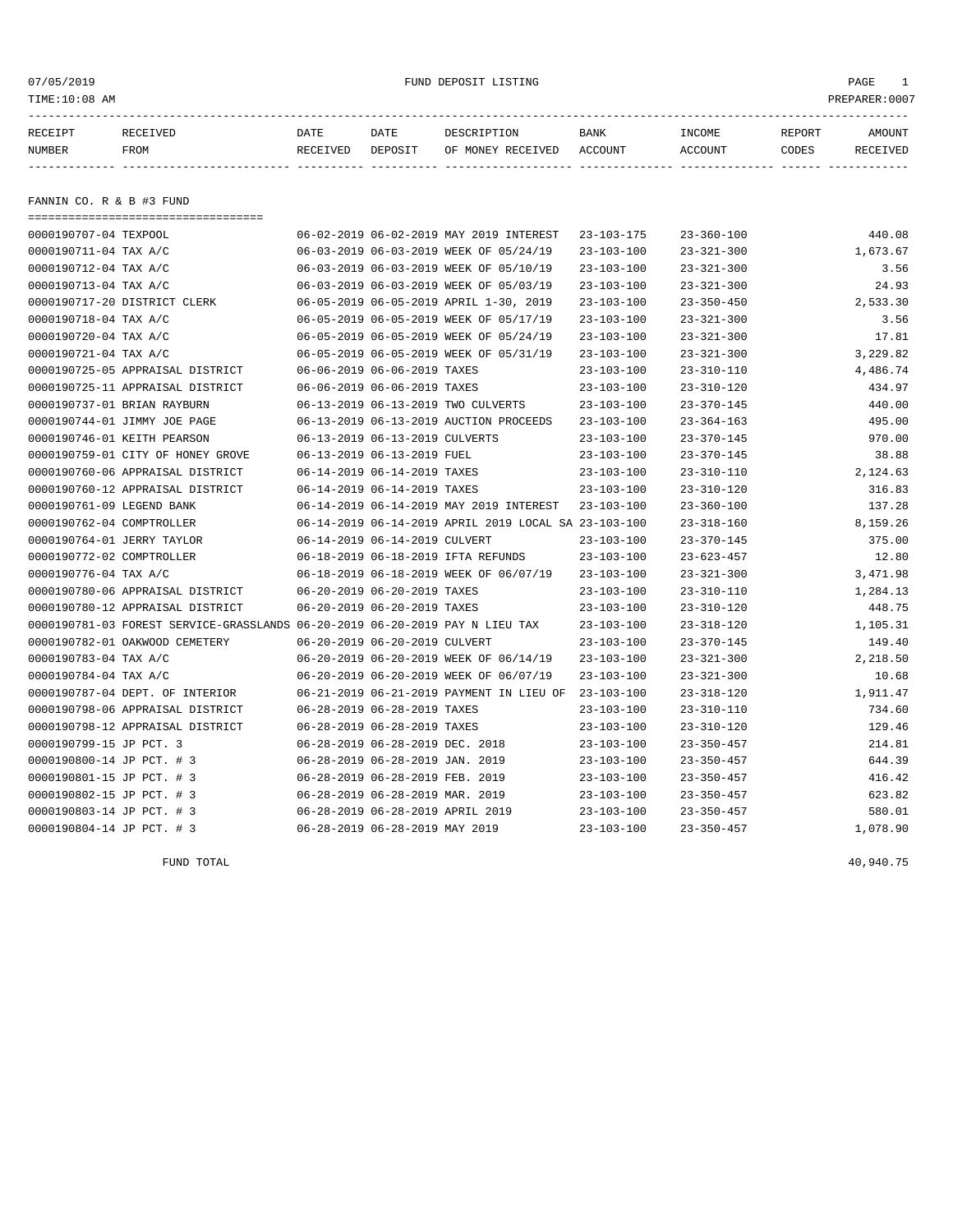07/05/2019 FUND DEPOSIT LISTING PAGE 1

| RECEIPT | RECEIVED | DATE     | DATE    | DESCRIPTION       | <b>BANK</b> | <b>INCOME</b> | <b>REPORT</b> | <b>AMOUNT</b>   |
|---------|----------|----------|---------|-------------------|-------------|---------------|---------------|-----------------|
| NUMBER  | FROM     | RECEIVED | DEPOSIT | OF MONEY RECEIVED | ACCOUNT     | ACCOUNT       | CODES         | <b>RECEIVED</b> |
|         |          |          |         |                   |             |               |               |                 |

FANNIN CO. R & B #4 FUND

===================================

| 0000190707-05 TEXPOOL                                                        |                                  | 06-02-2019 06-02-2019 MAY 2019 INTEREST              | 24-103-175       | $24 - 360 - 100$ | 623.91    |
|------------------------------------------------------------------------------|----------------------------------|------------------------------------------------------|------------------|------------------|-----------|
| 0000190711-05 TAX A/C                                                        |                                  | 06-03-2019 06-03-2019 WEEK OF 05/24/19               | $24 - 103 - 100$ | $24 - 321 - 300$ | 952.69    |
| 0000190712-05 TAX A/C                                                        |                                  | 06-03-2019 06-03-2019 WEEK OF 05/10/19               | $24 - 103 - 100$ | $24 - 321 - 300$ | 2.03      |
| 0000190713-05 TAX A/C                                                        |                                  | 06-03-2019 06-03-2019 WEEK OF 05/03/19               | $24 - 103 - 100$ | $24 - 321 - 300$ | 14.18     |
| 0000190717-21 DISTRICT CLERK                                                 |                                  | 06-05-2019 06-05-2019 APRIL 1-30, 2019               | 24-103-100       | $24 - 350 - 450$ | 1,442.01  |
| 0000190718-05 TAX A/C                                                        |                                  | 06-05-2019 06-05-2019 WEEK OF 05/17/19               | $24 - 103 - 100$ | $24 - 321 - 300$ | 2.03      |
| 0000190720-05 TAX A/C                                                        |                                  | 06-05-2019 06-05-2019 WEEK OF 05/24/19               | $24 - 103 - 100$ | $24 - 321 - 300$ | 10.13     |
| 0000190721-05 TAX A/C                                                        |                                  | 06-05-2019 06-05-2019 WEEK OF 05/31/19               | 24-103-100       | $24 - 321 - 300$ | 1,838.49  |
| 0000190725-06 APPRAISAL DISTRICT                                             | 06-06-2019 06-06-2019 TAXES      |                                                      | 24-103-100       | $24 - 310 - 110$ | 2,553.95  |
| 0000190725-12 APPRAISAL DISTRICT                                             | 06-06-2019 06-06-2019 TAXES      |                                                      | $24 - 103 - 100$ | $24 - 310 - 120$ | 247.59    |
| 0000190745-01 JIMMY JOE PAGE                                                 |                                  | 06-13-2019 06-13-2019 AUCTION PROCEEDS               | $24 - 103 - 100$ | $24 - 364 - 163$ | 39,838.50 |
| 0000190760-07 APPRAISAL DISTRICT                                             | 06-14-2019 06-14-2019 TAXES      |                                                      | $24 - 103 - 100$ | $24 - 310 - 110$ | 1,209.38  |
| 0000190760-13 APPRAISAL DISTRICT                                             | 06-14-2019 06-14-2019 TAXES      |                                                      | $24 - 103 - 100$ | $24 - 310 - 120$ | 180.34    |
| 0000190761-10 LEGEND BANK                                                    |                                  | 06-14-2019 06-14-2019 MAY 2019 INTEREST              | $24 - 103 - 100$ | $24 - 360 - 100$ | 19.67     |
| 0000190762-05 COMPTROLLER                                                    |                                  | 06-14-2019 06-14-2019 APRIL 2019 LOCAL SA 24-103-100 |                  | $24 - 318 - 160$ | 4,644.43  |
| 0000190774-01 KENNETH LANGHAM                                                | 06-18-2019 06-18-2019 CULVERT    |                                                      | 24-103-100       | $24 - 370 - 145$ | 299.00    |
| 0000190775-01 ALLEN K. CLARK                                                 | 06-18-2019 06-18-2019 TIN HORN   |                                                      | $24 - 103 - 100$ | $24 - 370 - 145$ | 246.50    |
| 0000190776-05 TAX A/C                                                        |                                  | 06-18-2019 06-18-2019 WEEK OF 06/07/19               | $24 - 103 - 100$ | $24 - 321 - 300$ | 1,976.32  |
| 0000190780-07 APPRAISAL DISTRICT                                             | 06-20-2019 06-20-2019 TAXES      |                                                      | $24 - 103 - 100$ | $24 - 310 - 110$ | 730.96    |
| 0000190780-13 APPRAISAL DISTRICT                                             | 06-20-2019 06-20-2019 TAXES      |                                                      | $24 - 103 - 100$ | $24 - 310 - 120$ | 255.44    |
| 0000190781-04 FOREST SERVICE-GRASSLANDS 06-20-2019 06-20-2019 PAY N LIEU TAX |                                  |                                                      | $24 - 103 - 100$ | $24 - 318 - 120$ | 629.16    |
| 0000190783-05 TAX A/C                                                        |                                  | 06-20-2019 06-20-2019 WEEK OF 06/14/19               | $24 - 103 - 100$ | $24 - 321 - 300$ | 1,262.82  |
| 0000190784-05 TAX A/C                                                        |                                  | 06-20-2019 06-20-2019 WEEK OF 06/07/19               | $24 - 103 - 100$ | $24 - 321 - 300$ | 6.08      |
| 0000190787-05 DEPT. OF INTERIOR                                              |                                  | 06-21-2019 06-21-2019 PAYMENT IN LIEU OF             | $24 - 103 - 100$ | $24 - 318 - 120$ | 1,088.05  |
| 0000190789-01 DEAN LACKEY                                                    |                                  | 06-24-2019 06-24-2019 USED CARD IN ERROR             | $24 - 103 - 100$ | $24 - 624 - 427$ | 18.00     |
| 0000190798-07 APPRAISAL DISTRICT                                             | 06-28-2019 06-28-2019 TAXES      |                                                      | 24-103-100       | $24 - 310 - 110$ | 418.15    |
| 0000190798-13 APPRAISAL DISTRICT                                             | 06-28-2019 06-28-2019 TAXES      |                                                      | $24 - 103 - 100$ | $24 - 310 - 120$ | 73.69     |
| 0000190799-16 JP PCT. 3                                                      | 06-28-2019 06-28-2019 DEC. 2018  |                                                      | $24 - 103 - 100$ | $24 - 350 - 457$ | 122.27    |
| 0000190800-15 JP PCT. # 3                                                    | 06-28-2019 06-28-2019 JAN. 2019  |                                                      | $24 - 103 - 100$ | $24 - 350 - 457$ | 366.81    |
| 0000190801-16 JP PCT. # 3                                                    | 06-28-2019 06-28-2019 FEB. 2019  |                                                      | $24 - 103 - 100$ | $24 - 350 - 457$ | 237.04    |
| 0000190802-16 JP PCT. # 3                                                    | 06-28-2019 06-28-2019 MAR. 2019  |                                                      | $24 - 103 - 100$ | $24 - 350 - 457$ | 355.10    |
| 0000190803-15 JP PCT. # 3                                                    | 06-28-2019 06-28-2019 APRIL 2019 |                                                      | $24 - 103 - 100$ | $24 - 350 - 457$ | 330.16    |
| 0000190804-15 JP PCT. # 3                                                    | 06-28-2019 06-28-2019 MAY 2019   |                                                      | $24 - 103 - 100$ | $24 - 350 - 457$ | 614.14    |
|                                                                              |                                  |                                                      |                  |                  |           |

FUND TOTAL 62,609.02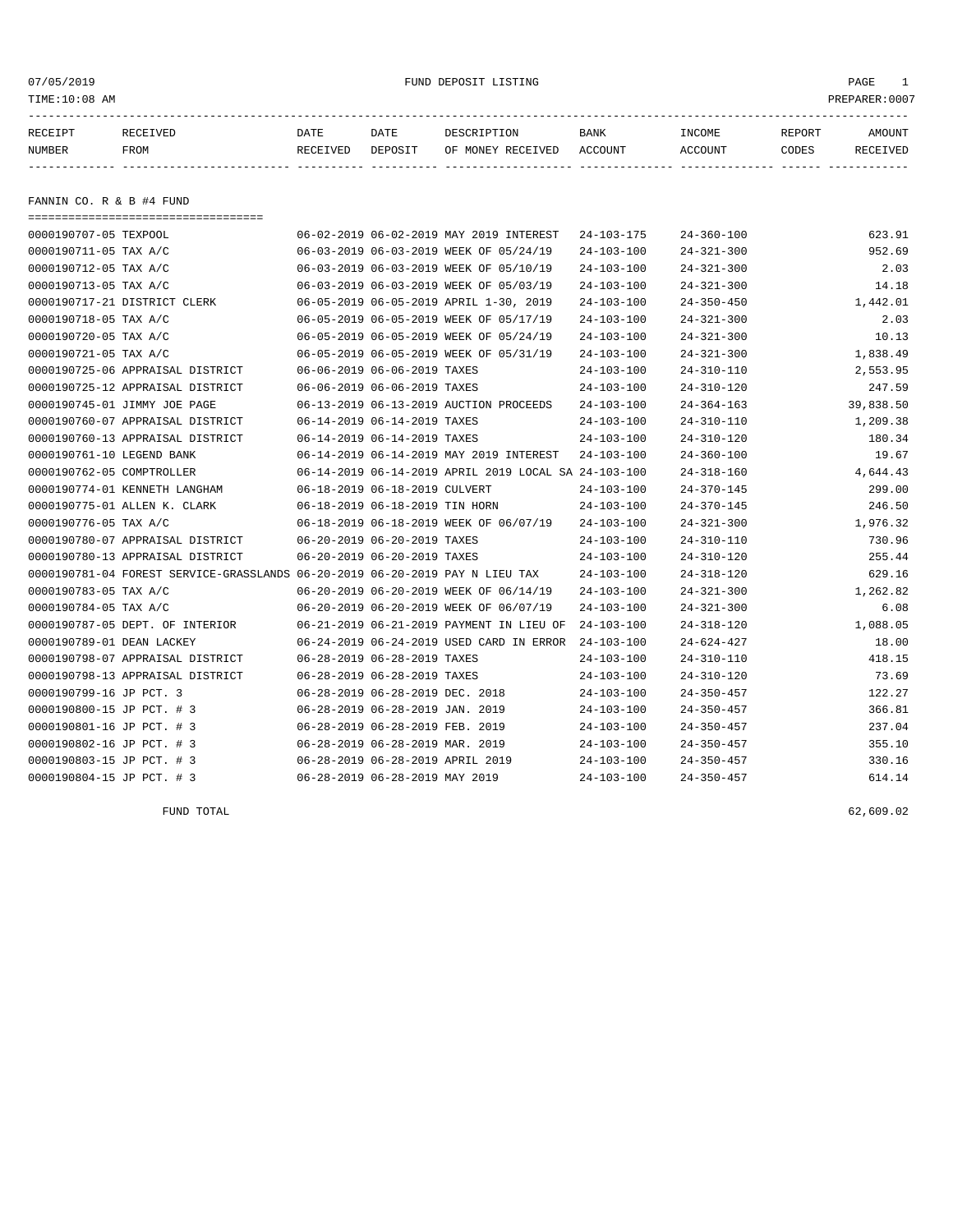TIME:10:08 AM PREPARER:0007

| RECEIPT | RECEIVED | DATE     | DATE    | DESCRIPTION       | <b>BANK</b> | INCOME  | REPORT | AMOUNT   |
|---------|----------|----------|---------|-------------------|-------------|---------|--------|----------|
| NUMBER  | FROM     | RECEIVED | DEPOSIT | OF MONEY RECEIVED | ACCOUNT     | ACCOUNT | CODES  | RECEIVED |
|         |          |          |         |                   |             |         |        |          |
|         |          |          |         |                   |             |         |        |          |

J.P.#1 JUST.CT.TECHNOLOGY

===================================

| 0000190761-11 LEGEND BANK | 06-14-2019 06-14-2019 MAY 2019 INTEREST 26-103-100 | $26 - 360 - 100$ | 12.10 |
|---------------------------|----------------------------------------------------|------------------|-------|
|                           |                                                    |                  |       |

FUND TOTAL 2.10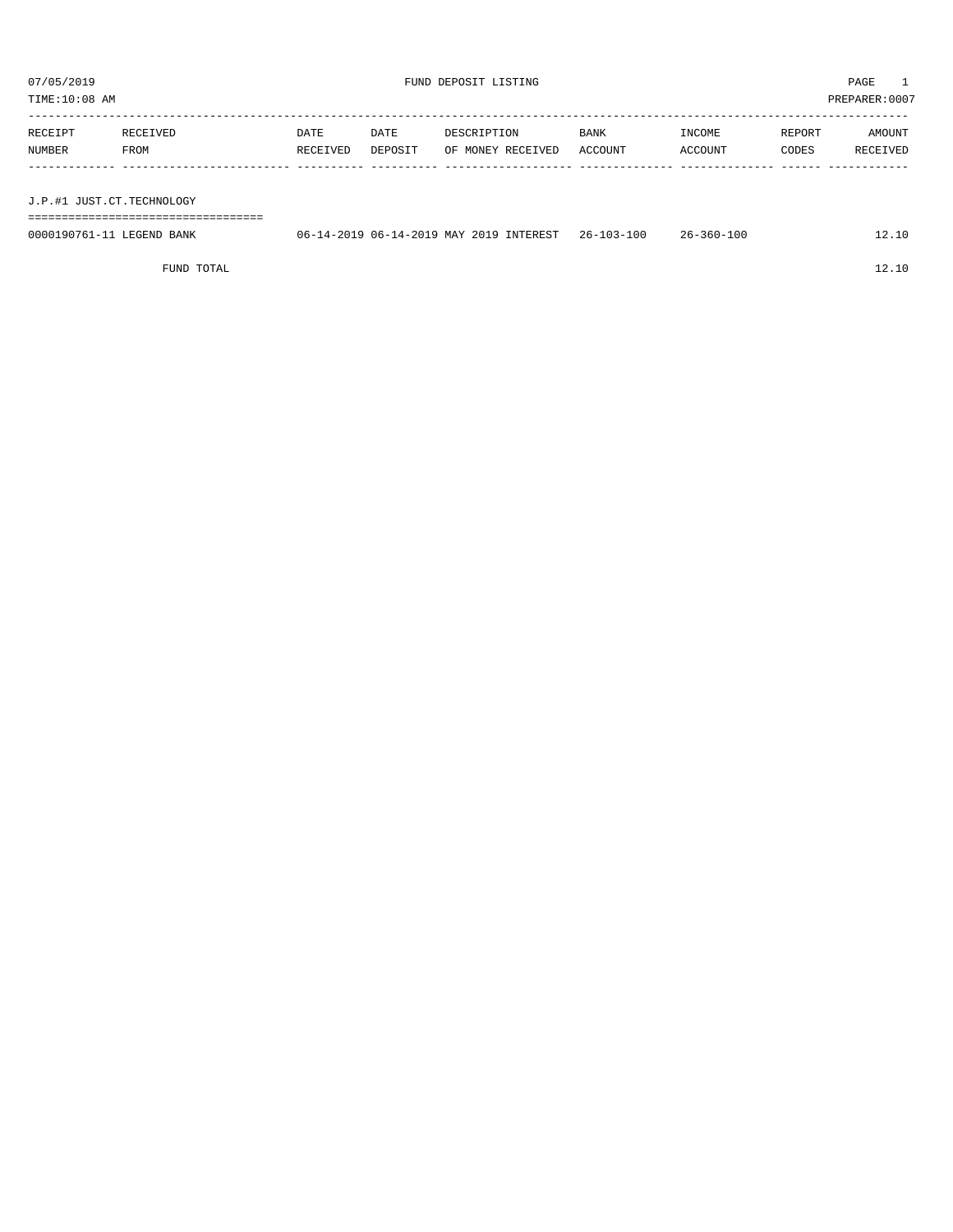TIME:10:08 AM PREPARER:0007

| RECEIPT | RECEIVED | DATE     | DATE    | DESCRIPTION       | <b>BANK</b> | INCOME  | REPORT | AMOUNT   |
|---------|----------|----------|---------|-------------------|-------------|---------|--------|----------|
| NUMBER  | FROM     | RECEIVED | DEPOSIT | OF MONEY RECEIVED | ACCOUNT     | ACCOUNT | CODES  | RECEIVED |
|         |          |          |         |                   |             |         |        |          |
|         |          |          |         |                   |             |         |        |          |
|         |          |          |         |                   |             |         |        |          |

J.P.#2 JUST.CT.TECHNOLOGY

===================================

| 0000190761-12<br><b>LEGEND</b><br>BANK | <b>TNTEREST</b><br>, 06-14-2019 MAY<br>2019<br>2019<br>() 6 - | $-103 - 100$<br>$\cap$ | -360-100 |  |
|----------------------------------------|---------------------------------------------------------------|------------------------|----------|--|
|                                        |                                                               |                        |          |  |

FUND TOTAL 2.61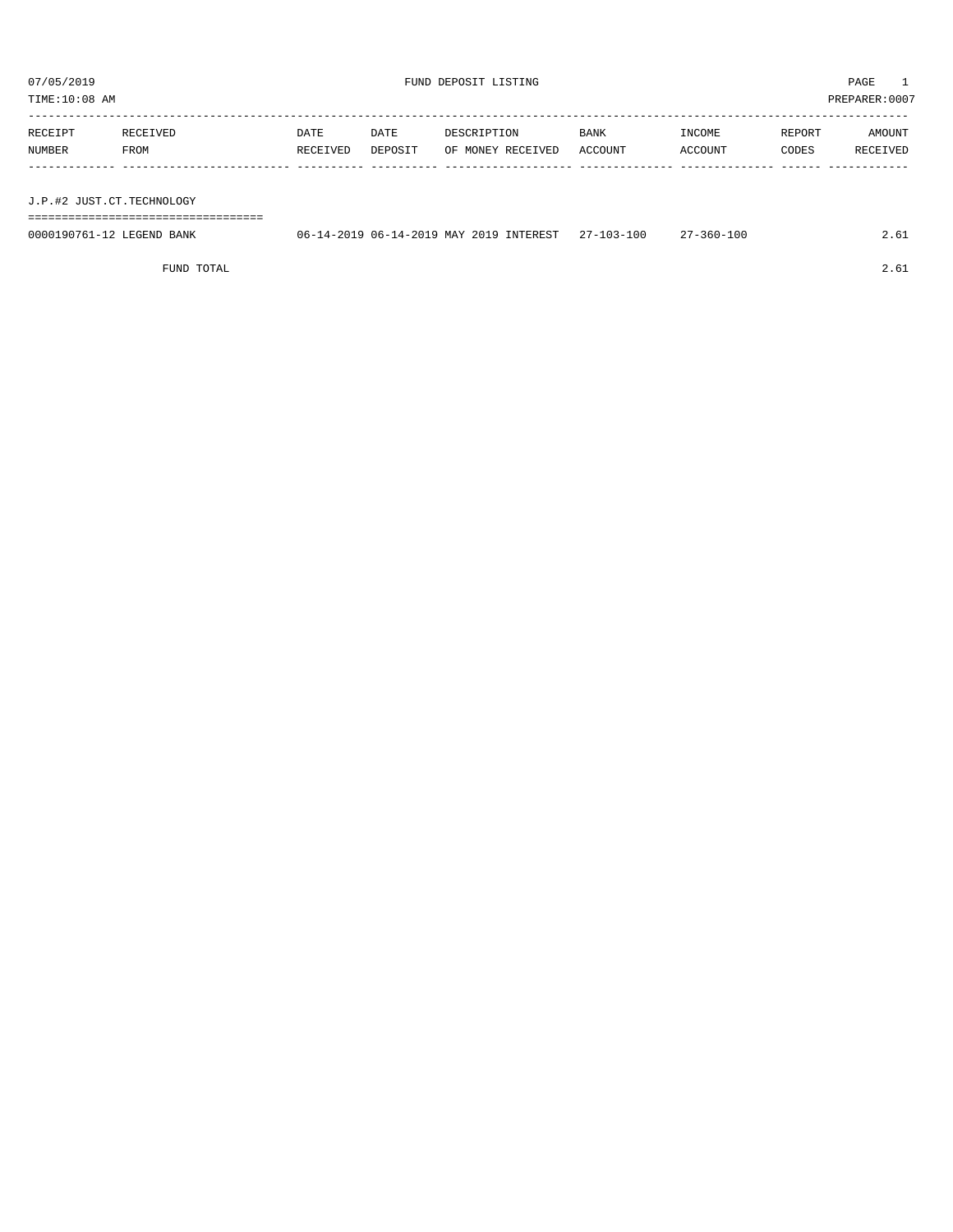or of the state of the state of the state of the state of the state of the state of the state of the state of the state of the state of the state of the state of the state of the state of the state of the state of the stat

| RECEIPT | <b>RECEIVED</b> | DATE     | DATE    | DESCRIPTION       | BANK    | INCOME  | <b>REPORT</b> | AMOUNT   |
|---------|-----------------|----------|---------|-------------------|---------|---------|---------------|----------|
| NUMBER  | FROM            | RECEIVED | DEPOSIT | OF MONEY RECEIVED | ACCOUNT | ACCOUNT | CODES         | RECEIVED |
|         |                 |          |         |                   |         |         |               |          |

# J.P.#3 JUST.CT.TECHNOLOGY

| ================================= |                                         |                  |                  |        |
|-----------------------------------|-----------------------------------------|------------------|------------------|--------|
| 0000190761-13 LEGEND BANK         | 06-14-2019 06-14-2019 MAY 2019 INTEREST | $28 - 103 - 100$ | $28 - 360 - 100$ | 1.37   |
| 0000190799-12 JP PCT. 3           | 06-28-2019 06-28-2019 DEC. 2018         | $28 - 103 - 100$ | $28 - 370 - 456$ | 61.26  |
| 0000190800-11 JP PCT. # 3         | 06-28-2019 06-28-2019 JAN. 2019         | $28 - 103 - 100$ | $28 - 370 - 456$ | 106.45 |
| 0000190801-12 JP PCT. # 3         | 06-28-2019 06-28-2019 FEB. 2019         | $28 - 103 - 100$ | $28 - 370 - 456$ | 69.88  |
| 0000190802-12 JP PCT. # 3         | 06-28-2019 06-28-2019 MAR. 2019         | $28 - 103 - 100$ | $28 - 370 - 456$ | 109.09 |
| 0000190803-11 JP PCT. # 3         | 06-28-2019 06-28-2019 APRIL 2019        | $28 - 103 - 100$ | $28 - 370 - 456$ | 73.07  |
| 0000190804-11 JP PCT. # 3         | 06-28-2019 06-28-2019 MAY 2019          | $28 - 103 - 100$ | $28 - 370 - 456$ | 171.77 |

FUND TOTAL 592.89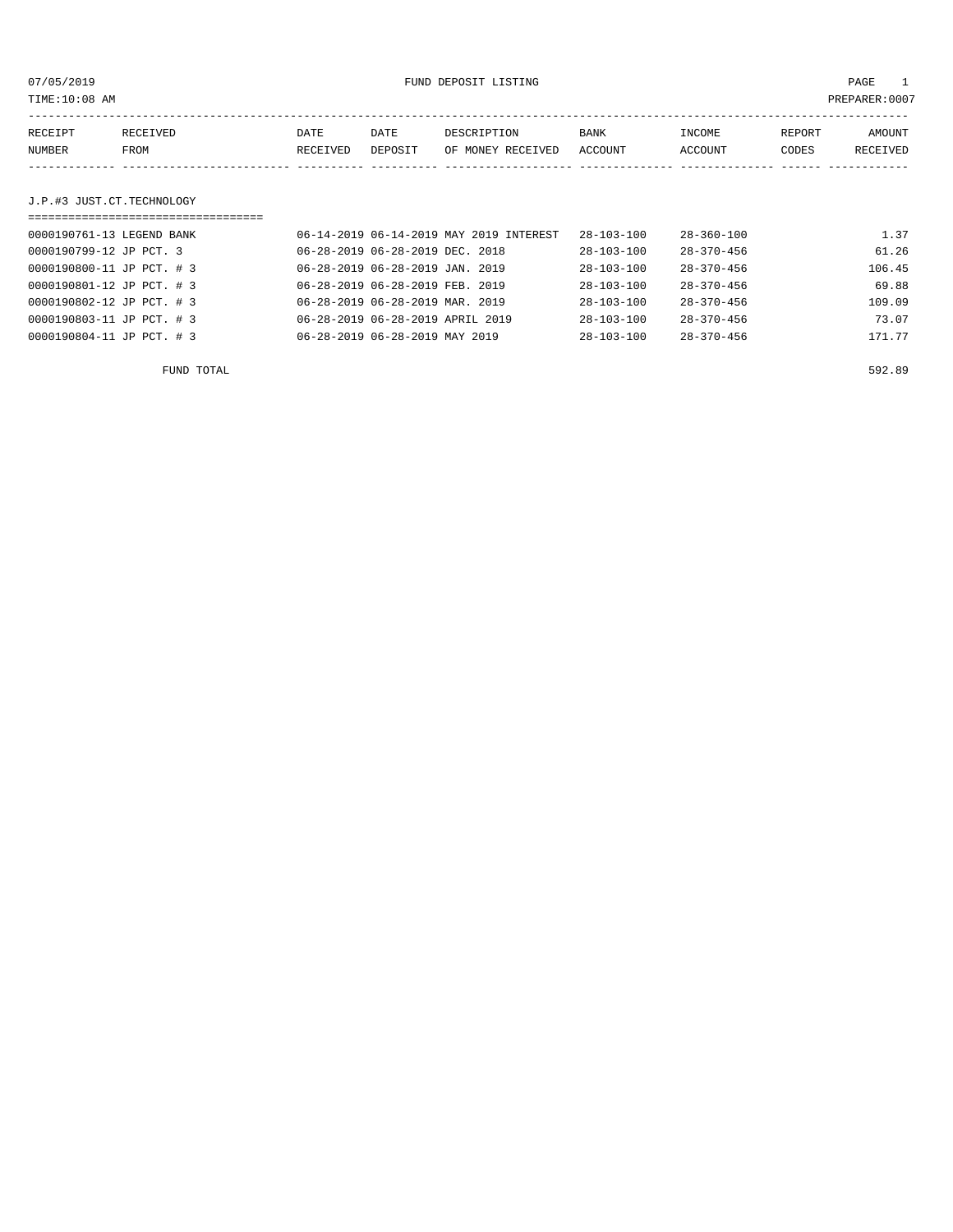TIME:10:08 AM PREPARER:0007

| RECEIPT | RECEIVED                    | DATE     | DATE    | DESCRIPTION       | <b>BANK</b> | INCOME  | REPORT | AMOUNT   |
|---------|-----------------------------|----------|---------|-------------------|-------------|---------|--------|----------|
| NUMBER  | FROM                        | RECEIVED | DEPOSIT | OF MONEY RECEIVED | ACCOUNT     | ACCOUNT | CODES  | RECEIVED |
|         |                             |          |         |                   |             |         |        |          |
|         |                             |          |         |                   |             |         |        |          |
|         | DISTRICT CT.RECORDS ARCHIVE |          |         |                   |             |         |        |          |
|         |                             |          |         |                   |             |         |        |          |

| 0000190717-16 DISTRICT CLERK | $06-05-2019$ $06-05-2019$ APRIL $1-30$ , $2019$ 34-103-100 |                  | $34 - 370 - 450$ | 437.06 |
|------------------------------|------------------------------------------------------------|------------------|------------------|--------|
| 0000190761-14 LEGEND BANK    | 06-14-2019 06-14-2019 MAY 2019 INTEREST                    | $34 - 103 - 100$ | $34 - 360 - 100$ | 7.56   |

FUND TOTAL 444.62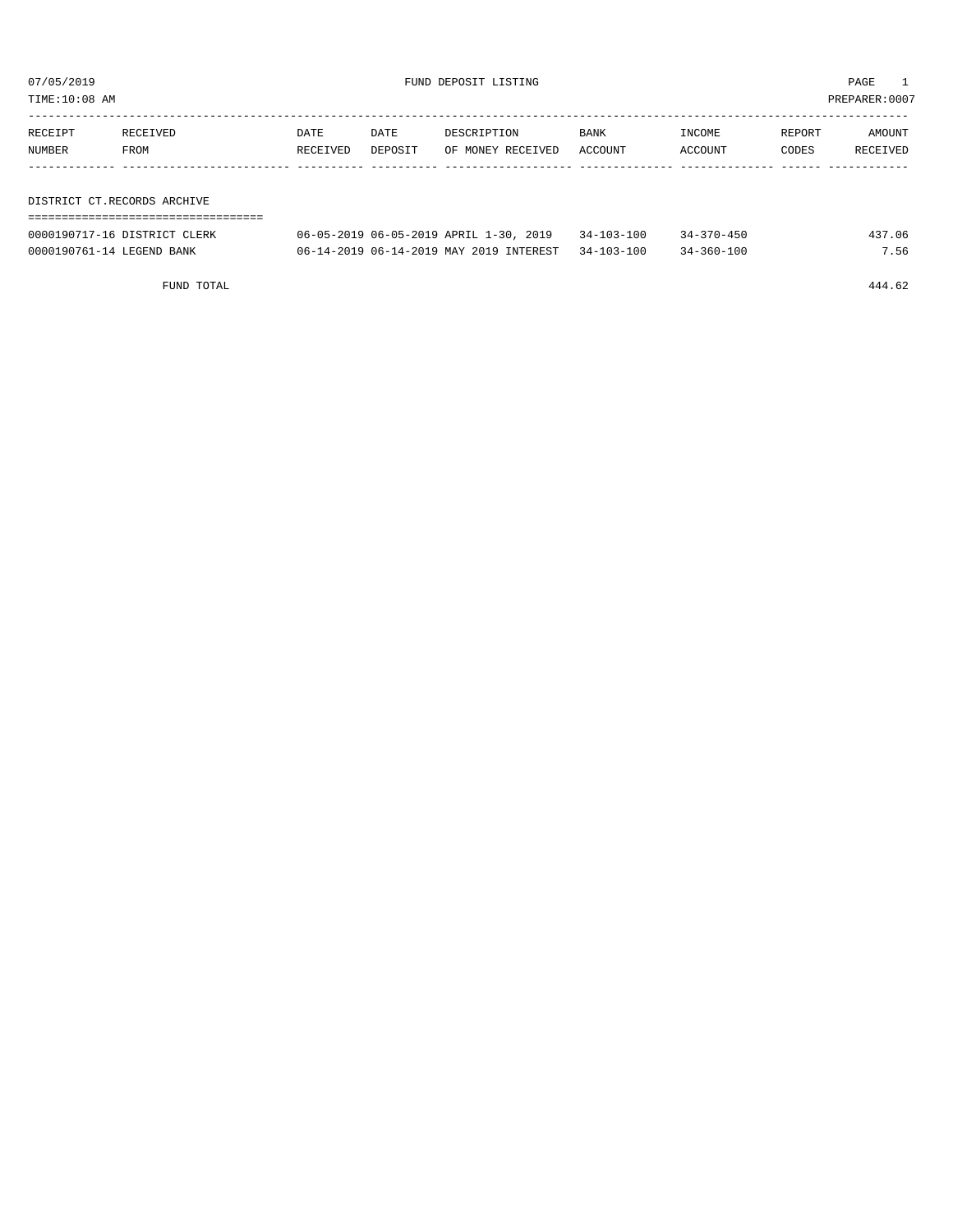TIME:10:08 AM PREPARER:0007

| RECEIPT                 | RECEIVED | DATE     | DATE    | DESCRIPTION       | <b>BANK</b> | INCOME  | REPORT | AMOUNT   |
|-------------------------|----------|----------|---------|-------------------|-------------|---------|--------|----------|
| NUMBER                  | FROM     | RECEIVED | DEPOSIT | OF MONEY RECEIVED | ACCOUNT     | ACCOUNT | CODES  | RECEIVED |
|                         |          |          |         |                   |             |         |        |          |
|                         |          |          |         |                   |             |         |        |          |
| חזהדים עם גם סדון ועוגן |          |          |         |                   |             |         |        |          |

LAW LIBRARY FUND

| -------------------------------------<br>-------------------------------------- |  |  |  |  |  |  |  |  |  |  |  |  |  |  |  |  |
|---------------------------------------------------------------------------------|--|--|--|--|--|--|--|--|--|--|--|--|--|--|--|--|
|                                                                                 |  |  |  |  |  |  |  |  |  |  |  |  |  |  |  |  |
|                                                                                 |  |  |  |  |  |  |  |  |  |  |  |  |  |  |  |  |

| 0000190717-17 DISTRICT CLERK | $06 - 05 - 2019$ $06 - 05 - 2019$ APRIL $1 - 30$ , 2019 $35 - 103 - 100$ | $35 - 340 - 450$ | 1,156.85 |
|------------------------------|--------------------------------------------------------------------------|------------------|----------|
| 0000190761-15 LEGEND BANK    | 06-14-2019 06-14-2019 MAY 2019 INTEREST 35-103-100                       | $35 - 360 - 100$ | 41.68    |

FUND TOTAL 1,198.53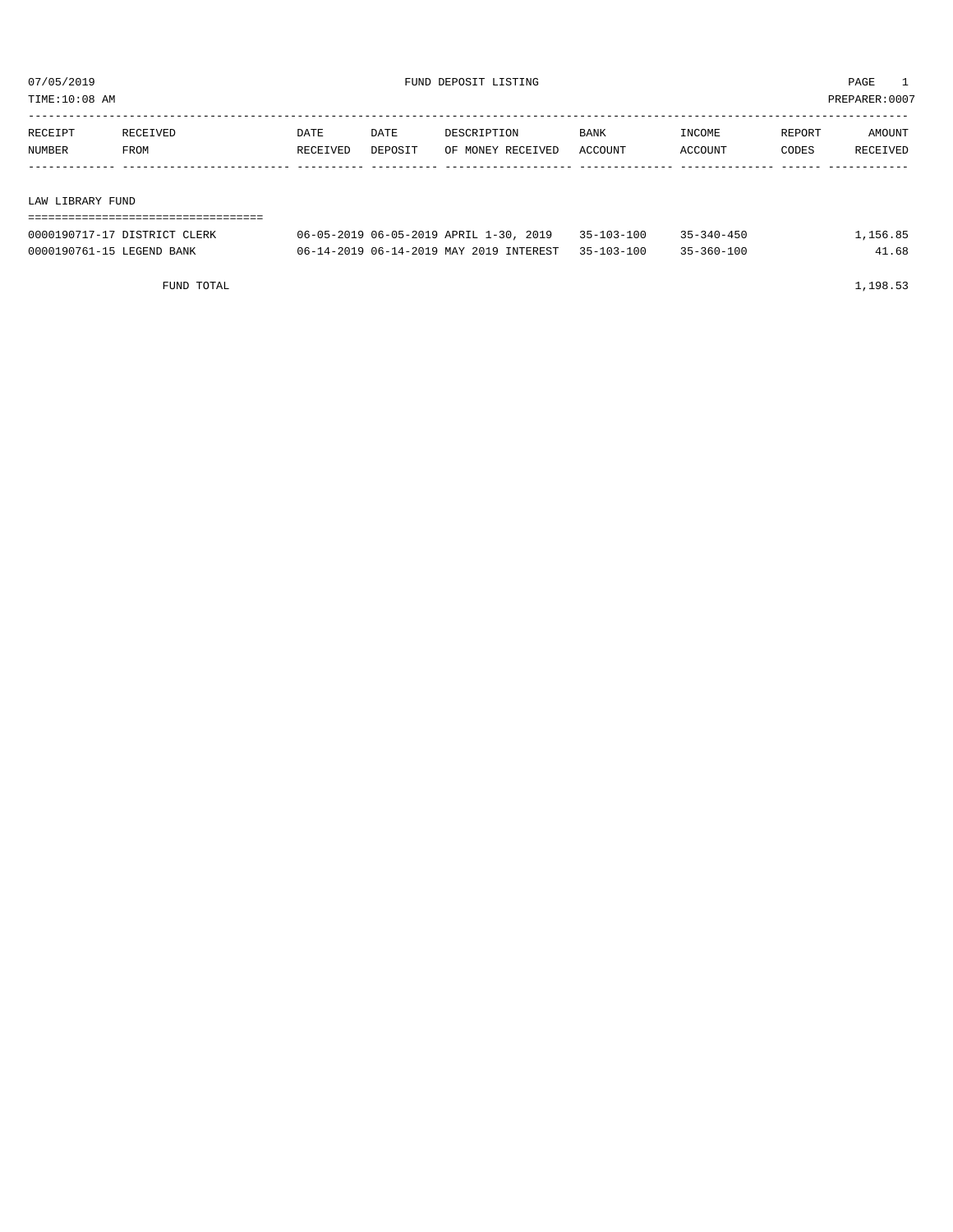TIME:10:08 AM PREPARER:0007

| RECEIPT | RECEIVED | DATE     | DATE    | DESCRIPTION       | <b>BANK</b> | INCOME  | REPORT | AMOUNT   |
|---------|----------|----------|---------|-------------------|-------------|---------|--------|----------|
| NUMBER  | FROM     | RECEIVED | DEPOSIT | OF MONEY RECEIVED | ACCOUNT     | ACCOUNT | CODES  | RECEIVED |
|         |          |          |         |                   |             |         |        |          |
|         |          |          |         |                   |             |         |        |          |

D.A. FEE ACCOUNT FUND

|                           | 0000190709-01 DISTRICT ATTORNEY TRUST | 06-03-2019 06-03-2019 CHECK FEES |                                         | $36 - 103 - 136$ | $36 - 340 - 475$ | 134.72 |
|---------------------------|---------------------------------------|----------------------------------|-----------------------------------------|------------------|------------------|--------|
|                           | 0000190750-01 FANNIN COUNTY CSCD      |                                  | 06-13-2019 06-13-2019 BLOOD DRAWS       | $36 - 103 - 136$ | $36 - 370 - 130$ | 109.43 |
| 0000190761-23 LEGEND BANK |                                       |                                  | 06-14-2019 06-14-2019 MAY 2019 INTEREST | $36 - 103 - 136$ | 36-360-100       | 0.80   |
| 0000190761-24 LEGEND BANK |                                       |                                  | 06-14-2019 06-14-2019 MAY 2019 INTEREST | 36-103-236       | 36-360-236       | 0.77   |

FUND TOTAL  $245.72$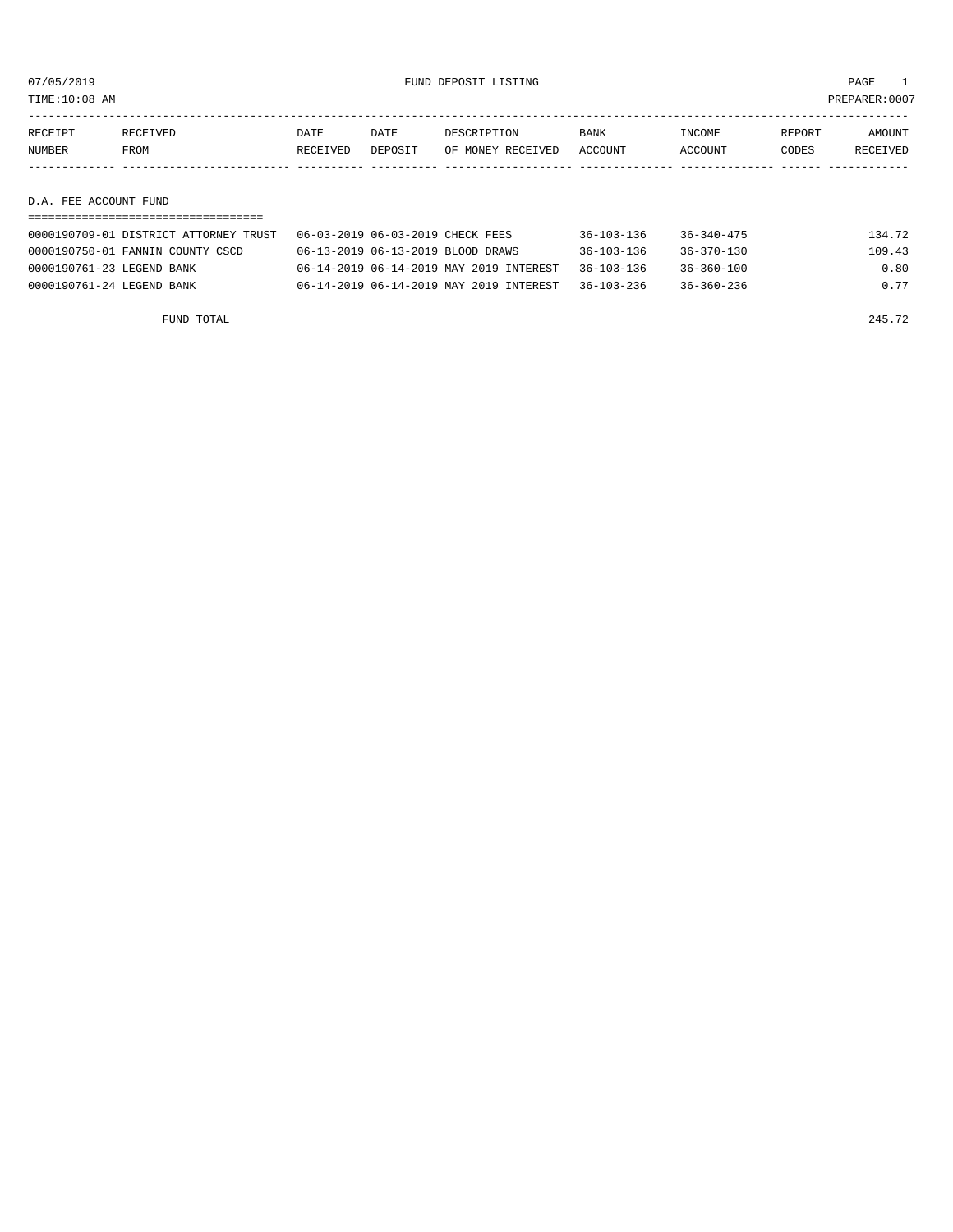07/05/2019 FUND DEPOSIT LISTING PAGE 1

| <b>RECEIPT</b> | <b>RECEIVED</b> | DATE            | DATE    | DESCRIPTION       | <b>BANK</b> | <b>TNCOME</b>  | REPORT | AMOUNT |
|----------------|-----------------|-----------------|---------|-------------------|-------------|----------------|--------|--------|
| <b>NUMBER</b>  | FROM            | <b>RECEIVED</b> | DEPOSIT | OF MONEY RECEIVED | ACCOUNT     | <b>ACCOUNT</b> | CODES  |        |
|                |                 |                 |         |                   |             |                |        |        |

CONTRABAND SEIZURE

# =================================== 0000190731-01 FANNIN COUNTY SHERIFF'S 06-06-2019 06-06-2019 SEIZURE - CASE # 19 37-103-137 37-207-099 2,500.00 0000190732-01 FANNIN COUNTY SHERIFF'S 06-06-2019 06-06-2019 SEIZURE - CASE # 19 37-103-137 37-207-099 911.00 0000190733-01 FANNIN COUNTY SHERIFF'S 06-06-2019 06-06-2019 SEIZURE - CASE # 19 37-103-137 37-207-099 1,610.00 0000190734-01 FANNIN COUNTY SHERIFF'S 06-06-2019 06-06-2019 SEIZURE - CASE # 19 37-103-137 37-207-099 2,177.00 0000190761-25 LEGEND BANK 06-14-2019 06-14-2019 MAY 2019 INTEREST 37-103-137 37-360-100 0.83

FUND TOTAL  $7,198.83$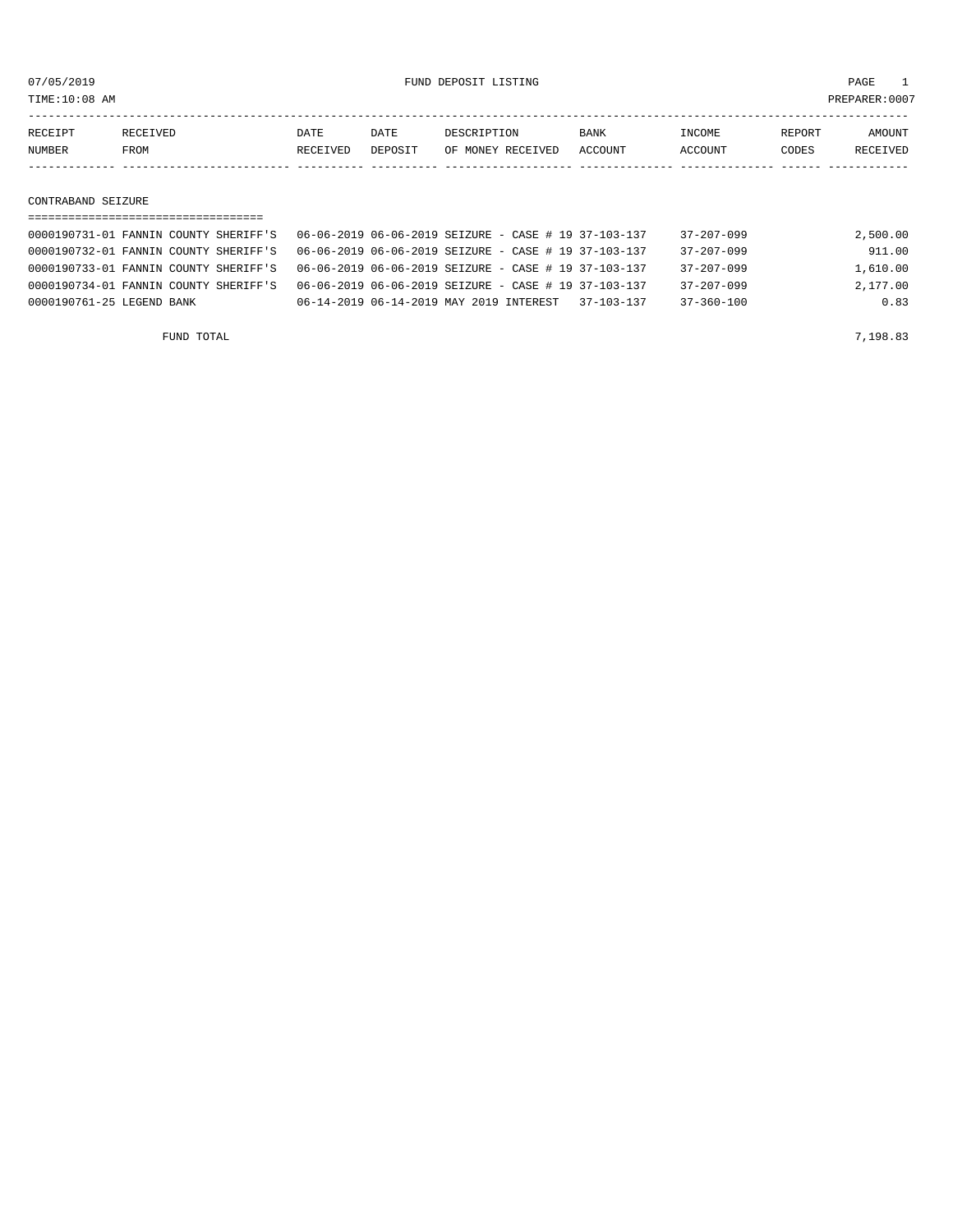TIME:10:08 AM PREPARER:0007

| <b>DATE</b><br><b>BANK</b><br>DATE<br>DESCRIPTION   | INCOME<br>REPORT | AMOUNT   |
|-----------------------------------------------------|------------------|----------|
| ACCOUNT<br>RECEIVED<br>OF MONEY RECEIVED<br>DEPOSIT | CODES<br>ACCOUNT | RECEIVED |
|                                                     |                  |          |
|                                                     |                  |          |
|                                                     |                  |          |

# IHC CO-OP GIN

| ---------------------------------- |                                                    |                  |       |
|------------------------------------|----------------------------------------------------|------------------|-------|
| 0000190707-06 TEXPOOL              | 06-02-2019 06-02-2019 MAY 2019 INTEREST 38-103-175 | $38 - 360 - 100$ | 38.47 |
| 0000190761-16 LEGEND BANK          | 06-14-2019 06-14-2019 MAY 2019 INTEREST 38-103-100 | $38 - 360 - 100$ | 0.13  |

FUND TOTAL 38.60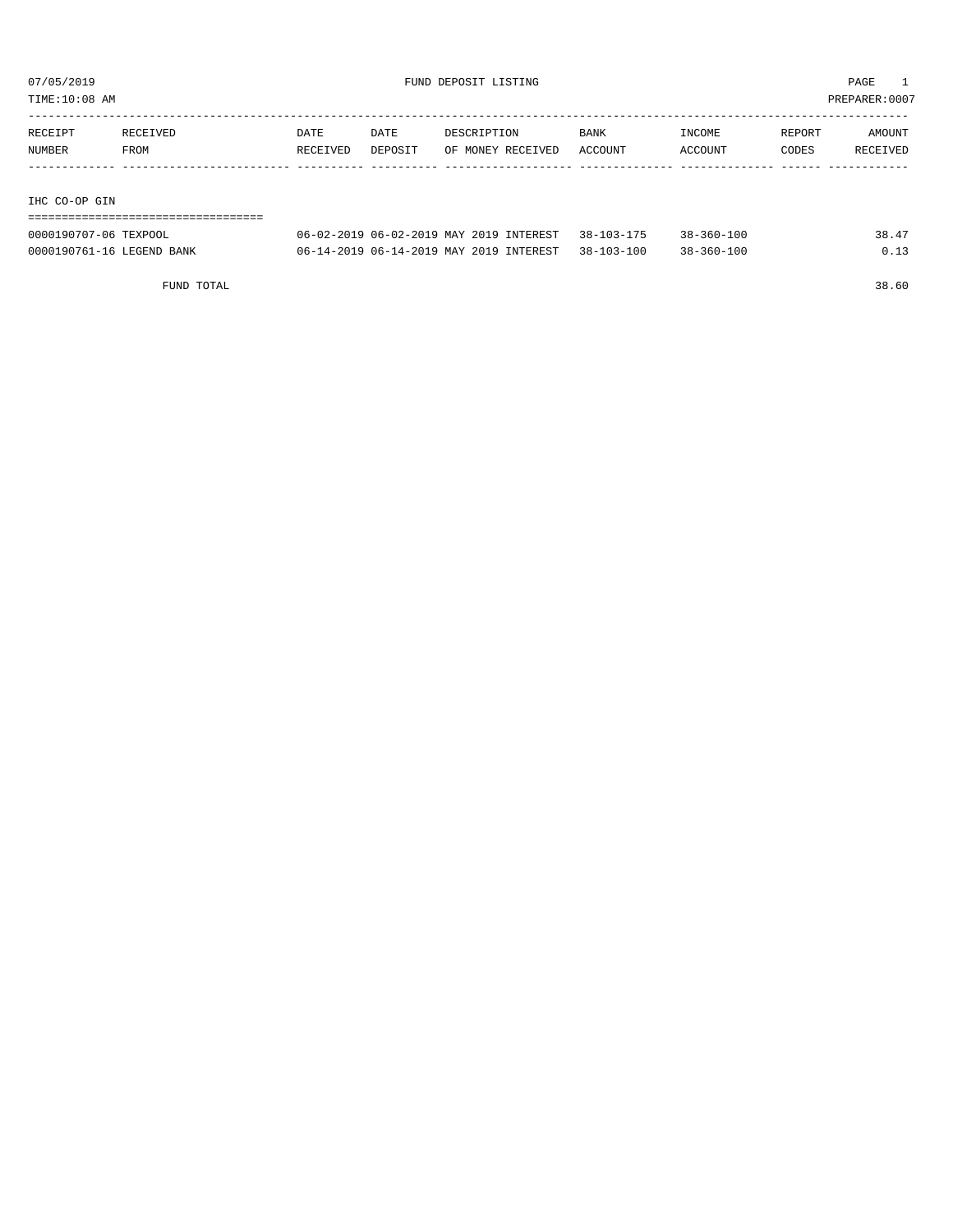TIME:10:08 AM PREPARER:0007

| RECEIPT | RECEIVED | DATE     | DATE    | DESCRIPTION       | <b>BANK</b> | INCOME  | REPORT | AMOUNT   |
|---------|----------|----------|---------|-------------------|-------------|---------|--------|----------|
| NUMBER  | FROM     | RECEIVED | DEPOSIT | OF MONEY RECEIVED | ACCOUNT     | ACCOUNT | CODES  | RECEIVED |
|         |          |          |         |                   |             |         |        |          |
|         |          |          |         |                   |             |         |        |          |

# IHC B.R. COOPER

| ---------------------------------- |                                                    |                  |       |
|------------------------------------|----------------------------------------------------|------------------|-------|
| 0000190707-07 TEXPOOL              | 06-02-2019 06-02-2019 MAY 2019 INTEREST 39-103-175 | $39 - 360 - 100$ | 12.81 |
| 0000190761-17 LEGEND BANK          | 06-14-2019 06-14-2019 MAY 2019 INTEREST 39-103-100 | $39 - 360 - 100$ | 3.57  |

FUND TOTAL 16.38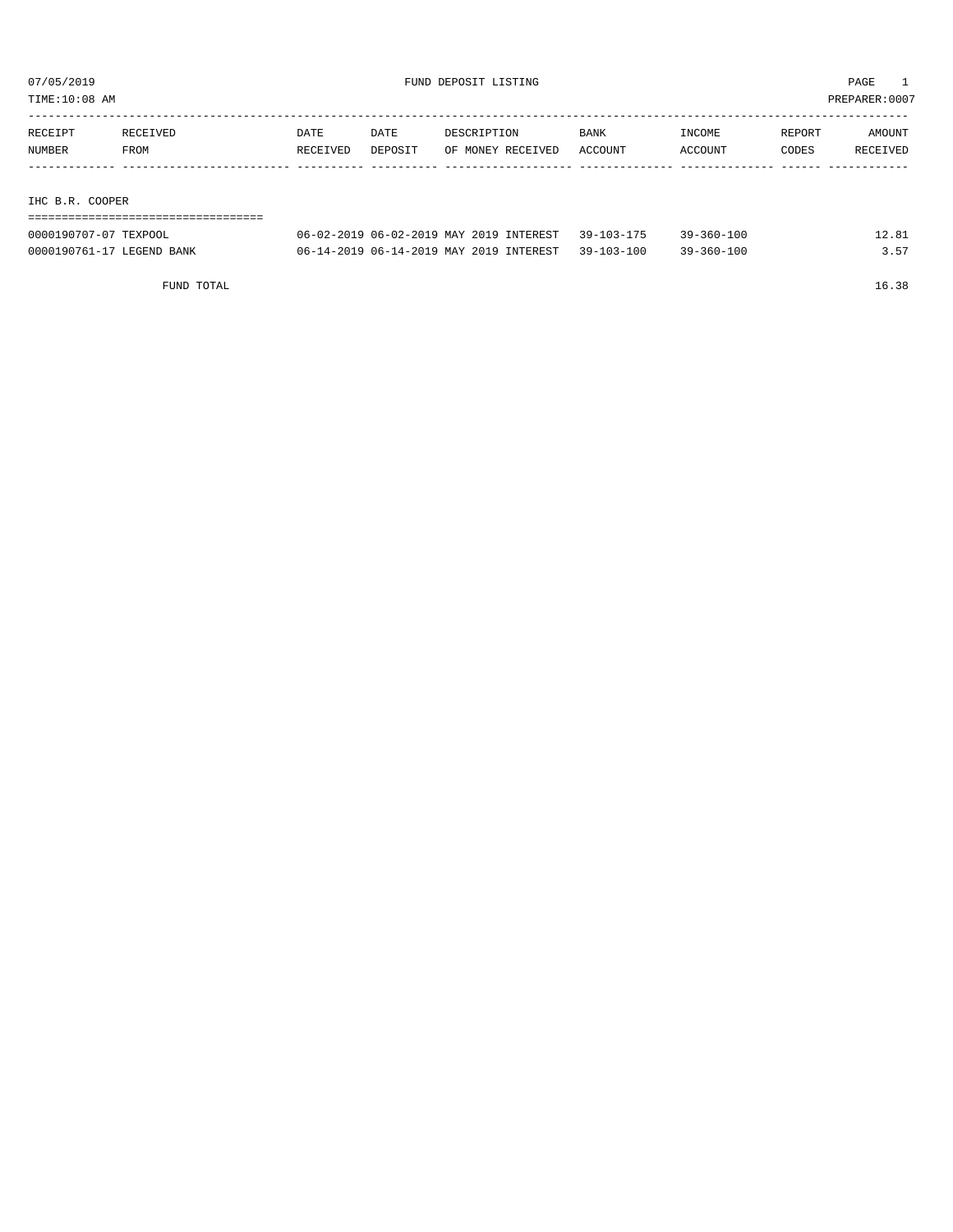TIME:10:08 AM PREPARER:0007

| RECEIPT | RECEIVED | DATE     | DATE    | DESCRIPTION       | <b>BANK</b> | INCOME  | REPORT | AMOUNT   |
|---------|----------|----------|---------|-------------------|-------------|---------|--------|----------|
| NUMBER  | FROM     | RECEIVED | DEPOSIT | OF MONEY RECEIVED | ACCOUNT     | ACCOUNT | CODES  | RECEIVED |
|         |          |          |         |                   |             |         |        |          |
|         |          |          |         |                   |             |         |        |          |

CO.CLK.COURT RECORDS PRESERVATION

===================================

| 0000190761-18 LEGEND BANK | 06-14-2019 MAY 2019 INTEREST<br>$06 - 14 - 2019$ | $52 - 103 - 100$ | $-360 - 100$ | <u>J.LV</u> |
|---------------------------|--------------------------------------------------|------------------|--------------|-------------|
|                           |                                                  |                  |              |             |

FUND TOTAL 3.16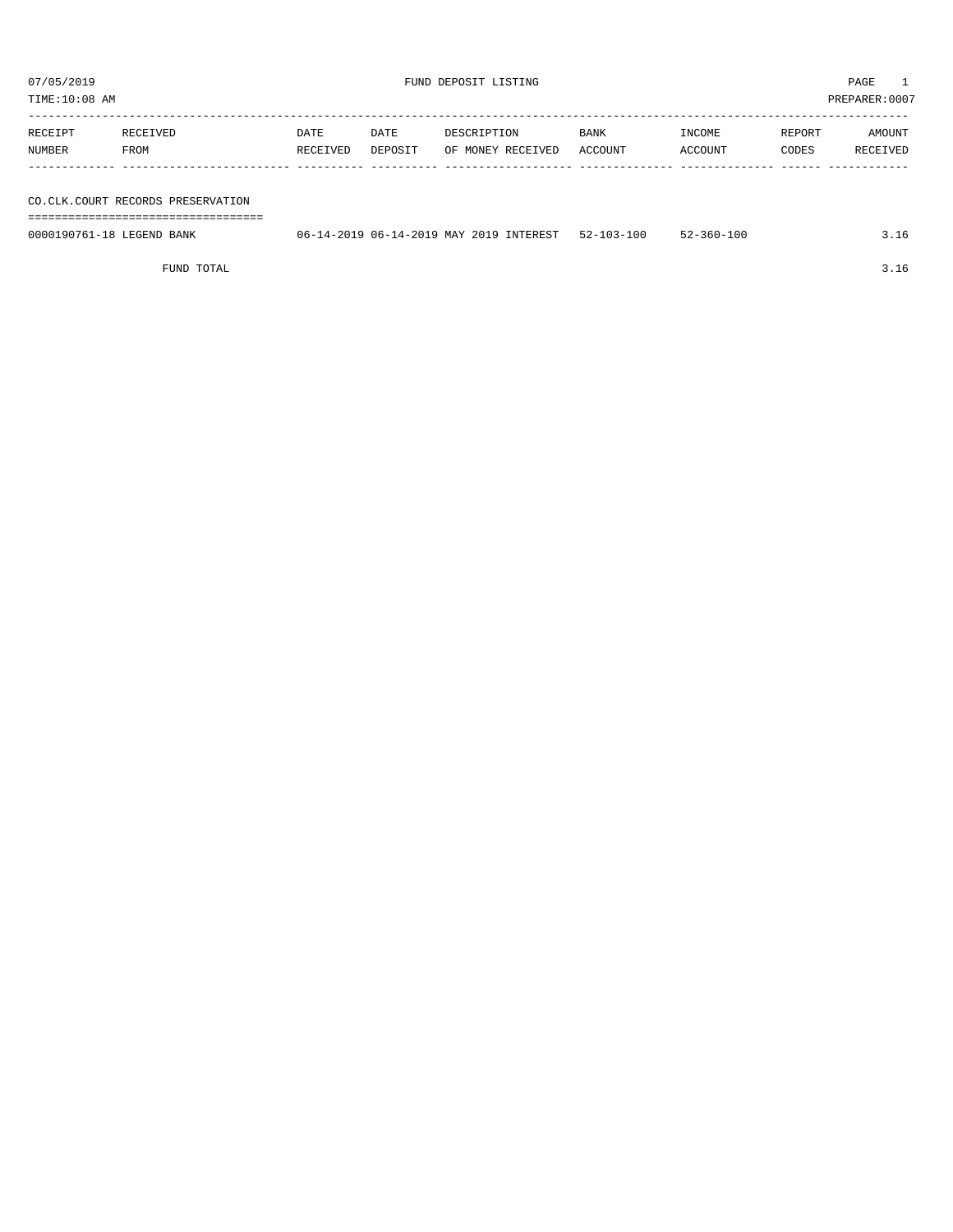TIME:10:08 AM PREPARER:0007

| RECEIPT | RECEIVED | DATE     | DATE    | DESCRIPTION       | BANK    | INCOME  | REPORT | AMOUNT   |
|---------|----------|----------|---------|-------------------|---------|---------|--------|----------|
| NUMBER  | FROM     | RECEIVED | DEPOSIT | OF MONEY RECEIVED | ACCOUNT | ACCOUNT | CODES  | RECEIVED |
|         |          |          |         |                   |         |         |        |          |
|         |          |          |         |                   |         |         |        |          |

F.C. LAW ENFORCEMENT EDUCATION

===================================

| 0000190761-26 LEGEND BANK | INTEREST<br>14-2019 06-14-2019 MAY 2019 1<br>06- | $55 - 103 - 155$ | $-360 - 100$ |  |
|---------------------------|--------------------------------------------------|------------------|--------------|--|
|                           |                                                  |                  |              |  |

FUND TOTAL  $0.01$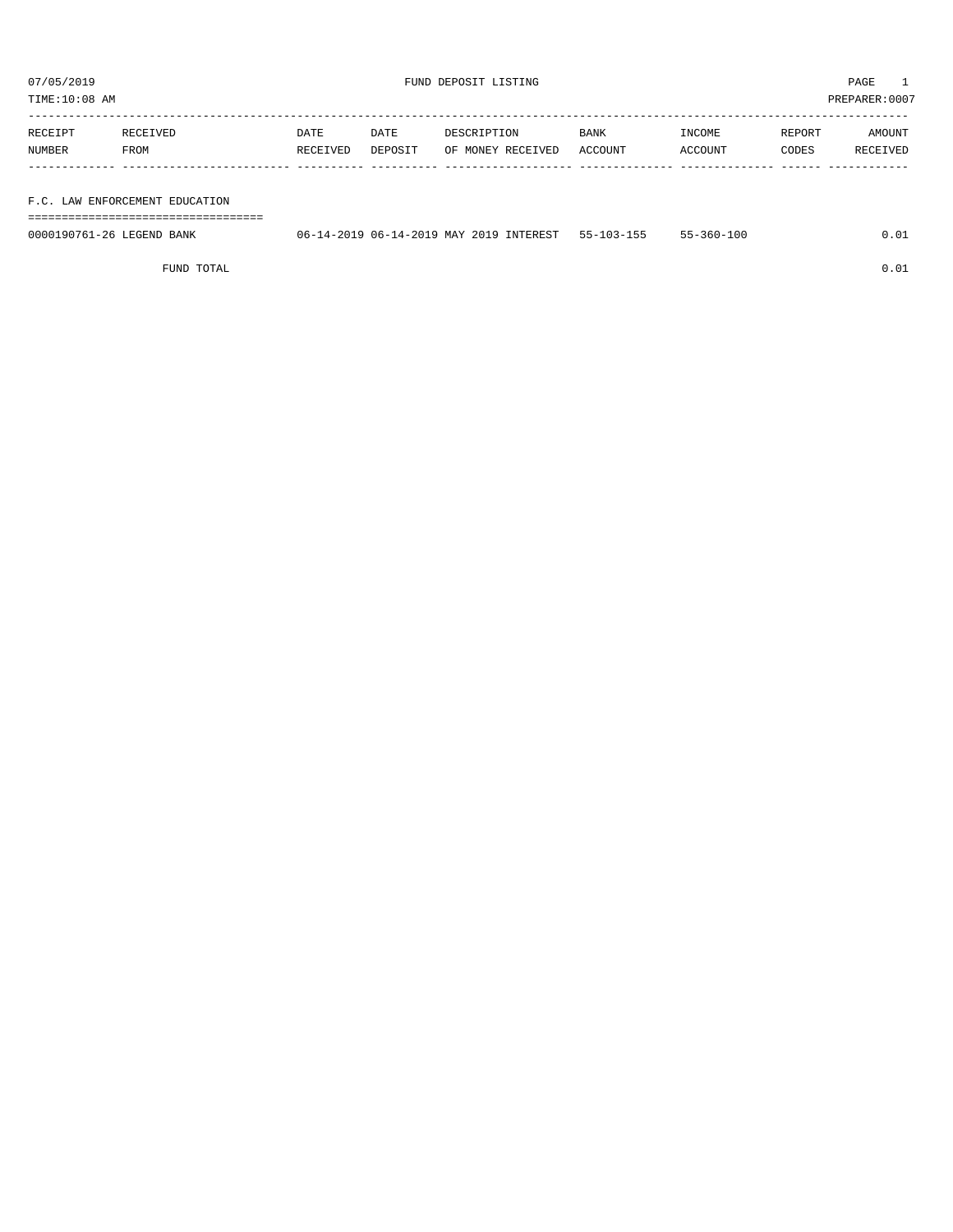TIME:10:08 AM PREPARER:0007

| RECEIPT | RECEIVED | DATE     | DATE    | DESCRIPTION       | <b>BANK</b> | INCOME  | REPORT | AMOUNT   |
|---------|----------|----------|---------|-------------------|-------------|---------|--------|----------|
| NUMBER  | FROM     | RECEIVED | DEPOSIT | OF MONEY RECEIVED | ACCOUNT     | ACCOUNT | CODES  | RECEIVED |
|         |          |          |         |                   |             |         |        |          |
|         |          |          |         |                   |             |         |        |          |

# F C SHERIFF FORFEITURE

| ================================= |                                                    |                  |      |
|-----------------------------------|----------------------------------------------------|------------------|------|
| 0000190761-27 LEGEND BANK         | 06-14-2019 06-14-2019 MAY 2019 INTEREST 56-103-156 | $56 - 360 - 100$ | 3.15 |
| 0000190761-28 LEGEND BANK         | 06-14-2019 06-14-2019 MAY 2019 INTEREST 56-103-159 | $56 - 360 - 100$ | 0.20 |

FUND TOTAL 3.35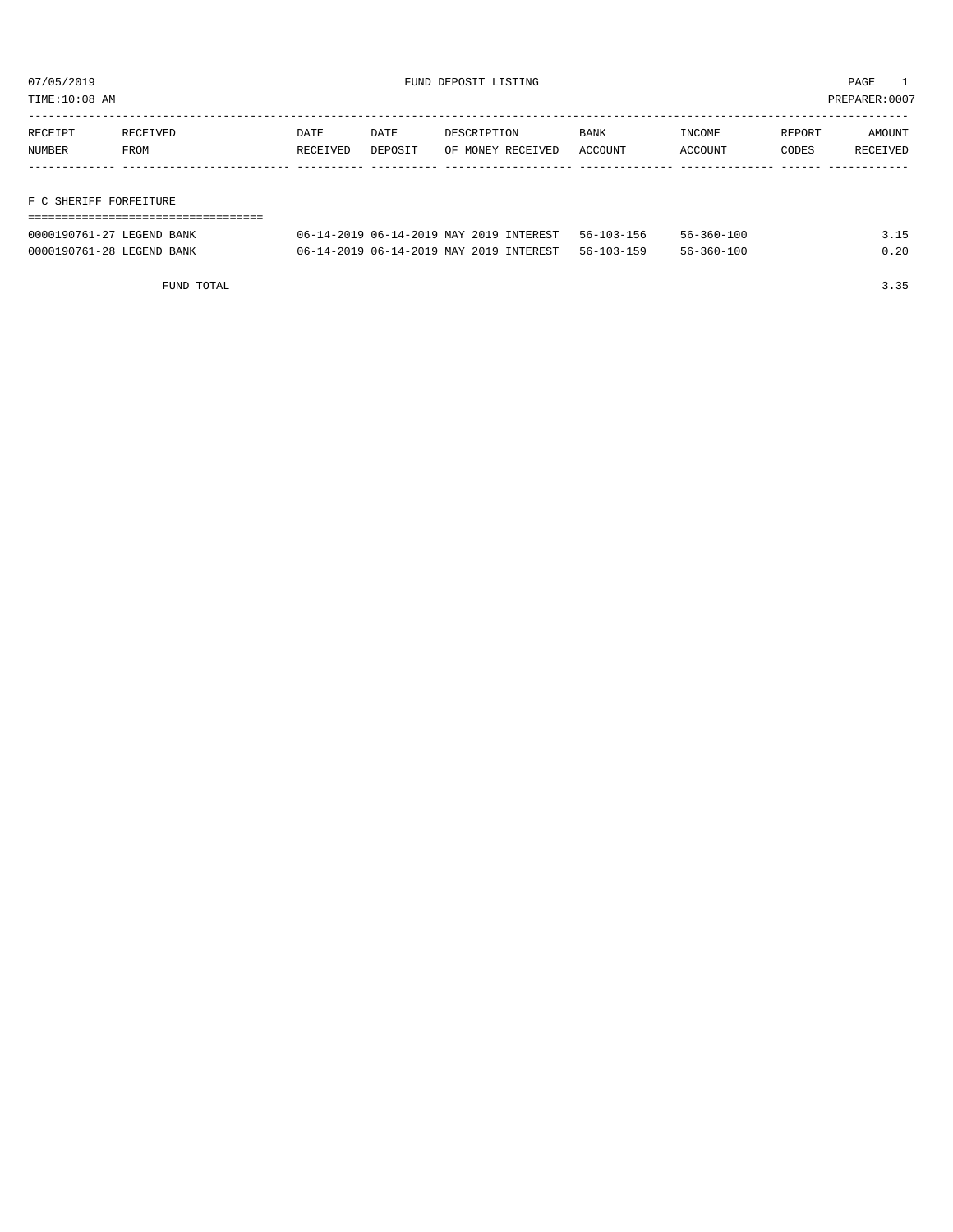TIME:10:08 AM PREPARER:0007

| RECEIPT | RECEIVED | DATE     | DATE    | DESCRIPTION       | BANK    | INCOME  | REPORT | AMOUNT   |
|---------|----------|----------|---------|-------------------|---------|---------|--------|----------|
| NUMBER  | FROM     | RECEIVED | DEPOSIT | OF MONEY RECEIVED | ACCOUNT | ACCOUNT | CODES  | RECEIVED |
|         |          |          |         |                   |         |         |        |          |
|         |          |          |         |                   |         |         |        |          |

DRUG COURT PROGRAM

| --------------------------   |                                                    |                  |                  |        |
|------------------------------|----------------------------------------------------|------------------|------------------|--------|
| 0000190717-24 DISTRICT CLERK | 06-05-2019 06-05-2019 APRIL 1-30, 2019             | $59 - 103 - 100$ | $59 - 370 - 425$ | 101.61 |
| 0000190761-19 LEGEND BANK    | 06-14-2019 06-14-2019 MAY 2019 INTEREST 59-103-100 |                  | $59 - 360 - 100$ | 7.97   |

FUND TOTAL 109.58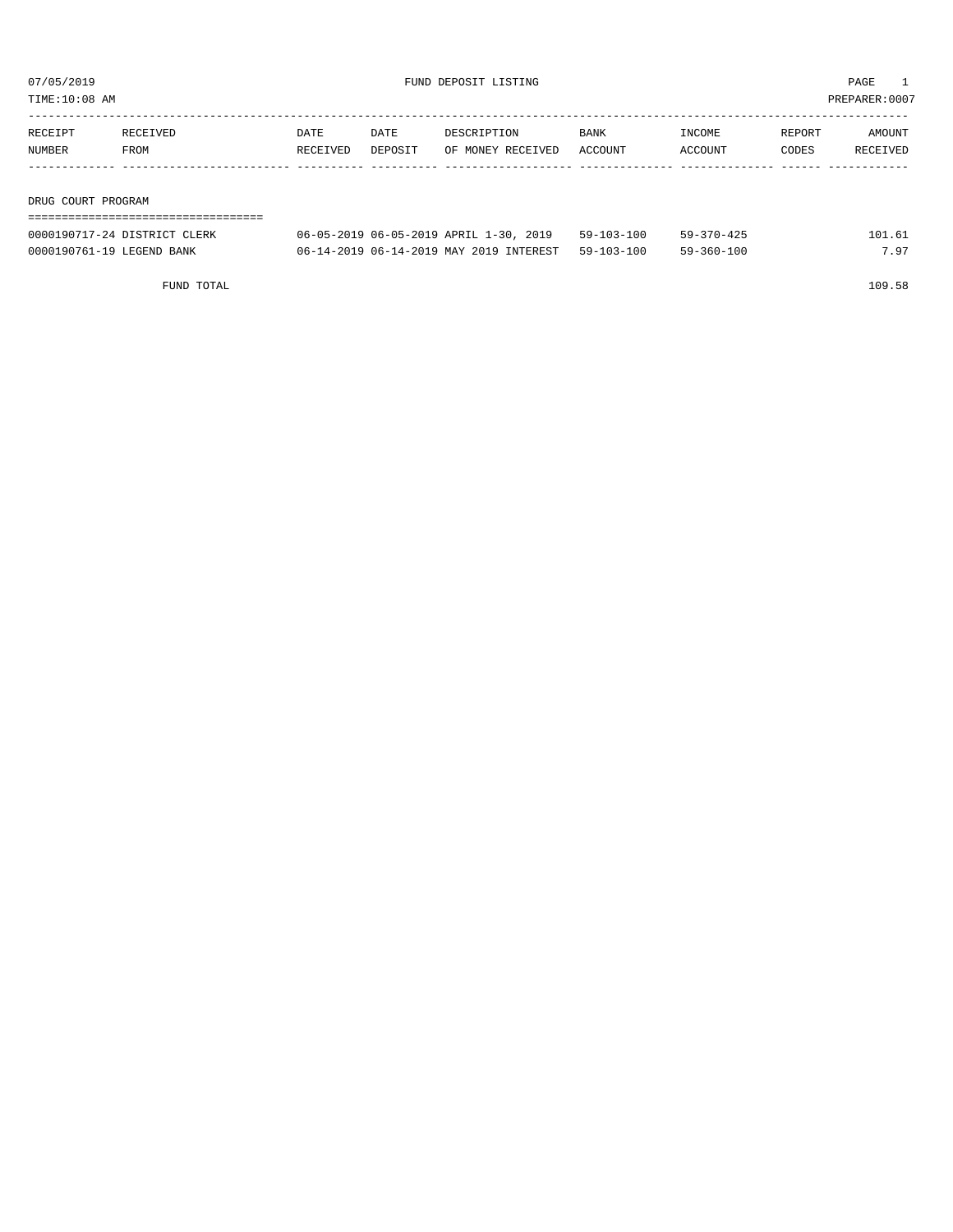or of the state of the state of the state of the state of the state of the state of the state of the state of the state of the state of the state of the state of the state of the state of the state of the state of the stat

| RECEIPT      | RECEIVED | <b>DATE</b> | DATE    | DESCRIPTION       | BANK    | INCOME  | REPORT | <b>AMOUNT</b> |
|--------------|----------|-------------|---------|-------------------|---------|---------|--------|---------------|
| NUMBER       | FROM     | RECEIVED    | DEPOSIT | OF MONEY RECEIVED | ACCOUNT | ACCOUNT | CODES  | RECEIVED      |
|              |          |             |         |                   |         |         |        |               |
|              |          |             |         |                   |         |         |        |               |
| SINKING FUND |          |             |         |                   |         |         |        |               |

| 0000190725-02 APPRAISAL DISTRICT | 06-06-2019 06-06-2019 TAXES              | $60 - 103 - 100$ | $60 - 310 - 110$ | 2,319.20 |
|----------------------------------|------------------------------------------|------------------|------------------|----------|
| 0000190725-08 APPRAISAL DISTRICT | 06-06-2019 06-06-2019 TAXES              | $60 - 103 - 100$ | $60 - 310 - 120$ | 126.34   |
| 0000190760-03 APPRAISAL DISTRICT | 06-14-2019 06-14-2019 TAXES              | $60 - 103 - 100$ | $60 - 310 - 110$ | 1,020.57 |
| 0000190760-09 APPRAISAL DISTRICT | 06-14-2019 06-14-2019 TAXES              | $60 - 103 - 100$ | $60 - 310 - 120$ | 36.85    |
| 0000190780-03 APPRAISAL DISTRICT | 06-20-2019 06-20-2019 TAXES              | $60 - 103 - 100$ | $60 - 310 - 110$ | 619.31   |
| 0000190780-09 APPRAISAL DISTRICT | 06-20-2019 06-20-2019 TAXES              | $60 - 103 - 100$ | $60 - 310 - 120$ | 130.83   |
| 0000190787-06 DEPT. OF INTERIOR  | 06-21-2019 06-21-2019 PAYMENT IN LIEU OF | $60 - 103 - 100$ | $60 - 318 - 120$ | 975.96   |
| 0000190798-03 APPRAISAL DISTRICT | 06-28-2019 06-28-2019 TAXES              | 60-103-100       | $60 - 310 - 110$ | 354.37   |
| 0000190798-09 APPRAISAL DISTRICT | 06-28-2019 06-28-2019 TAXES              | $60 - 103 - 100$ | $60 - 310 - 120$ | 42.76    |

FUND TOTAL  $5,626.19$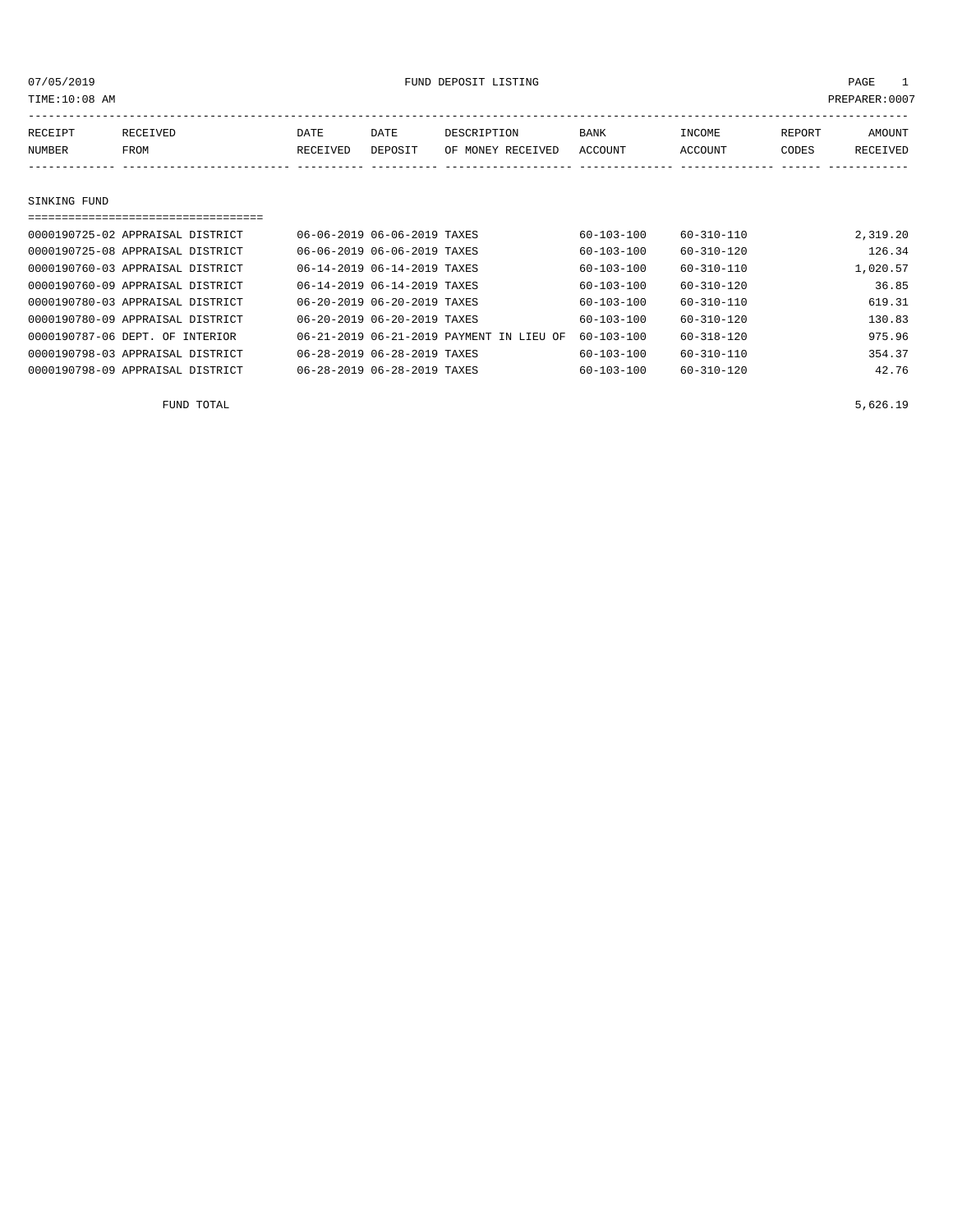or of the set of the set of the set of the set of the set of the set of the set of the set of the set of the set of the set of the set of the set of the set of the set of the set of the set of the set of the set of the set

| TIME:10:08 AM |                                     |          |         |                   |             |         |        | PREPARER:0007 |  |
|---------------|-------------------------------------|----------|---------|-------------------|-------------|---------|--------|---------------|--|
|               |                                     |          |         |                   |             |         |        |               |  |
| RECEIPT       | RECEIVED                            | DATE     | DATE    | DESCRIPTION       | <b>BANK</b> | INCOME  | REPORT | AMOUNT        |  |
| NUMBER        | <b>FROM</b>                         | RECEIVED | DEPOSIT | OF MONEY RECEIVED | ACCOUNT     | ACCOUNT | CODES  | RECEIVED      |  |
|               |                                     |          |         |                   |             |         |        |               |  |
|               |                                     |          |         |                   |             |         |        |               |  |
|               | DIST.CLK.CO.&DIST.CT.TECH.-COMB.FUN |          |         |                   |             |         |        |               |  |
|               |                                     |          |         |                   |             |         |        |               |  |

===================================

| 0000190717-22 DISTRICT CLERK | 06-05-2019 06-05-2019 APRIL 1-30, 2019 61-103-100 | 61-370-440 | 46.LJ |
|------------------------------|---------------------------------------------------|------------|-------|
|                              |                                                   |            |       |

FUND TOTAL 46.13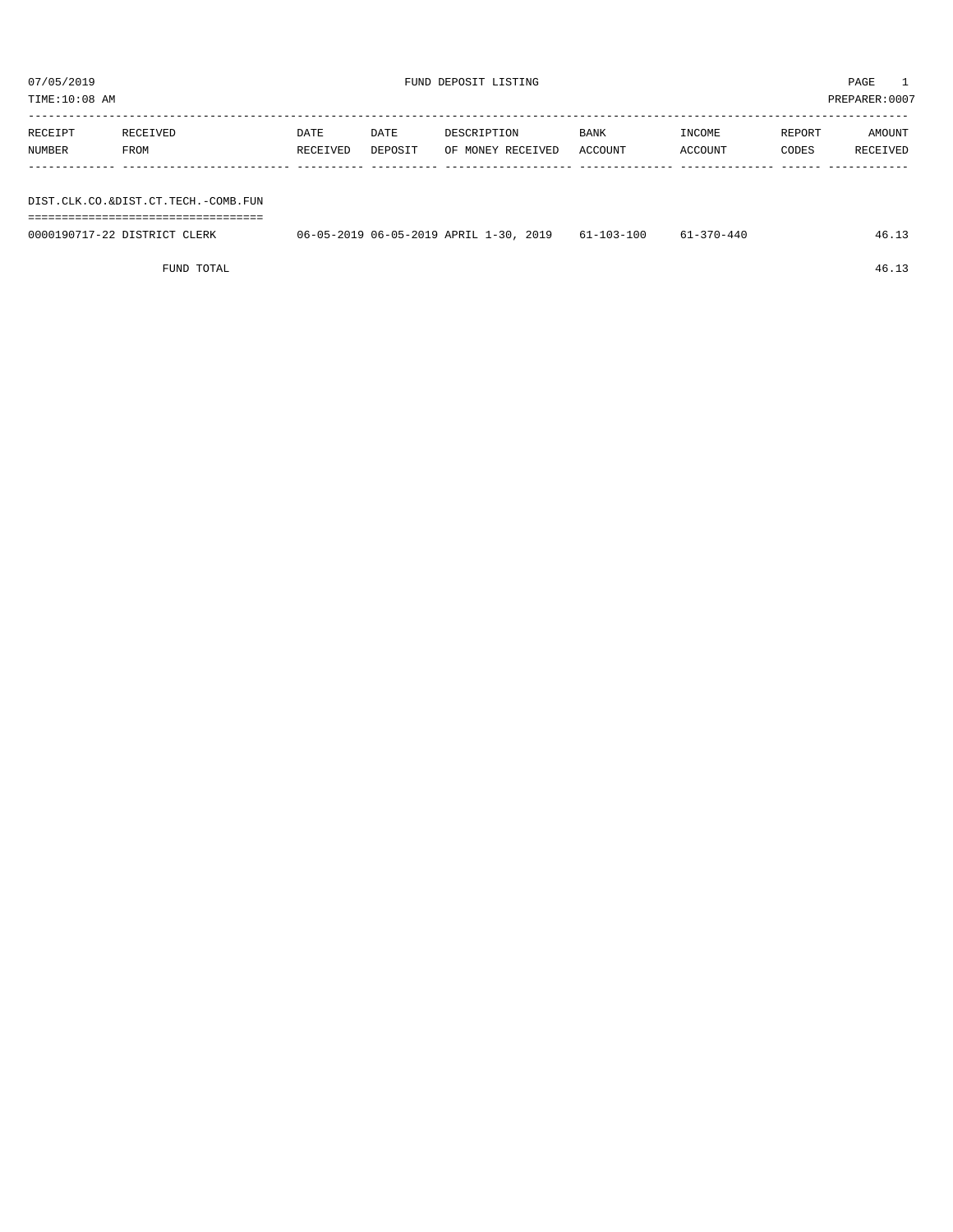| TIME:10:08 AM<br>PREPARER:0007 |                                     |          |         |                                        |             |                  |        |          |
|--------------------------------|-------------------------------------|----------|---------|----------------------------------------|-------------|------------------|--------|----------|
|                                |                                     |          |         |                                        |             |                  |        |          |
| RECEIPT                        | RECEIVED                            | DATE     | DATE    | DESCRIPTION                            | <b>BANK</b> | INCOME           | REPORT | AMOUNT   |
| NUMBER                         | FROM                                | RECEIVED | DEPOSIT | OF MONEY RECEIVED                      | ACCOUNT     | ACCOUNT          | CODES  | RECEIVED |
|                                |                                     |          |         |                                        |             |                  |        |          |
|                                |                                     |          |         |                                        |             |                  |        |          |
|                                | DIST.CLK.COURT RECORDS PRESERVATION |          |         |                                        |             |                  |        |          |
|                                |                                     |          |         |                                        |             |                  |        |          |
|                                | 0000190717-23 DISTRICT CLERK        |          |         | 06-05-2019 06-05-2019 APRIL 1-30, 2019 | 62-103-100  | $62 - 370 - 133$ |        | 343.78   |
|                                |                                     |          |         |                                        |             |                  |        |          |

0000190761-20 LEGEND BANK 06-14-2019 06-14-2019 MAY 2019 INTEREST 62-103-100 62-360-100 8.25

FUND TOTAL 352.03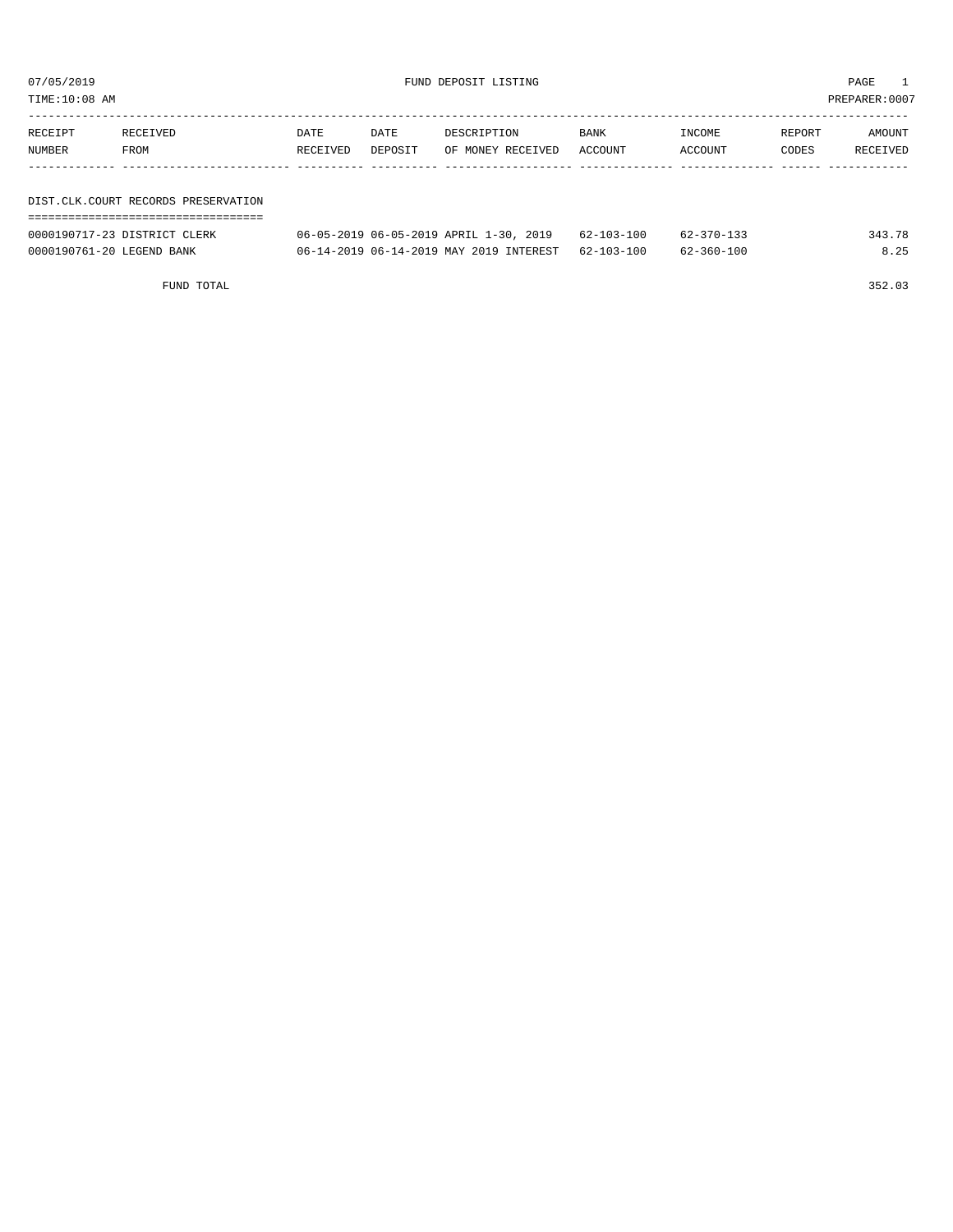| 07/05/2019<br>TIME:10:08 AM |                                 |          |         | FUND DEPOSIT LISTING | PAGE<br>PREPARER: 0007 |         |        |          |  |
|-----------------------------|---------------------------------|----------|---------|----------------------|------------------------|---------|--------|----------|--|
|                             |                                 |          |         |                      |                        |         |        |          |  |
| RECEIPT                     | RECEIVED                        | DATE     | DATE    | DESCRIPTION          | <b>BANK</b>            | INCOME  | REPORT | AMOUNT   |  |
| NUMBER                      | FROM                            | RECEIVED | DEPOSIT | OF MONEY RECEIVED    | ACCOUNT                | ACCOUNT | CODES  | RECEIVED |  |
|                             |                                 |          |         |                      |                        |         |        |          |  |
|                             |                                 |          |         |                      |                        |         |        |          |  |
|                             | 2017 GO BONDS-CONSTRUCTION FUND |          |         |                      |                        |         |        |          |  |

===================================

| 0000190761-31 LEGEND BANK | 06-14-2019 06-14-2019 MAY 2019 INTEREST 66-103-166 | 66-360-166 | 4,870.25 |
|---------------------------|----------------------------------------------------|------------|----------|
|                           |                                                    |            |          |

FUND TOTAL  $4,870.25$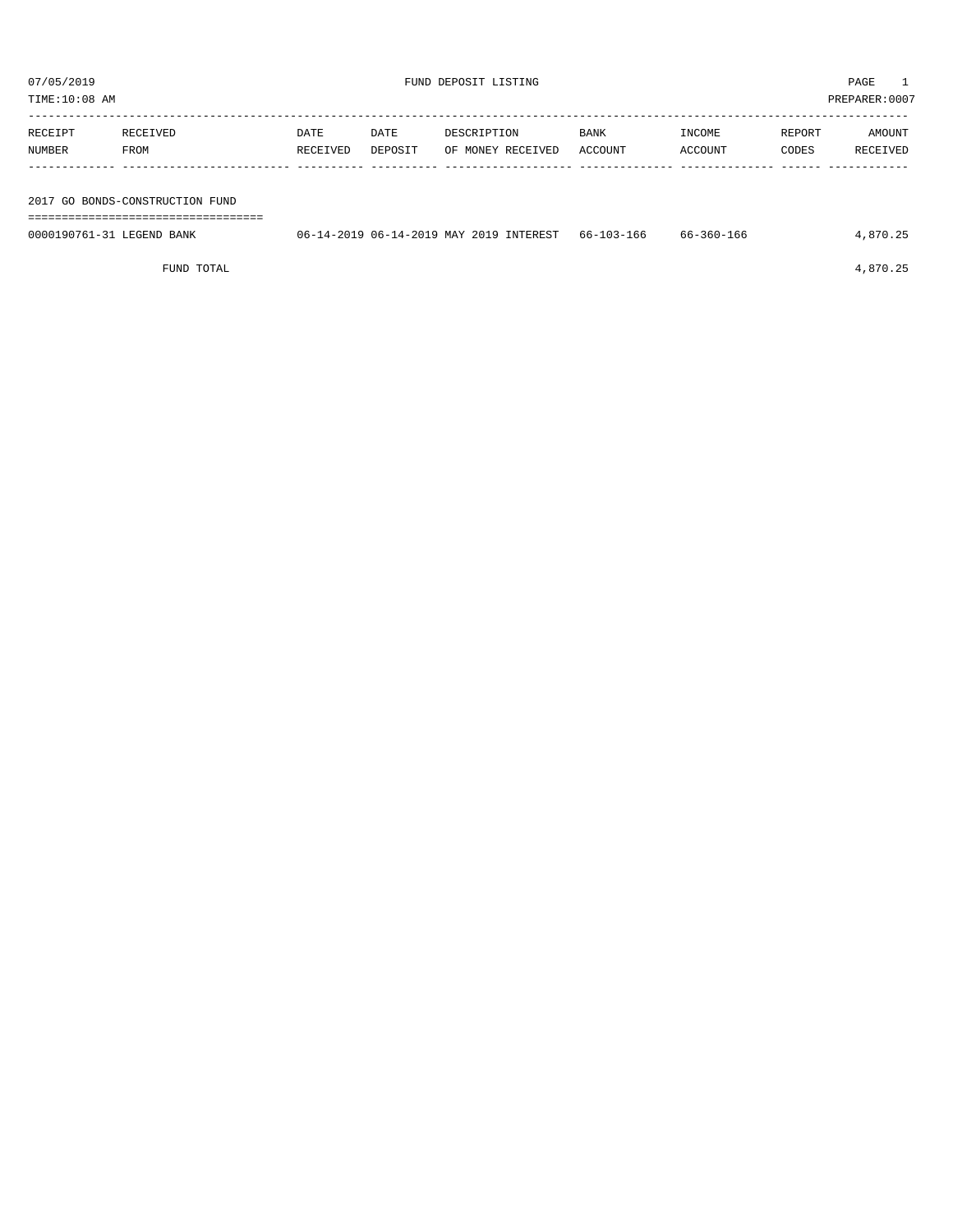| 07/05/2019    |          |          |         | FUND DEPOSIT LISTING |             |         |        | PAGE          |  |
|---------------|----------|----------|---------|----------------------|-------------|---------|--------|---------------|--|
| TIME:10:08 AM |          |          |         |                      |             |         |        | PREPARER:0007 |  |
| RECEIPT       | RECEIVED | DATE     | DATE    | DESCRIPTION          | <b>BANK</b> | INCOME  | REPORT | AMOUNT        |  |
| <b>NUMBER</b> | FROM     | RECEIVED | DEPOSIT | OF MONEY RECEIVED    | ACCOUNT     | ACCOUNT | CODES  | RECEIVED      |  |

| 2018 GO BONDS-CONSTRUCTION FUND |                                         |            |            |           |
|---------------------------------|-----------------------------------------|------------|------------|-----------|
|                                 |                                         |            |            |           |
| 0000190761-33 LEGEND BANK       | 06-14-2019 06-14-2019 MAY 2019 INTEREST | 68-103-168 | 68-360-168 | 11,469.91 |
| FUND TOTAL                      |                                         |            |            | 11,469.91 |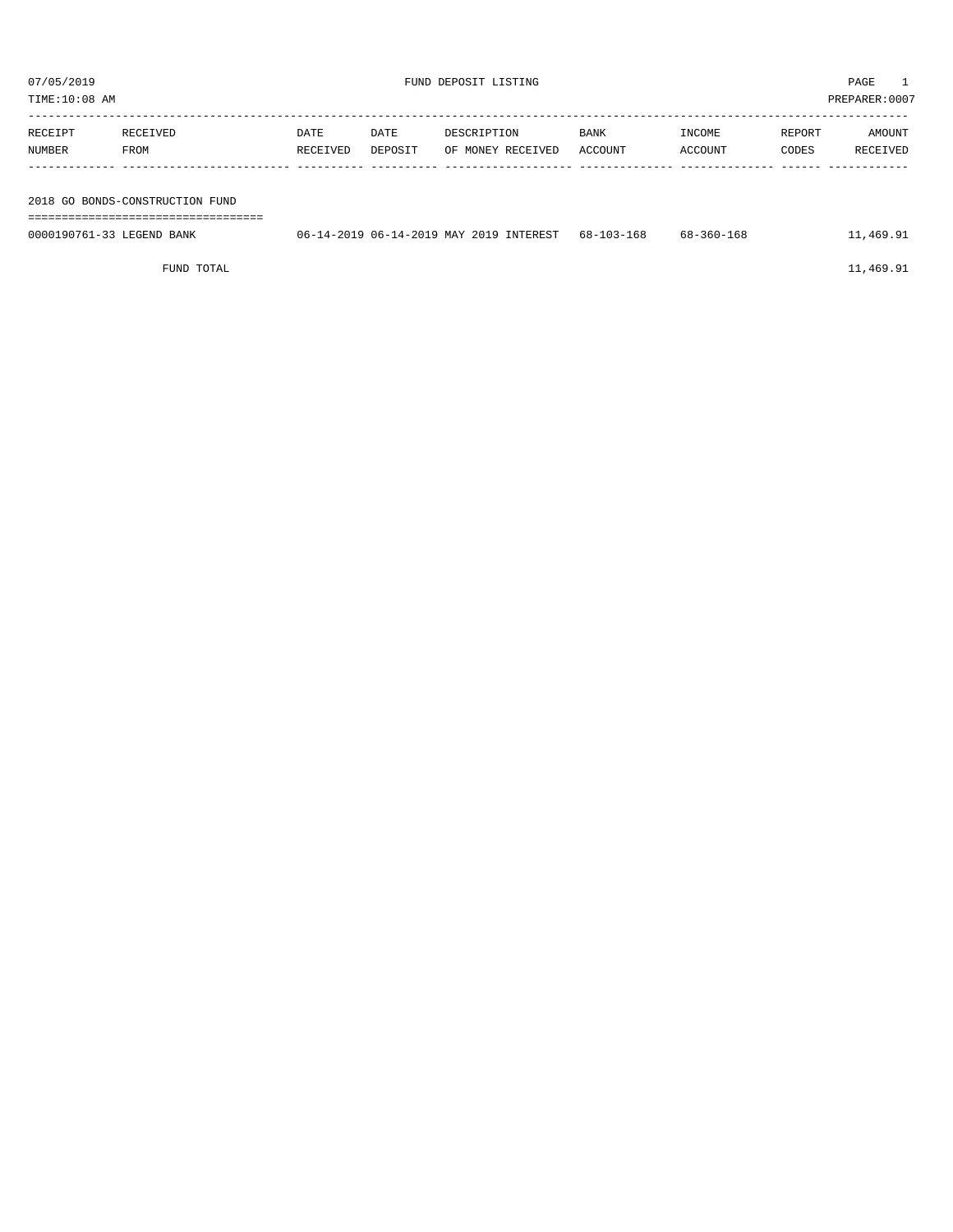TIME:10:08 AM PREPARER:0007

| RECEIPT           | RECEIVED | DATE     | DATE    | DESCRIPTION       | <b>BANK</b> | INCOME  | REPORT | AMOUNT   |
|-------------------|----------|----------|---------|-------------------|-------------|---------|--------|----------|
| NUMBER            | FROM     | RECEIVED | DEPOSIT | OF MONEY RECEIVED | ACCOUNT     | ACCOUNT | CODES  | RECEIVED |
|                   |          |          |         |                   |             |         |        |          |
|                   |          |          |         |                   |             |         |        |          |
|                   |          |          |         |                   |             |         |        |          |
| RIGHT OF WAY FUND |          |          |         |                   |             |         |        |          |
|                   |          |          |         |                   |             |         |        |          |

| 0000190707-08 TEXPOOL     | 06-02-2019 06-02-2019 MAY 2019 INTEREST 70-103-175 | $70 - 360 - 100$ | 169.81 |
|---------------------------|----------------------------------------------------|------------------|--------|
| 0000190761-21 LEGEND BANK | 06-14-2019 06-14-2019 MAY 2019 INTEREST 70-103-100 | $70 - 360 - 100$ | २. ९८  |

FUND TOTAL 173.79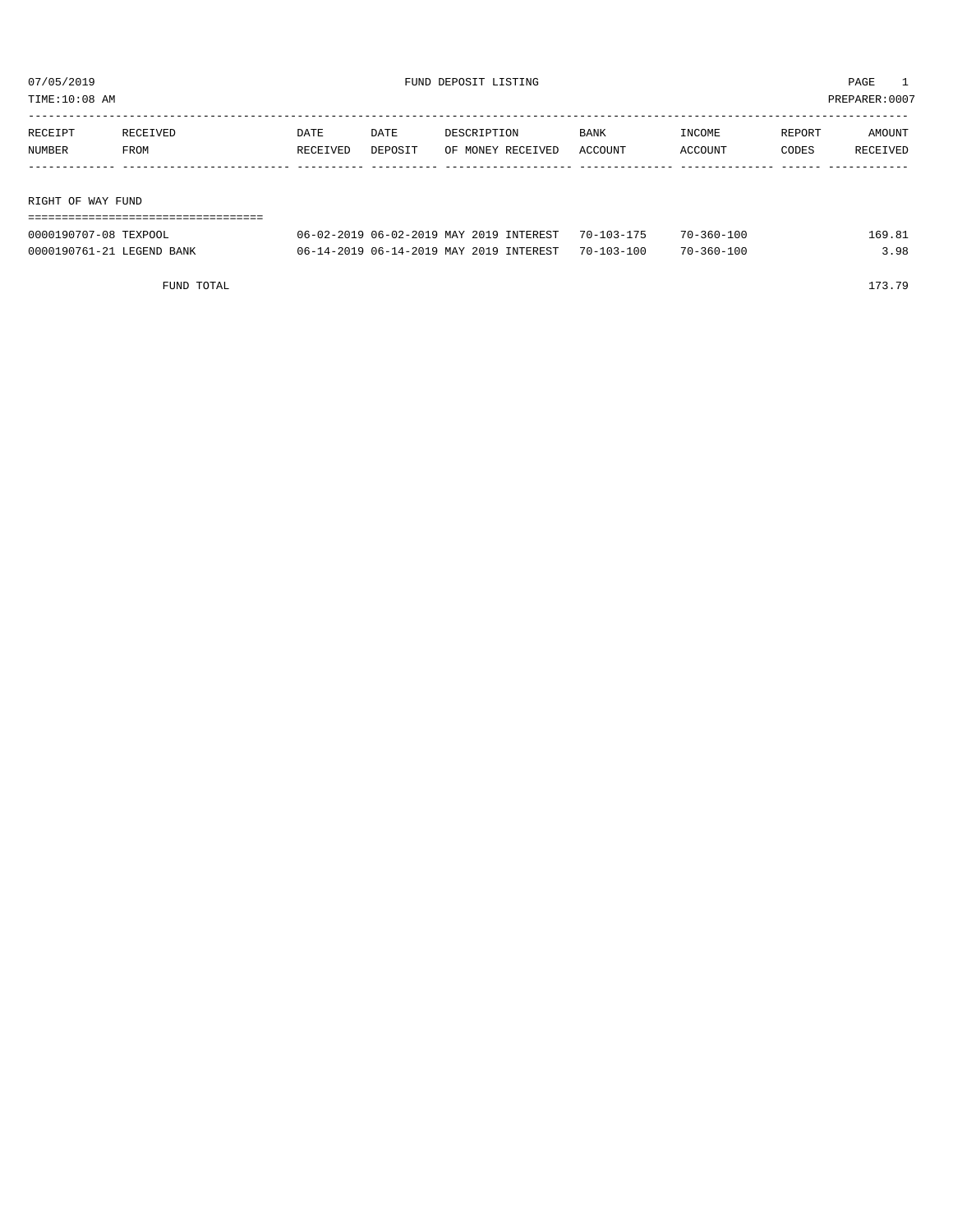TIME:10:08 AM PREPARER:0007

| RECEIPT | <b>RECEIVED</b> | DATE     | DATE    | DESCRIPTION       | <b>BANK</b> | INCOME  | REPORT | AMOUNT   |
|---------|-----------------|----------|---------|-------------------|-------------|---------|--------|----------|
| NUMBER  | FROM            | RECEIVED | DEPOSIT | OF MONEY RECEIVED | ACCOUNT     | ACCOUNT | CODES  | RECEIVED |
|         |                 |          |         |                   |             |         |        |          |

## LAKE FANNIN

| -------------------------------   |                                                      |            |          |
|-----------------------------------|------------------------------------------------------|------------|----------|
| 0000190726-01 DAVID KEENE         | 06-06-2019 06-06-2019 LAKE FANNIN DONATIO 85-103-100 | 85-370-150 | 30.00    |
| 0000190749-01 N-TEX SAND & GRAVEL | 06-13-2019 06-13-2019 LAKE FANNIN DONATIO 85-103-100 | 85-370-150 | 1,000.00 |

FUND TOTAL 1,030.00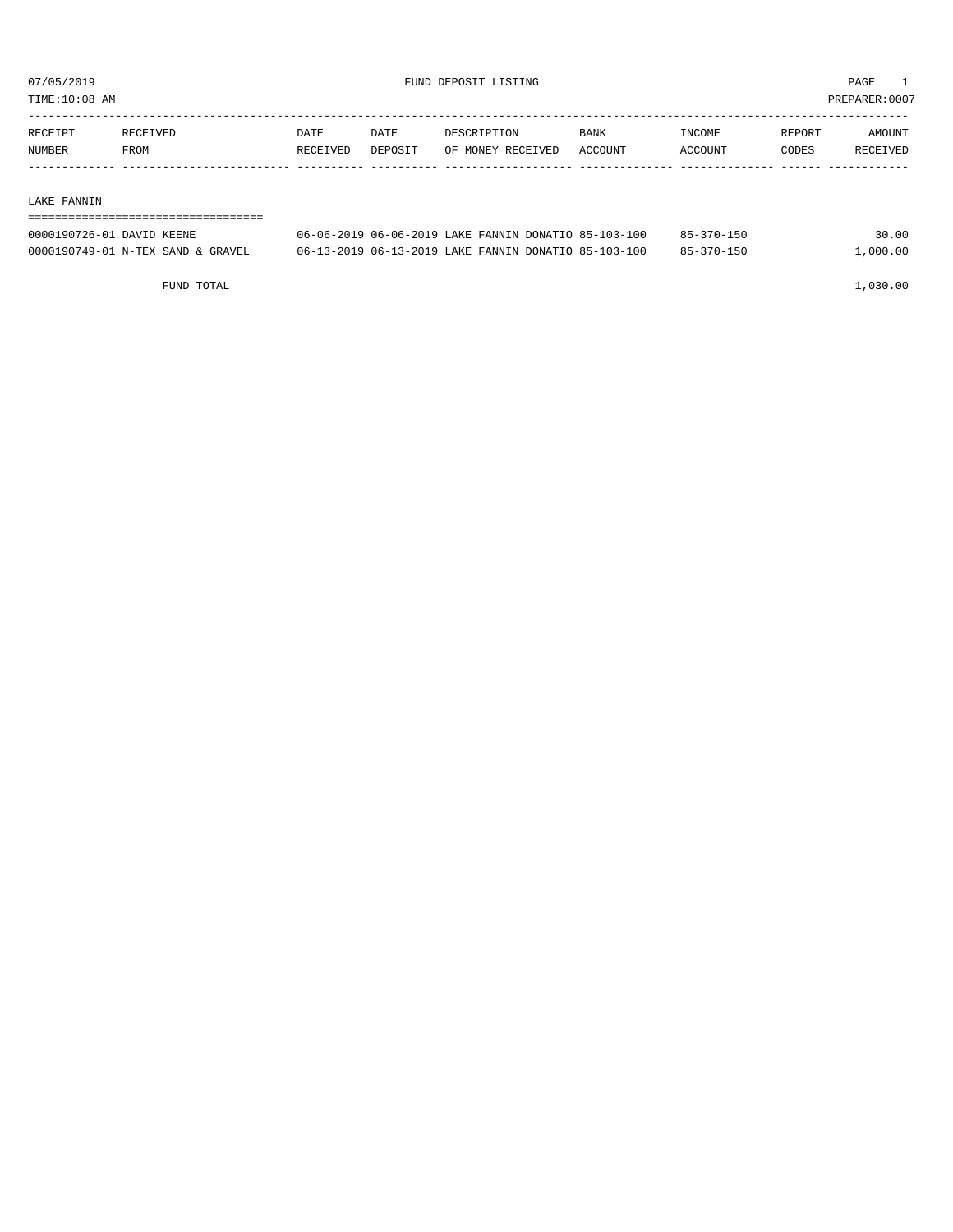| TIME:10:08 AM |                             |          |         |                   |             |         |        | PREPARER:0007 |
|---------------|-----------------------------|----------|---------|-------------------|-------------|---------|--------|---------------|
|               |                             |          |         |                   |             |         |        |               |
| RECEIPT       | RECEIVED                    | DATE     | DATE    | DESCRIPTION       | <b>BANK</b> | INCOME  | REPORT | AMOUNT        |
| <b>NUMBER</b> | FROM                        | RECEIVED | DEPOSIT | OF MONEY RECEIVED | ACCOUNT     | ACCOUNT | CODES  | RECEIVED      |
|               |                             |          |         |                   |             |         |        |               |
|               |                             |          |         |                   |             |         |        |               |
|               | SHERIFF'S OFFICE TECHNOLOGY |          |         |                   |             |         |        |               |

===================================

0000190768-01 SECURUS 06-17-2019 06-17-2019 SIGNING BONUS 86-103-100 86-319-420 40,000.00

 $FUND$  to the contract of  $40,000.00$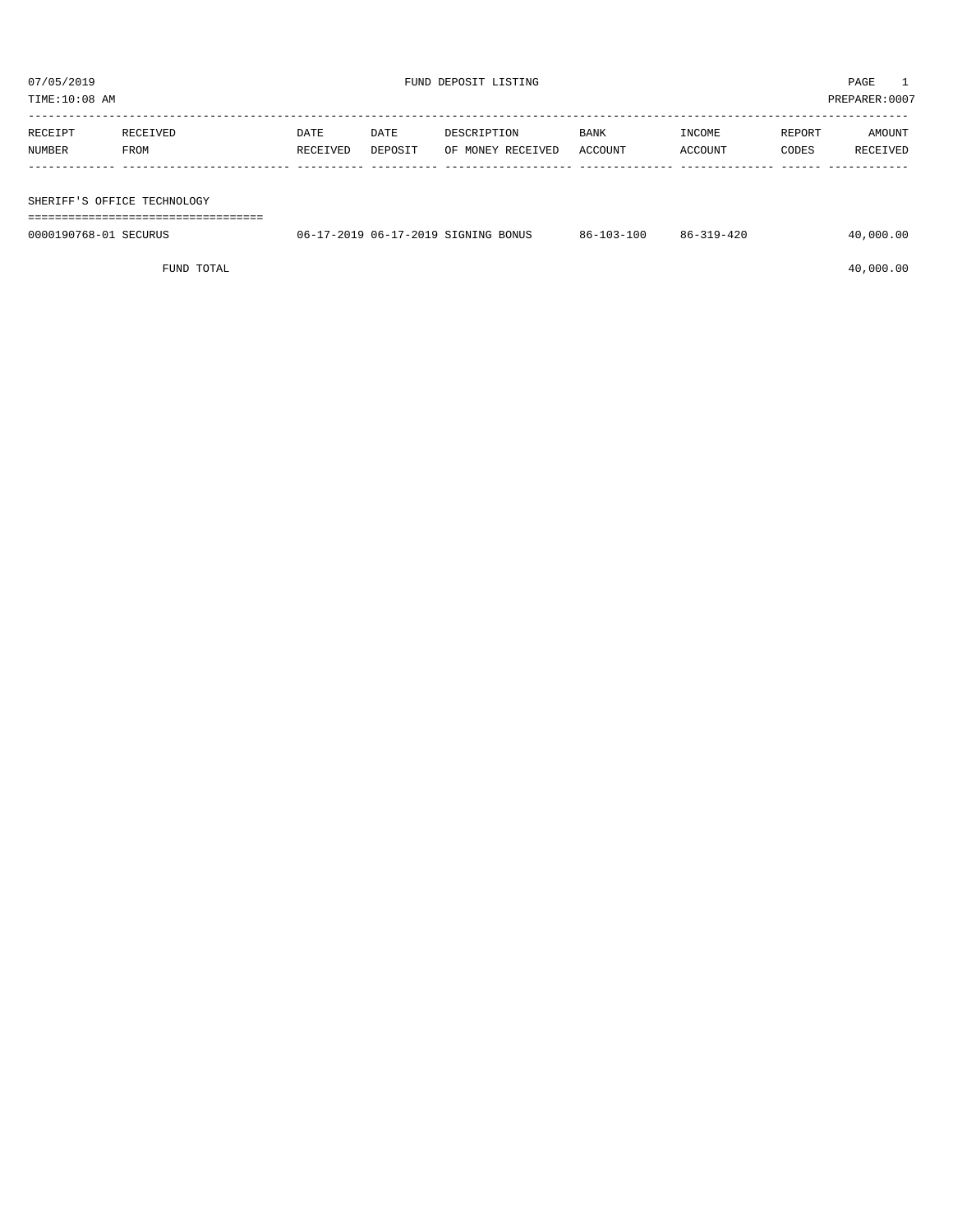or of the state of the state of the state of the state of the state of the state of the state of the state of the state of the state of the state of the state of the state of the state of the state of the state of the stat

| RECEIPT | <b>TEIVED</b> | DATE     | DATE    | PESCRIPTION          | <b>BANK</b>    | INCOME  | REPORT | AMOUNT        |
|---------|---------------|----------|---------|----------------------|----------------|---------|--------|---------------|
| NUMBER  | FROM          | RECEIVED | DEPOSIT | RECEIVED<br>OF MONEY | <b>ACCOUNT</b> | ACCOUNT | ~ODES  | TVEF<br>RECE. |
|         |               |          |         |                      |                |         |        |               |

## JUVENILE PROBATION

| ===================================== |                                                                  |  |                  |       |
|---------------------------------------|------------------------------------------------------------------|--|------------------|-------|
| 0000190727-01 JUVENILE PROBATION      | 06-06-2019 06-06-2019 PID-2217 - ATTORNEY 87-103-187             |  | $87 - 340 - 577$ | 20.00 |
| 0000190728-01 JUVENILE PROBATION      | 06-06-2019 06-06-2019 PID-2242 - PROBATIO 87-103-187             |  | $87 - 340 - 575$ | 20.00 |
| 0000190729-01 JUVENILE PROBATION      | 06-06-2019 06-06-2019 PID-2243 - PROBATIO 87-103-187             |  | $87 - 340 - 575$ | 20.00 |
| 0000190778-01 JUVENILE PROBATION      | 06-18-2019 06-18-2019 PID-2242 - PROBATIO 87-103-187             |  | $87 - 340 - 575$ | 20.00 |
| 0000190796-01 JUVENILE PROBATION      | $06 - 28 - 2019$ $06 - 28 - 2019$ PID-2206 - DEFERRED 87-103-187 |  | $87 - 340 - 575$ | 20.00 |
| 0000190797-01 JUVENILE PROBATION      | $06 - 28 - 2019$ $06 - 28 - 2019$ PID-2263 - JOINT RE 87-103-187 |  | $87 - 340 - 576$ | 5.00  |
|                                       |                                                                  |  |                  |       |

FUND TOTAL 105.00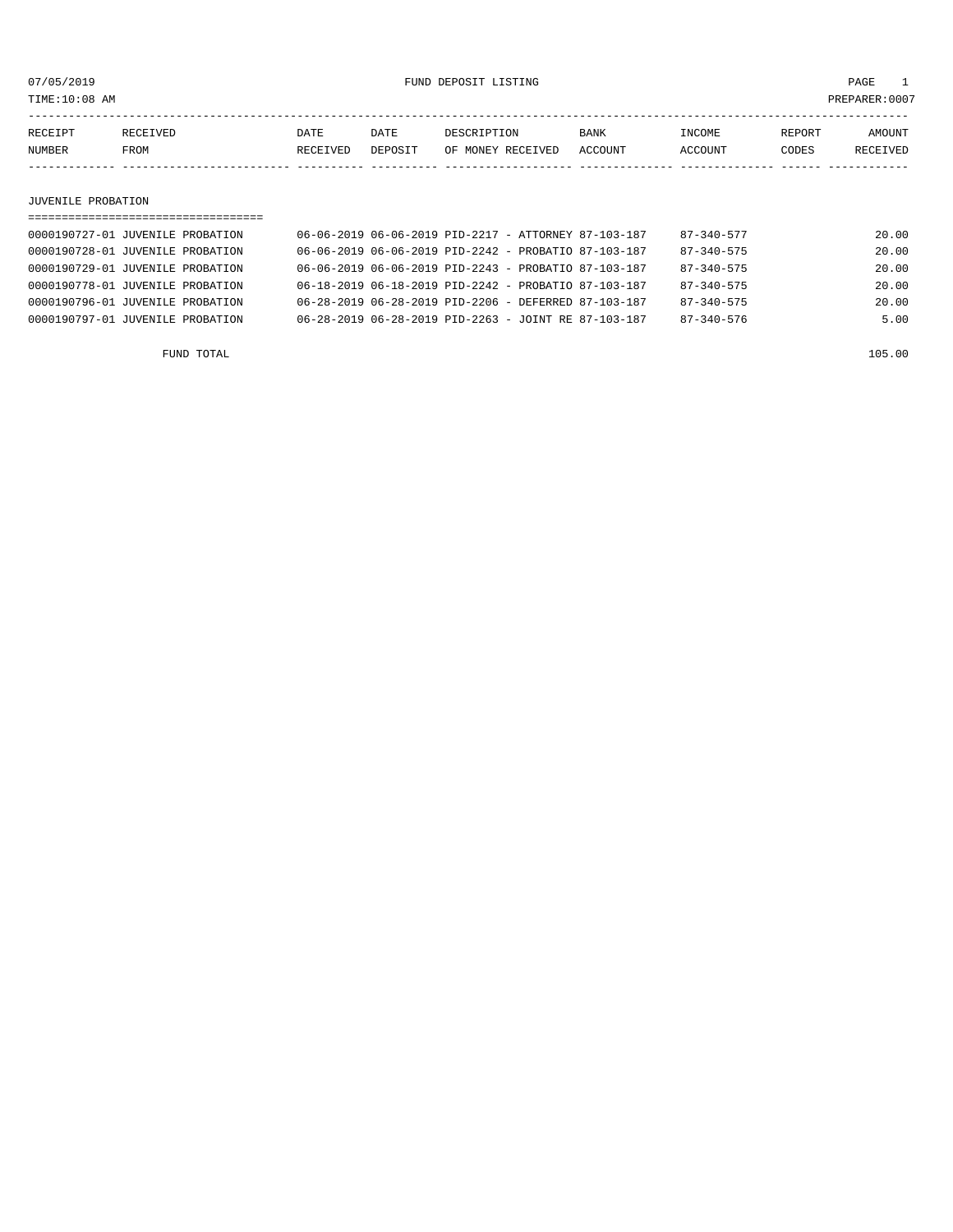or of the state of the state of the state of the state of the state of the state of the state of the state of the state of the state of the state of the state of the state of the state of the state of the state of the stat

| RECEIPT | <b>RECEIVED</b> | DATE     | DATE    | DESCRIPTION       | <b>BANK</b> | INCOME  | REPORT | AMOUNT   |
|---------|-----------------|----------|---------|-------------------|-------------|---------|--------|----------|
| NUMBER  | FROM            | RECEIVED | DEPOSIT | OF MONEY RECEIVED | ACCOUNT     | ACCOUNT | CODES  | RECEIVED |
|         |                 |          |         |                   |             |         |        |          |

# TEXAS JUVENILE JUSTICE DEPT.

| =================================== |                                         |                  |                  |           |
|-------------------------------------|-----------------------------------------|------------------|------------------|-----------|
| 0000190761-29 LEGEND BANK           | 06-14-2019 06-14-2019 MAY 2019 INTEREST | $89 - 103 - 992$ | $89 - 360 - 189$ | 9.58      |
| 0000190779-01 T.J.J.D.              | 06-19-2019 06-19-2019 BASIC             | $89 - 103 - 993$ | 89-330-915       | 10,082.00 |
| 0000190779-02 T.J.J.D.              | 06-19-2019 06-19-2019 COMM. PROG.       | $89 - 103 - 994$ | $89 - 330 - 916$ | 6,709.00  |
| 0000190779-03 T.J.J.D.              | 06-19-2019 06-19-2019 PPA               | $89 - 103 - 996$ | 89-330-917       | 684.00    |
| 0000190779-04 T.J.J.D.              | 06-19-2019 06-19-2019 COMM. DIV.        | $89 - 103 - 997$ | 89-330-918       | 833.00    |
| 0000190779-05 T.J.J.D.              | 06-19-2019 06-19-2019 MENTAL HEALTH     | $89 - 103 - 998$ | $89 - 330 - 919$ | 1,276.00  |
| 0000190779-06 T.J.J.D.              | 06-19-2019 06-19-2019 R                 | $89 - 103 - 999$ | $89 - 330 - 920$ | 1,548.00  |

FUND TOTAL  $21,141.58$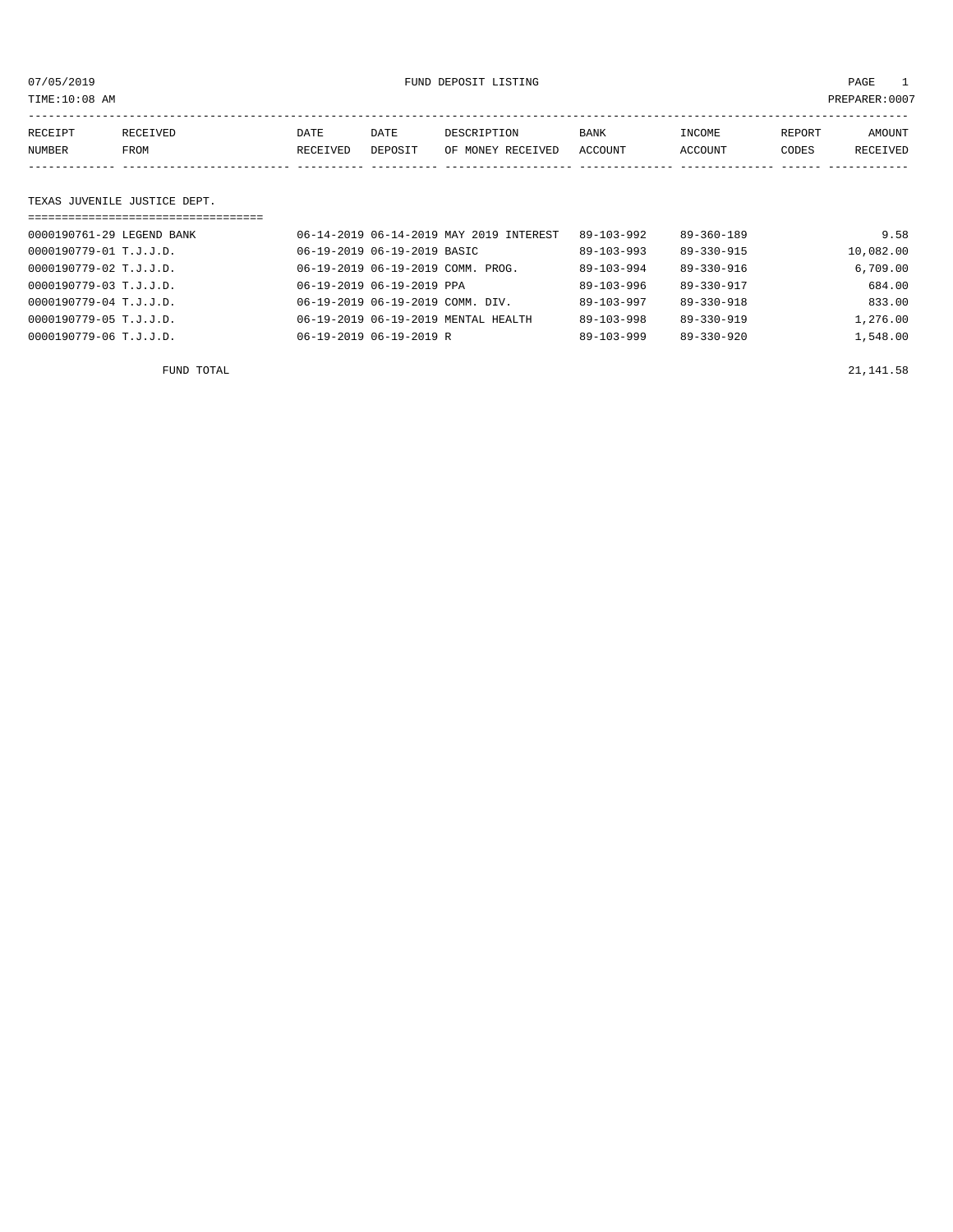TIME:10:08 AM PREPARER:0007

| RECEIPT | RECEIVED | DATE     | <b>DATE</b> | DESCRIPTION       | BANK    | INCOME  | REPORT | AMOUNT   |
|---------|----------|----------|-------------|-------------------|---------|---------|--------|----------|
| NUMBER  | FROM     | RECEIVED | DEPOSIT     | OF MONEY RECEIVED | ACCOUNT | ACCOUNT | CODES  | RECEIVED |
|         |          |          |             |                   |         |         |        |          |
|         |          |          |             |                   |         |         |        |          |

## STATZER FUND

| ------------------------------------ |                                                    |                  |       |
|--------------------------------------|----------------------------------------------------|------------------|-------|
| 0000190707-09 TEXPOOL                | 06-02-2019 06-02-2019 MAY 2019 INTEREST 92-103-175 | $92 - 360 - 100$ | 82.79 |
| 0000190761-22 LEGEND BANK            | 06-14-2019 06-14-2019 MAY 2019 INTEREST 92-103-100 | 92-360-100       | 1.10  |

FUND TOTAL 83.89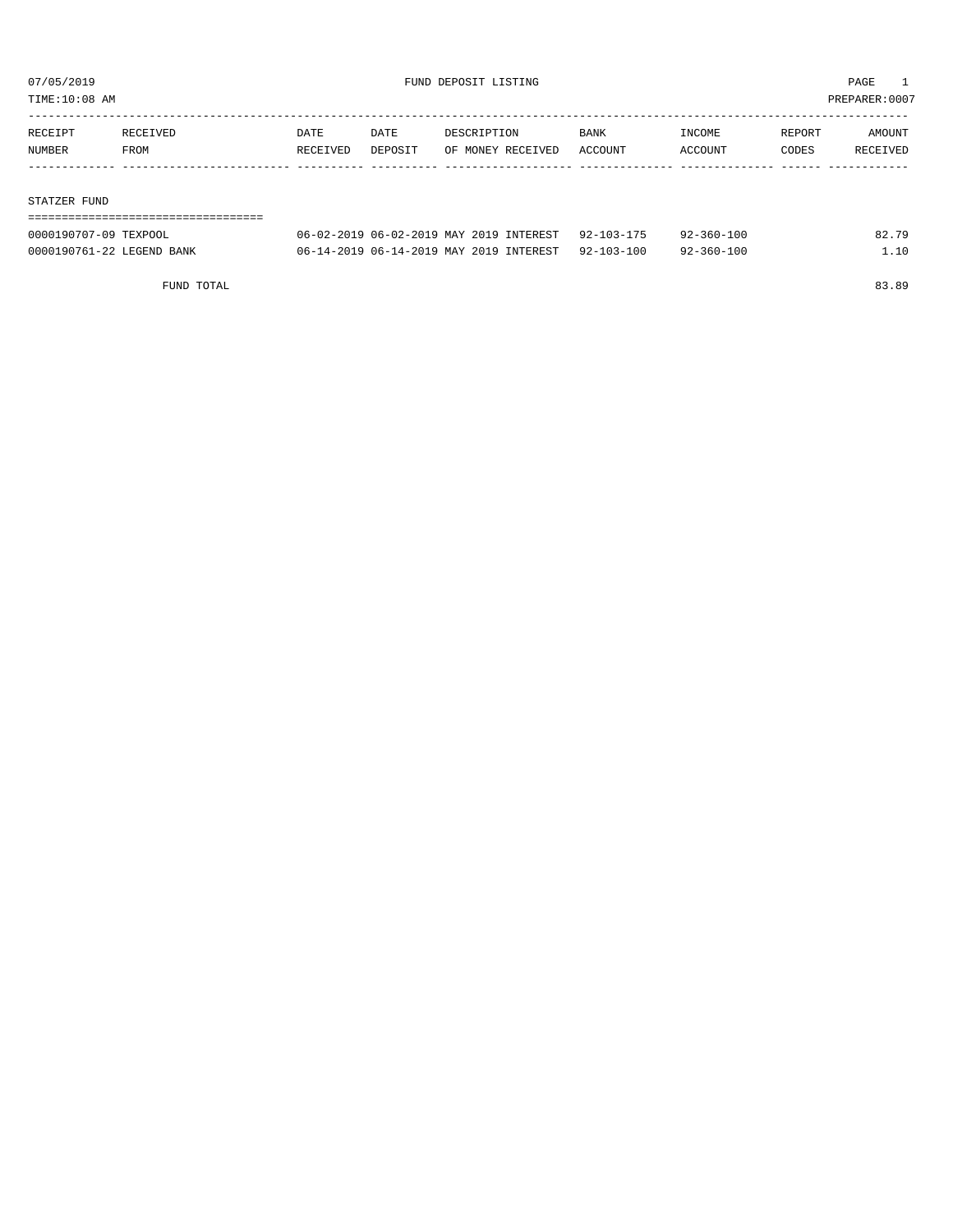TIME:10:08 AM PREPARER:0007

| NUMBER  | <b>FROM</b>     | RECEIVED | DEPOSIT | OF MONEY RECEIVED | ACCOUNT     | ACCOUNT       | CODES  | <b>RECEIVED</b> |
|---------|-----------------|----------|---------|-------------------|-------------|---------------|--------|-----------------|
| RECEIPT | <b>RECEIVED</b> | DATE     | DATE    | DESCRIPTION       | <b>BANK</b> | <b>INCOME</b> | REPORT | <b>AMOUNT</b>   |
|         |                 |          |         |                   |             |               |        |                 |

## PAYROLL

# ===================================

| 0000190730-01 C.D. BREWER     | 06-06-2019 06-06-2019 JUNE 2019 DENTAL CO 95-100-100 |  | $95 - 370 - 130$ | 73.28    |
|-------------------------------|------------------------------------------------------|--|------------------|----------|
| 0000190735-01 CLC PROPERTYIES | 06-13-2019 06-13-2019 JUNE 2019 COBRA HEA 95-100-100 |  | $95 - 370 - 130$ | 2,078.20 |
| 0000190748-01 DANNEY SKIDMORE | 06-13-2019 06-13-2019 JUNE 2019 DENTAL CO 95-100-100 |  | $95 - 370 - 130$ | 73.28    |

FUND TOTAL 2,224.76